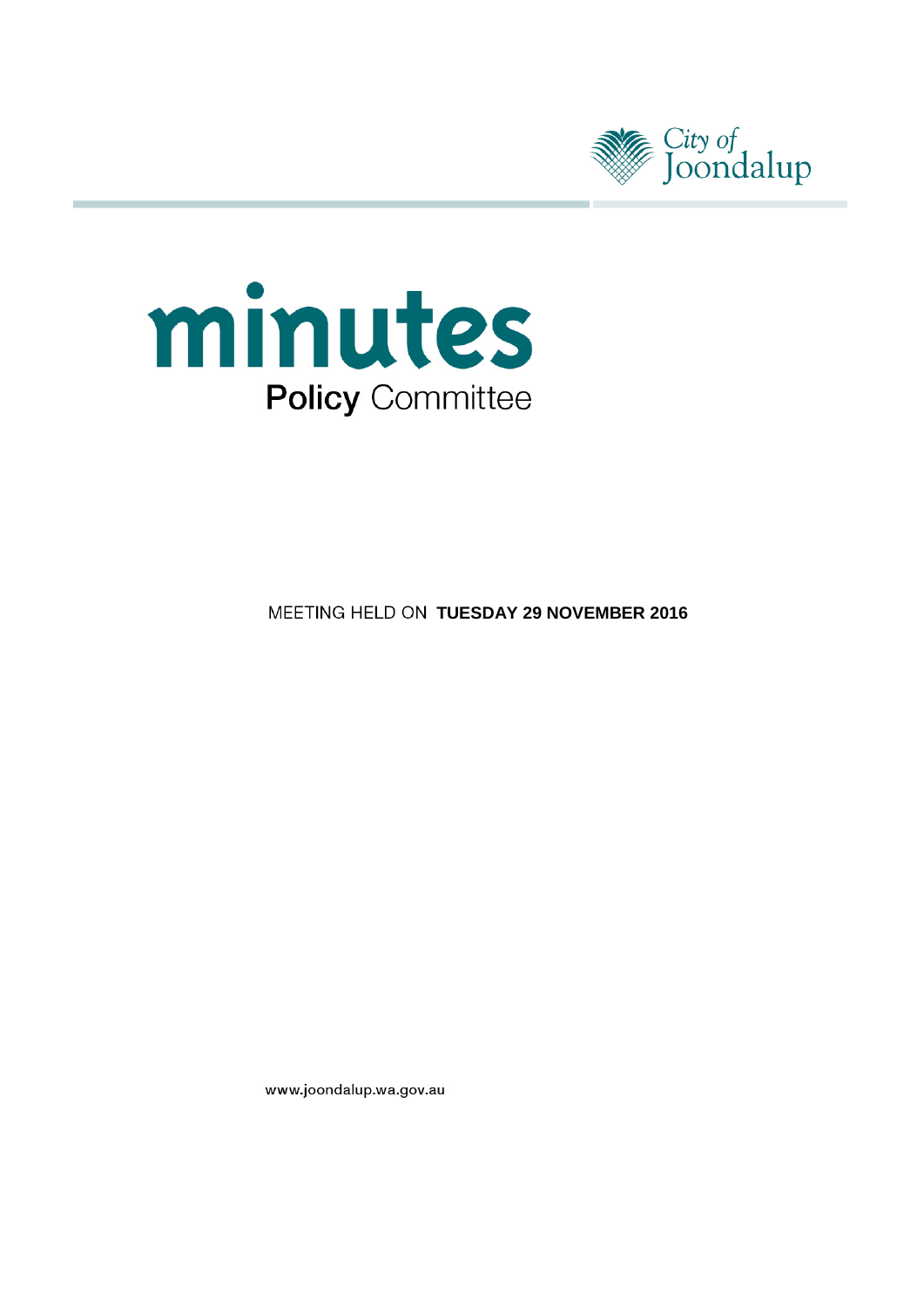# **TABLE OF CONTENTS**

| Item No.       | <b>Title</b>                                                                                     | Page No.        |
|----------------|--------------------------------------------------------------------------------------------------|-----------------|
|                | <b>Declaration of Opening</b>                                                                    | 3               |
|                | <b>Declarations of Interest</b>                                                                  | 3               |
|                | Apologies/Leave of absence                                                                       | 4               |
|                | <b>Confirmation of Minutes</b>                                                                   | 4               |
|                | Announcements by the Presiding Member without discussion                                         | 4               |
|                | Identification of matters for which the meeting may be closed to<br>the public                   | 4               |
|                | <b>Petitions and deputations</b>                                                                 | 4               |
|                | <b>Reports</b>                                                                                   | $5\phantom{.0}$ |
| 1              | Draft Fraud, Corruption and Misconduct Control Policy - [49586,<br>25586]                        | 5               |
| $\overline{2}$ | Review of Memorials in Public Reserves Policy - [100385]                                         | 10              |
| 3              | Draft Private Clubs, Institutions and Places of Worship Zone Local<br>Planning Policy - [106237] | 16              |
| 4              | Draft Consulting Rooms Local Planning Policy - [101289]                                          | 22              |
| 5              | Draft Short-Term Accommodation Local Planning Policy - [72584]                                   | 28              |
| 6              | Keeping of Poultry on Residential Land - [01152]                                                 | 36              |
| $\overline{7}$ | Draft Light Industry Zone Local Planning Policy - [83628]                                        | 43              |
|                | <b>Urgent Business</b>                                                                           | 49              |
|                | Motions of which previous notice has been given                                                  | 49              |
|                | <b>Requests for Reports for future consideration</b>                                             | 49              |
|                | <b>Closure</b>                                                                                   | 49              |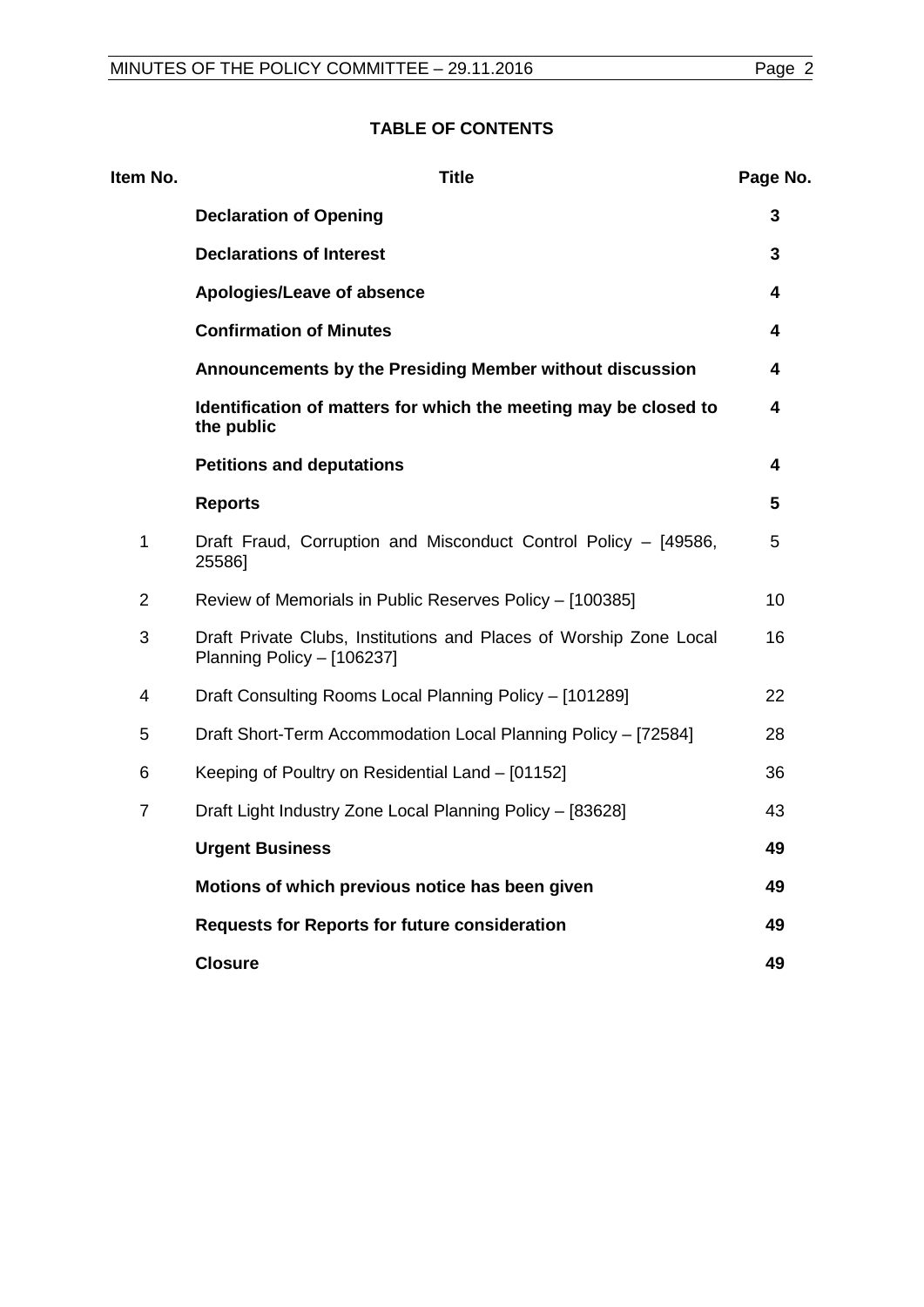# **CITY OF JOONDALUP**

#### **MINUTES OF THE POLICY COMMITTEE MEETING HELD IN CONFERENCE ROOM 2, JOONDALUP CIVIC CENTRE, BOAS AVENUE, JOONDALUP ON TUESDAY 29 NOVEMBER 2016.**

# **ATTENDANCE**

# **Committee Members**

| Cr Liam Gobbert      | <b>Presiding Member</b>                    |                              |
|----------------------|--------------------------------------------|------------------------------|
| Cr Kerry Hollywood   |                                            | absent from 5.45pm to 5.47pm |
| Cr Philippa Taylor   |                                            |                              |
| Cr Mike Norman       | Deputising for Cr Christine Hamilton-Prime | from 5.56pm                  |
| Cr John Chester      | <b>Deputy Presiding Member</b>             |                              |
| Cr Russ Fishwick, JP |                                            |                              |
|                      |                                            |                              |
| <b>Officers</b>      |                                            |                              |

| Mr Garry Hunt         | <b>Chief Executive Officer</b>              |                |
|-----------------------|---------------------------------------------|----------------|
| Ms Dale Page          | Director Planning and Community Development |                |
| Mr Jamie Parry        | Director Governance and Strategy            | from $6.22$ pm |
| Mr Nico Claassen      | <b>Director Infrastructure Services</b>     |                |
| Mr Chris Leigh        | <b>Manager Planning Services</b>            |                |
| Mr Brad Sillence      | <b>Manager Governance</b>                   |                |
| Ms Christine Robinson | <b>Manager Executive and Risk Services</b>  | until 5.52pm   |
| Mrs Deborah Gouges    | Governance Officer                          |                |

#### **Observers**

Cr Russell Poliwka Cr Sophie Dwyer *from 5.48pm*

# <span id="page-2-0"></span>**DECLARATION OF OPENING**

The Presiding Member declared the meeting open at 5.45pm.

*Cr Hollywood left the room at 5.45pm.*

# <span id="page-2-1"></span>**DECLARATIONS OF INTEREST**

<span id="page-2-2"></span>Nil.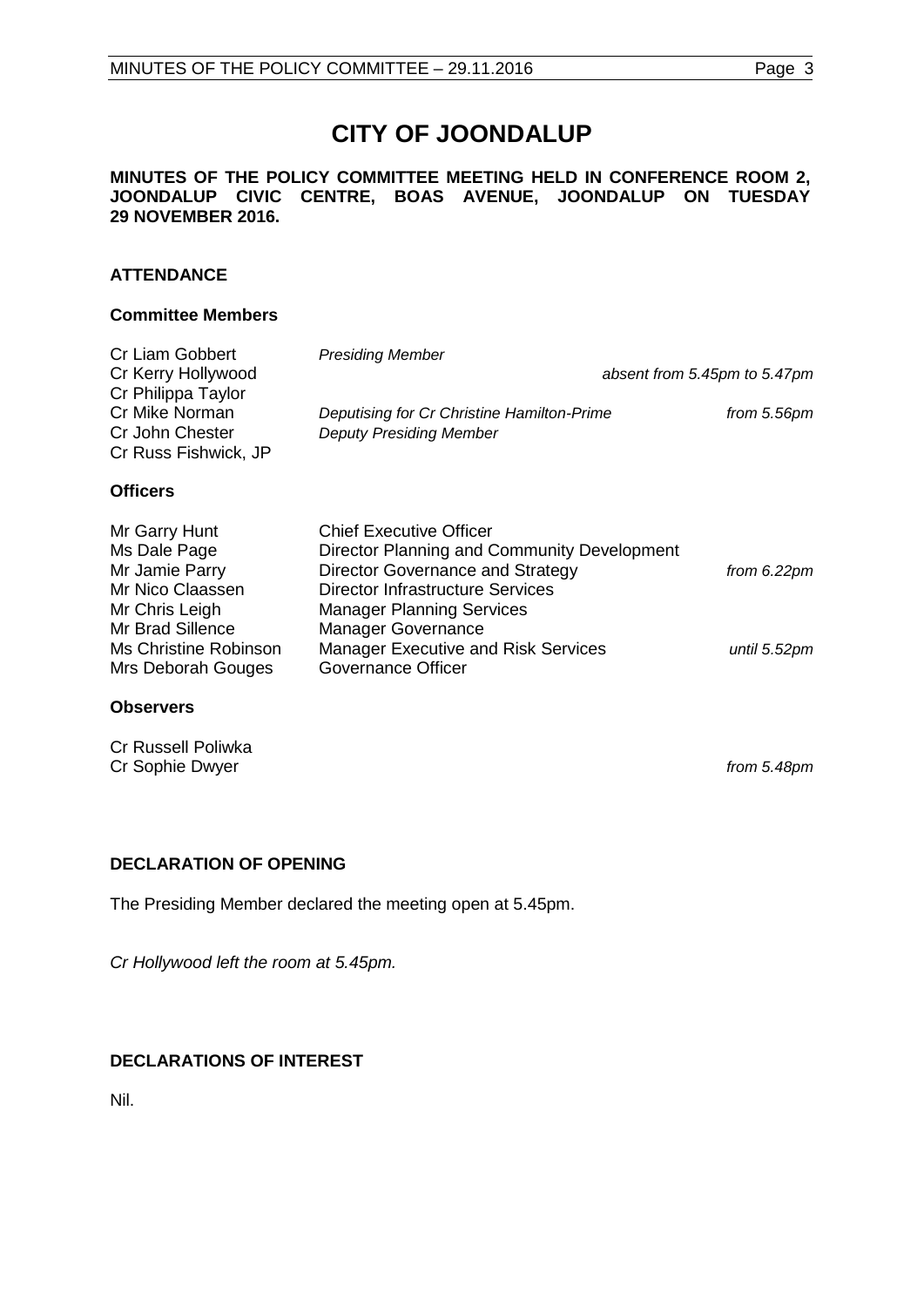# **APOLOGIES/LEAVE OF ABSENCE**

# **Apologies:**

Mayor Troy Pickard. Cr Christine Hamilton-Prime.

# **Leave of Absence Previously Approved:**

Cr Liam Gobbert 6 December 2016.<br>Cr Sophie Dwyer 7 December to 9 D

Cr Christine Hamilton-Prime 4 December to 10 December 2016 inclusive. Cr Sophie Dwyer 7 December to 9 December 2016 inclusive.<br>Cr Liam Gobbert 17 December 2016. 17 December 2016.

#### **CONFIRMATION OF MINUTES**

#### MINUTES OF THE POLICY COMMITTEE HELD ON 13 OCTOBER 2016

**MOVED Cr Fishwick SECONDED Cr Chester that the minutes of the meeting of the Policy Committee held on 13 October 2016 be confirmed as a true and correct record.**

#### **The Motion was Put and CARRIED (4/0)**

<span id="page-3-0"></span>

**In favour of the Motion:** Crs Gobbert, Chester, Fishwick and Taylor.

# <span id="page-3-1"></span>**ANNOUNCEMENTS BY THE PRESIDING MEMBER WITHOUT DISCUSSION**

Nil.

# <span id="page-3-2"></span>**IDENTIFICATION OF MATTERS FOR WHICH THE MEETING MAY BE CLOSED TO THE PUBLIC**

In accordance with Clause 5.2 of the City's *Meeting Procedures Local Law 2013*, this meeting was not open to the public.

# <span id="page-3-3"></span>**PETITIONS AND DEPUTATIONS**

Nil.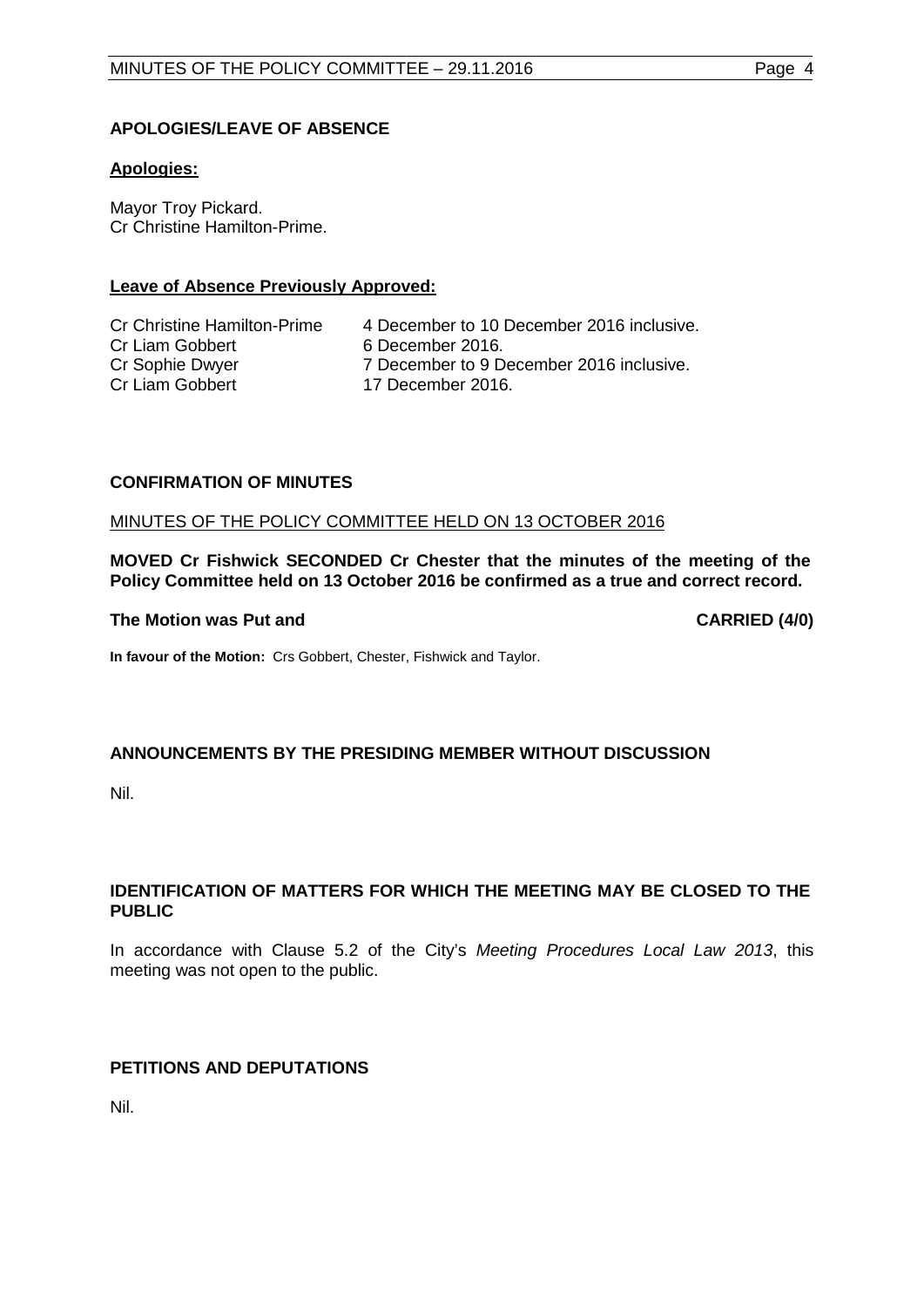# <span id="page-4-0"></span>**REPORTS**

# <span id="page-4-1"></span>**ITEM 1 DRAFT FRAUD, CORRUPTION AND MISCONDUCT CONTROL POLICY**

| <b>WARD</b>                           | All                                                                                    |  |
|---------------------------------------|----------------------------------------------------------------------------------------|--|
| <b>RESPONSIBLE</b><br><b>DIRECTOR</b> | Mr Garry Hunt<br>Office of the CEO                                                     |  |
| <b>FILE NUMBER</b>                    | 49586, 25586, 101515                                                                   |  |
| <b>ATTACHMENTS</b>                    | Attachment 1<br>Draft Fraud, Corruption and Misconduct<br><b>Control Policy</b>        |  |
| <b>AUTHORITY / DISCRETION</b>         | Legislative $-$ includes the adoption of local laws, planning<br>schemes and policies. |  |

# **PURPOSE**

For Council to adopt the City's draft *Fraud, Corruption and Misconduct Control Policy*.

# **EXECUTIVE SUMMARY**

The City continually reviews its risk profile in order to identify weaknesses, improve controls, increase risk awareness and promote a positive risk culture. This has included engaging independent consultants to undertake an assessment of the City's susceptibility to fraud and misconduct risks within procurement systems. The assessment was completed and made a number of recommendations including the implementation of a fraud and corruption control policy. The City accepted the recommendation and has now developed a draft *Fraud, Corruption and Misconduct Control Policy*.

*It is therefore recommended that Council ADOPTS* the draft *Fraud, Corruption and Misconduct Control Policy forming Attachment 1 to this Report.*

# **BACKGROUND**

Following the review of procurement practices in five local governments, including the City, the Corruption and Crime Commission recommended that the City undertake an assessment of its susceptibility to fraud and misconduct risks in its procurement practices. The City engaged KPMG to undertake the assessment and the Audit Committee were presented with their *Final Report Fraud and Misconduct Risk Assessment – Procurement* at its meeting held on 29 February 2016.

The report made a number of recommendations including that the City implement a fraud and corruption control policy. The City accepted the recommendation and has now developed a draft *Fraud, Corruption and Misconduct Control Policy*.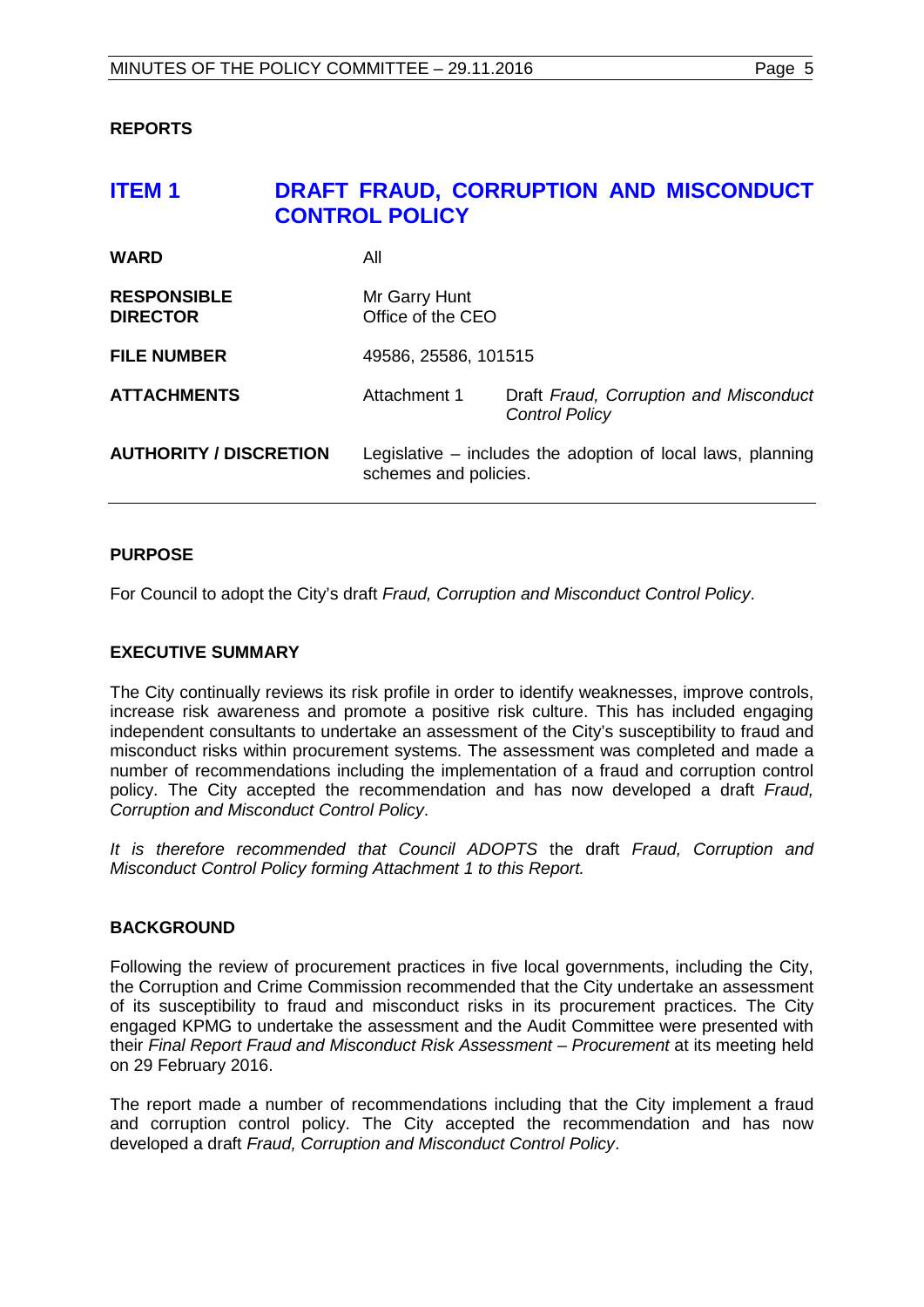# **DETAILS**

There is no legislative requirement for the City to implement a policy related to fraud and corruption however it is recognised that such a policy will support the City in managing risk. The draft *Fraud, Corruption and Misconduct Control Policy* has been developed in line with various standards and guidelines including *Australian Standard 8001-2008 Fraud and Corruption Control* and the Australian National Audit Office's Best Practice Guide *Fraud Control in Australian Government Entities.* Similar policies have also been reviewed from other local governments within the Perth metropolitan area and other Australian states.

The *Fraud, Corruption and Misconduct Control Policy* sends a clear message of zero tolerance and is a key attribute of an overall fraud control framework that contains various strategies to prevent, detect and respond to such behaviour. Other attributes of the control framework include the City's *Code of Conduct*, the *Risk Management Policy* and the *Purchasing Policy*. The City's organisational structure provides clearly defined responsibilities and appropriate segregation of duties and controls within systems, particularly financial and procurement, that inhibits opportunities for fraud to occur. The structure also includes an independent internal audit function and a proactive Audit Committee who receives reports from the Chief Executive Officer on internal control, legislative compliance and risk management. On occasions independent external consultants are engaged by the City to undertake audit assignments. KPMG recently undertook a Fraud and Misconduct Risk Assessment in procurement which identified strategies which have been, or are in the process of being implemented to further improve the fraud control framework. The City's purchasing protocols are subject to regular review and have recently been updated in line with the *Purchasing Policy*. The City continues to review all of the attributes within the fraud control framework and makes improvements where necessary, including the development of a *Fraud, Corruption and Misconduct Control Policy* which was independently identified as a gap in the current control framework.

The policy includes:

# 1 Application

The policy applies to Elected Members, Committee Members and all employees including agency staff.

# 2 Definitions

The policy includes definitions for fraud and corruption as defined in the *Australian Standard AS8001:2008 Fraud and Corruption Control*. The definitions for serious misconduct, minor misconduct, public authority and public officer are as defined in the *Corruption, Crime and Misconduct Act 2003*.

#### 3 Statement

The City expects its Elected Members, Committee Members and employees to act in compliance with the *Code of Conduct* and behave ethically and honestly when performing their functions and during their interactions with each other, the community and all stakeholders of the City. All suspected instances of fraudulent or corrupt conduct will be thoroughly investigated and the appropriate reporting, disciplinary, prosecution and recovery actions initiated.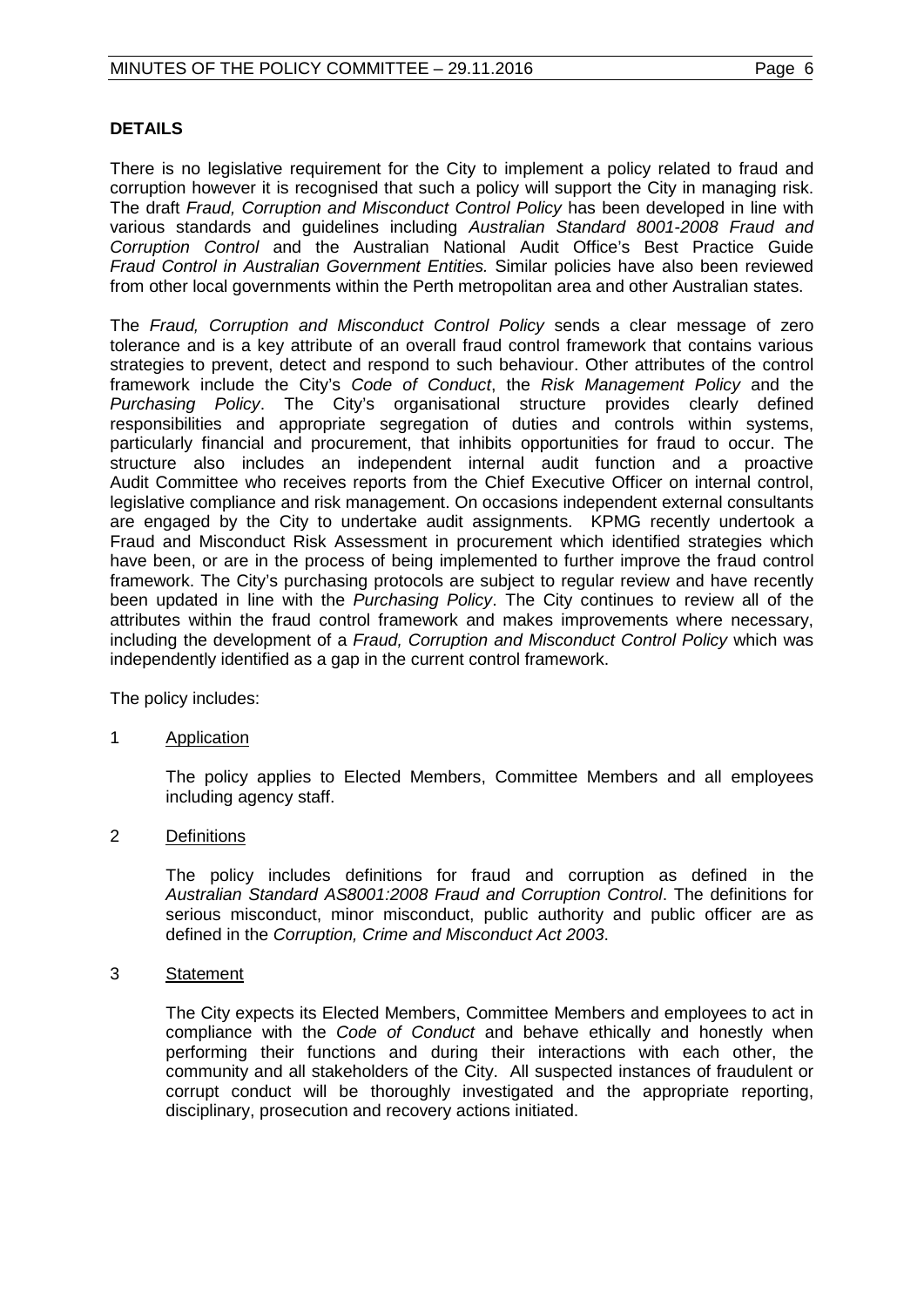#### 4 Details

#### 4.1 Prevention and Detection

Emphasises that controls already in place within the City assist in preventing and detecting fraudulent activity and the City's response should such activity be detected.

4.2 Chief Executive Officer's Duty to Notify

As a principal officer of a notifying authority the City's Chief Executive Officer is required by the *Corruption, Crime and Misconduct Act 2003* to notify the Corruption and Crime Commission or the Public Sector Commission in writing of any matter that they suspect, on reasonable grounds, concerns either serious or minor misconduct by a public officer.

4.3 Reporting Serious or Minor Misconduct

A public officer or any other person may report to the Corruption and Crime Commission or the Public Sector Commission any matter which that person suspects on reasonable grounds concerns or may concern serious or minor misconduct that:

- (a) has or may have occurred; or
- (b) is or may be occurring; or
- (c) is or may be about to occur; or
- (d) is likely to occur.
- 4.4 Public Interest Disclosure

This section of the policy provides information on the *Public Interest Disclosure Act 2003* which governs the disclosure of public interest information.

Public interest information means information that tends to show, in relation to its public function a public authority, a public officer, or a public sector contractor is, has been, or proposes to be, involved in:

- (a) improper conduct; or
- (b) an act or omission that constitutes an offence under a written law; or
- (c) a substantial unauthorised or irregular use of, or substantial mismanagement of, public resources; or
- (d) an act done or omission that involves a substantial and specific risk of–
	- (i) injury to public health; or
	- (ii) prejudice to public safety; or
	- (iii) harm to the environment;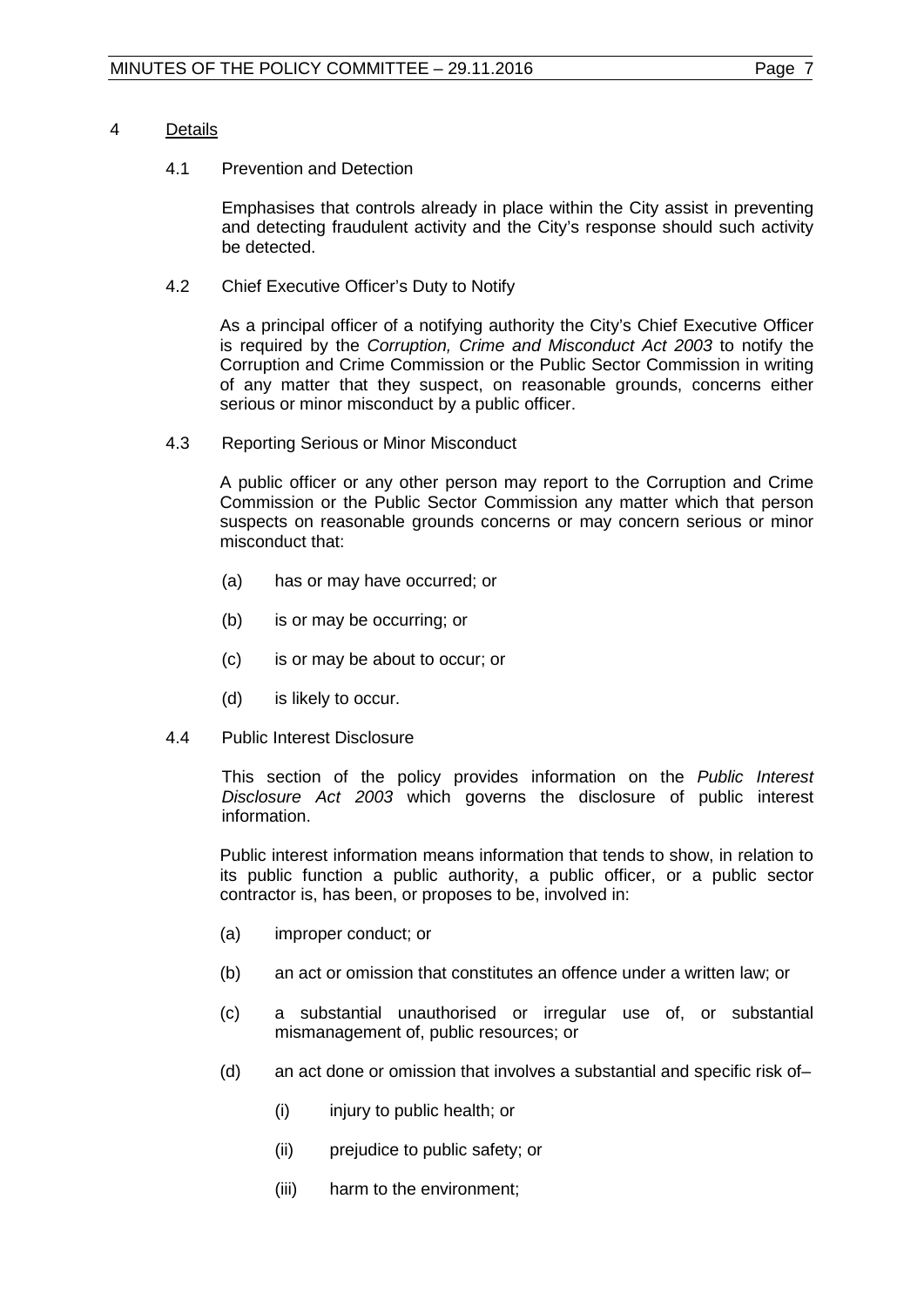or

- (e) a matter of administration that can be investigated under section 14 of the *Parliamentary Commissioner Act 1971*.
- 4.4 Disciplinary and Recovery Action

On all occasions the City will seek to recover any losses it may have suffered through fraudulent or corrupt conduct, which for an employee may be the termination of employment.

The draft *Fraud, Corruption and Misconduct Control Policy* is included as Attachment 1.

# **Legislation / Strategic Community Plan / policy implications**

| Legislation                     | Corruption, Crime and Misconduct Act 2003.<br>Public Interest Disclosure Act 2003.                                                                                                                                                                 |  |  |
|---------------------------------|----------------------------------------------------------------------------------------------------------------------------------------------------------------------------------------------------------------------------------------------------|--|--|
| <b>Strategic Community Plan</b> |                                                                                                                                                                                                                                                    |  |  |
| Key theme                       | Governance and Leadership.                                                                                                                                                                                                                         |  |  |
| <b>Objective</b>                | Corporate capacity.                                                                                                                                                                                                                                |  |  |
| <b>Strategic initiative</b>     | Demonstrate accountability through robust reporting<br>$\bullet$<br>that is relevant and easily accessible by the<br>community.<br>Continuously strive to improve performance and<br>$\bullet$<br>service delivery across all corporate functions. |  |  |
| <b>Policy</b>                   | Not applicable.                                                                                                                                                                                                                                    |  |  |

# **Risk management considerations**

A *Fraud, Corruption and Misconduct Control Policy* provides a clear statement of zero tolerance and is an important attribute of an overall fraud control framework that supports the City's overall approach to managing and controlling risk.

# **Financial/budget implications**

Not applicable.

# **Regional significance**

Not applicable.

#### **Sustainability implications**

Not applicable.

# **Consultation**

Not applicable.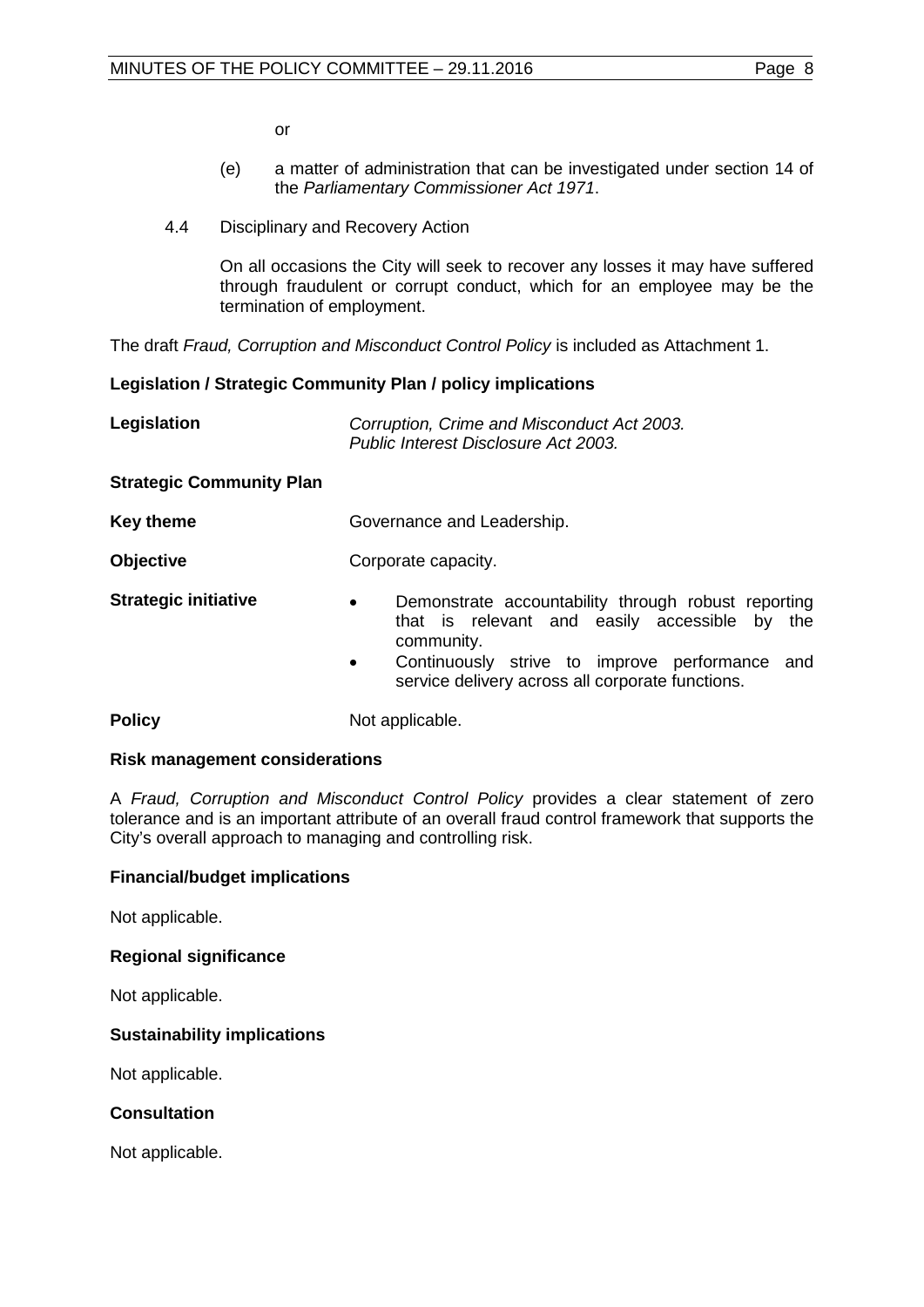#### **COMMENT**

The on-going review of the City's risk management profile is intended to raise the profile of risk, improve the City's approach to risk and embed risk management across all its systems and processes. The implementation of a *Fraud, Corruption and Misconduct Control Policy* is an important addition to the City's overall control framework.

Following adoption of the policy it will be included in a documented *Fraud, Corruption and Misconduct Control Plan.* 

# **VOTING REQUIREMENTS**

Simple Majority.

*Cr Hollywood entered the room at 5.47pm.*

*Cr Dwyer entered the room at 5.48pm.*

**MOVED Cr Fishwick SECONDED Cr Hollywood that Council ADOPTS the draft**  *Fraud, Corruption and Misconduct Control Policy* **forming Attachment 1 to this Report.** 

#### **The Motion was Put and CARRIED (4/1)**

**In favour of the Motion:** Crs Gobbert, Fishwick, Hollywood and Taylor. **Against the Motion:** Cr Chester.

*Appendix 1 refers*

*[To access this attachment on electronic document, click here: Attach1agnPOLICY161129.pdf](http://www.joondalup.wa.gov.au/files/committees/POLI/2016/Attach1agnPOLICY161129.pdf)*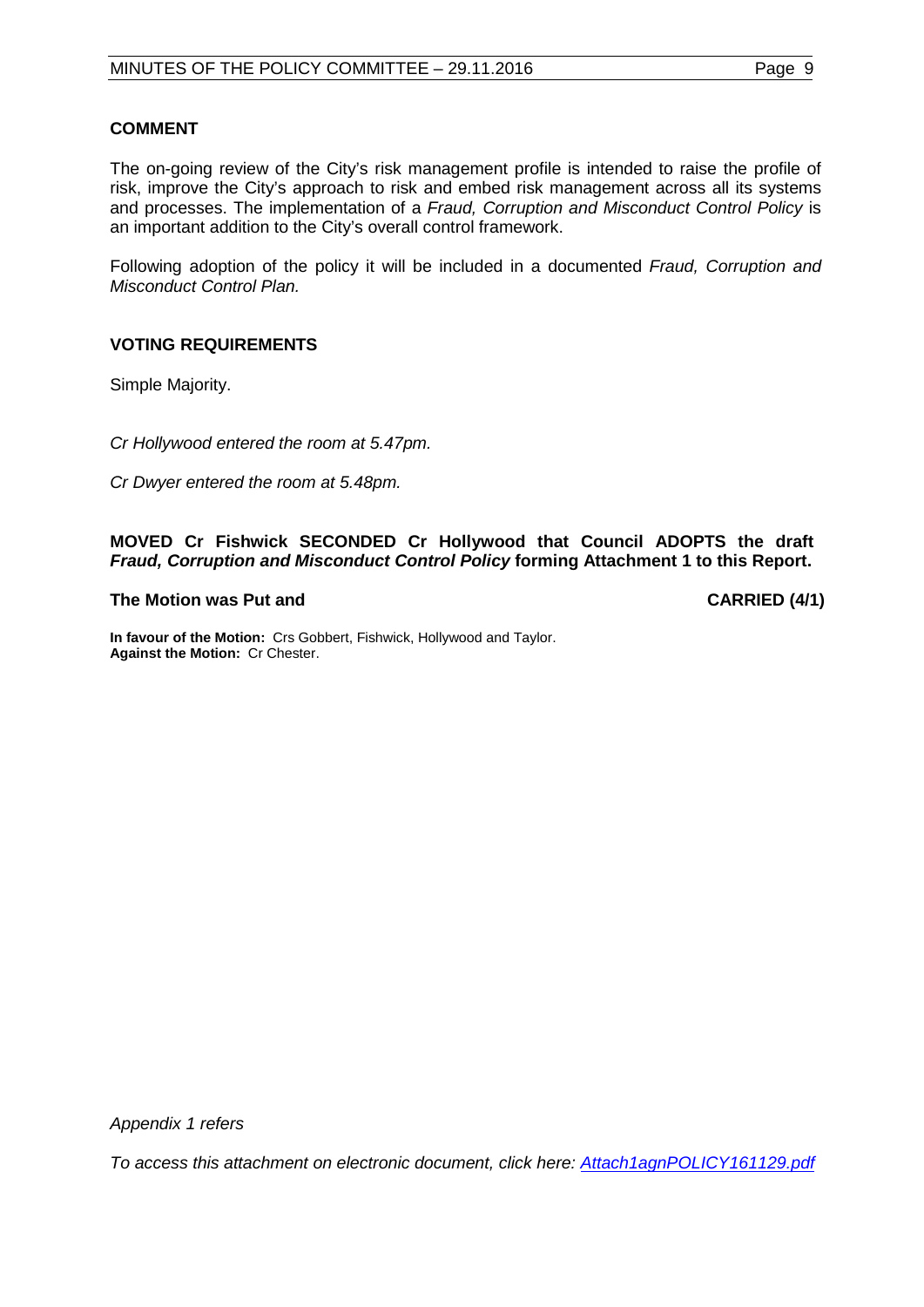<span id="page-9-0"></span>*The Manager Executive and Risk Services left the room at 5.52pm.*

# **ITEM 2 REVIEW OF MEMORIALS IN PUBLIC RESERVES POLICY**

| <b>WARD</b>                           | All                                                                                                                                                                                              |                                                                                                                                 |  |
|---------------------------------------|--------------------------------------------------------------------------------------------------------------------------------------------------------------------------------------------------|---------------------------------------------------------------------------------------------------------------------------------|--|
| <b>RESPONSIBLE</b><br><b>DIRECTOR</b> | Mr Nico Claassen<br>Infrastructure Services                                                                                                                                                      |                                                                                                                                 |  |
| <b>FILE NUMBER</b>                    | 100385, 101515                                                                                                                                                                                   |                                                                                                                                 |  |
| <b>ATTACHMENTS</b>                    | Attachment 1<br>Attachment 2                                                                                                                                                                     | Revised Memorials in Public Reserves<br>Policy<br>Analysis of Memorials in Public<br><b>Reserves Policy Review Consultation</b> |  |
| <b>AUTHORITY / DISCRETION</b>         | Executive - The substantial direction setting and oversight<br>role of Council, such as adopting plans and reports,<br>accepting tenders, directing operations, setting and<br>amending budgets. |                                                                                                                                 |  |

#### **PURPOSE**

For Council to adopt the revised *Memorials in Public Reserves Policy* (the Policy) following a public comment period.

# **EXECUTIVE SUMMARY**

The *Memorials in Public Reserves Policy* provides guidance on the circumstances in which the City will support and manage the installation of memorials in public reserves.

In August 2015, the City received an application to consider the installation of a permanent memorial plaque within a City-owned hut on Iluka Beach in memory of a young local person who had passed away in tragic circumstances. The application was not supported on the basis that it did not meet the intentions of the current policy, which requires persons to have made a significant contribution to the local Joondalup community. A 947-signature petition was subsequently presented to Council by the applicants (family and community supporters), requesting re-consideration of the application (C56-09/15 refers).

At its meeting held on 23 November 2015 (CJ200-11/15 refers), Council considered a report in response to the petition where support was provided for the temporary installation of a memorial plaque for a period up to 12 months and a request was made for the Policy Committee to conduct a review of the current *Memorials in Public Reserves Policy*.

The policy was subsequently revised and at its meeting held on 28 June 2016 (CJ101-06/16 refers), Council resolved to advertise the revised policy for public comment. The revised policy was advertised for 21 days with 35 valid responses received.

*It is therefore recommended that Council ADOPTS the Memorials in Public Reserves Policy as detailed in Attachment 1 to this Report.*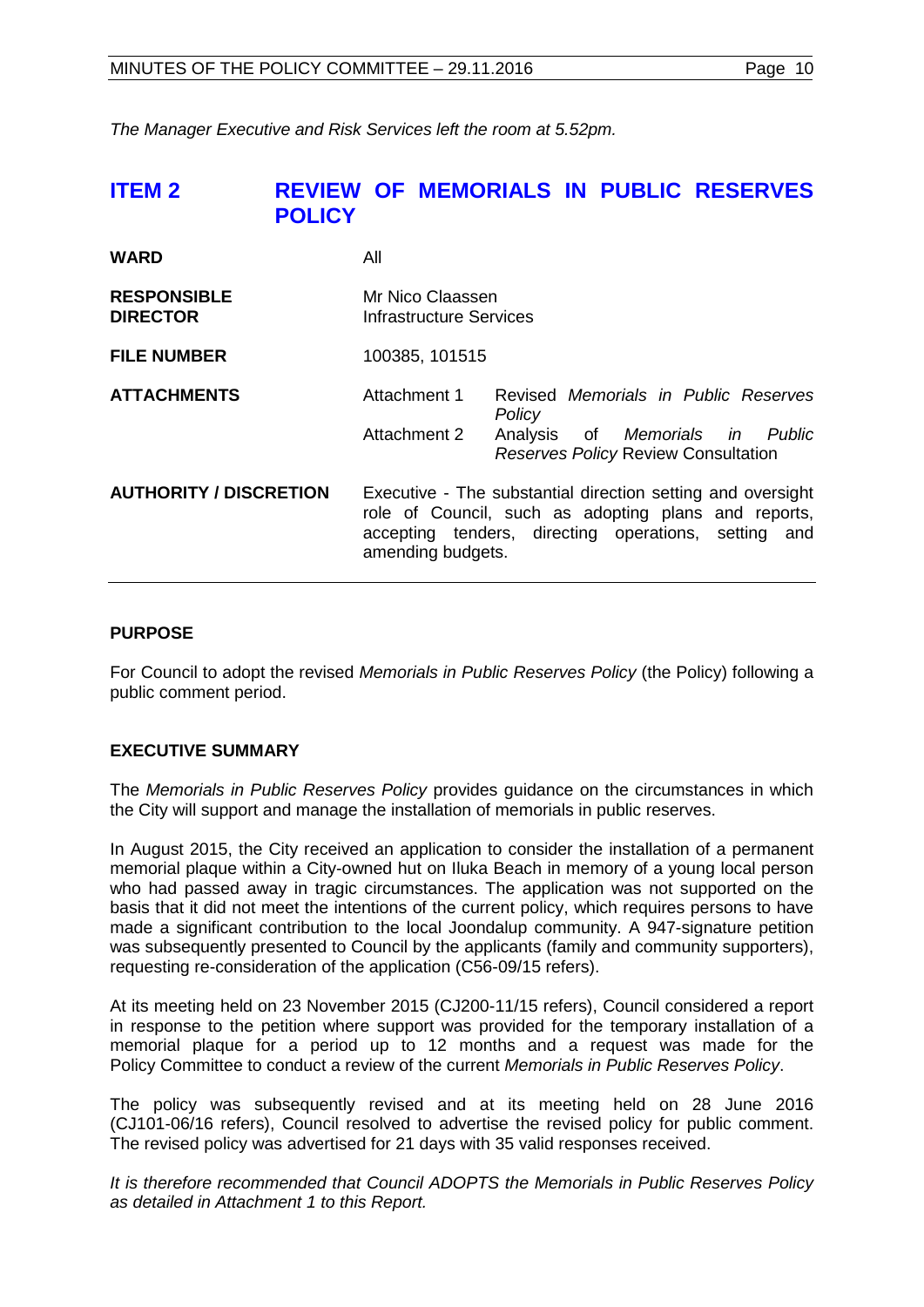# **BACKGROUND**

Since its introduction in 2009, the City has received over 30 applications to install permanent memorials within public locations throughout the City in memory of loved ones who have passed. The *Memorials in Public Reserves Policy* required a decision of Council to support "significant person" applications, with four requests supported to date.

On 26 August 2015, the City received an application requesting the installation of a permanent memorial plaque in memory of a young local person who had passed away under tragic circumstances, to be placed in a City-owned hut located on Iluka Beach. Based on the information provided in the application, the City was unable to support the request, as it insufficiently described the level and significance of contribution the person had made to the local Joondalup community.

In response to the declined application, a 947-signature petition was subsequently submitted to Council at its meeting held on 15 September 2015 (C56-09/15 refers), seeking support for the permanent installation of a memorial at the requested location.

A report was presented to Council at its meeting held on 23 November 2015 (CJ200-11/15 refers) where the petitioner's request was considered. Following significant discussion, Council resolved the following:

*"That Council:*

- *1 SUPPORTS the installation of a temporary memorial plaque for a period up to 12 months at Iluka Beach;*
- *2 REQUIRES that the temporary memorial be installed and maintained in accordance with the Conditions of the Memorials in Public Reserves Policy;*
- *3 REQUESTS the Policy Committee to conduct a review of the Memorials in Public Reserves Policy."*

Feedback from the Policy Committee was sought in November 2015, however, the matter was deferred for consideration in more detail at a future meeting.

The Policy Committee considered the matter at its meeting held on 7 June 2016 and recommended:

*"That Council:*

- *1 NOTES the issues raised in this Report to inform the review of the Memorials in Public Reserves Policy;*
- *2 SUPPORTS the proposed amendments to the Memorials in Public Reserves Policy as detailed in Attachment 1, subject to the retention of clause 2.2.5(a);*
- *3 ADVERTISES the policy for public comment including seeking direct feedback from the applicants previously engaged with by the City."*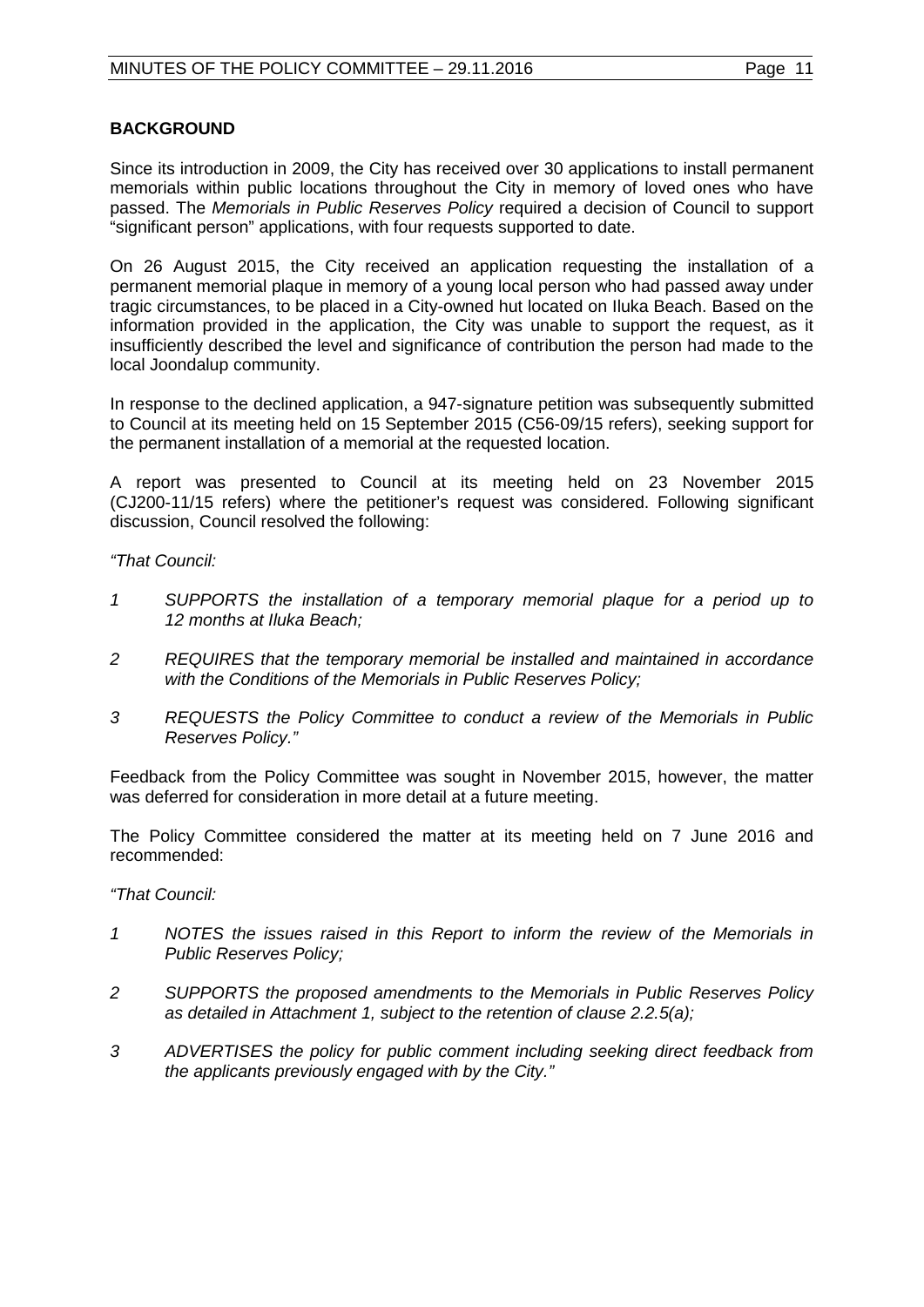At its meeting held on 28 June 2016 (CJ101-06/16 refers) it was resolved:

*"That Council:* 

- *1 NOTES the issues raised in Report CJ101-06/16 to inform the review of the Memorials in Public Reserves Policy;*
- *2 SUPPORTS the proposed amendments to the Memorials in Public Reserves Policy as detailed in Attachment 1 of Report CJ101-06/16, subject to:*
	- *2.1 The retention of clause 2.2.5(a);*
	- *2.2 Amending clause 2.2.1(a) to read as follows:*

*"Family members may apply to the City for the installation of a temporary memorial for a deceased person who has resided in the City of Joondalup.*

*Family member means a parent, grandparent, brother, sister, uncle, aunt, nephew, niece, cousin, spouse, defector partner or child of the deceased person";*

*3 ADVERTISES the policy for public comment including seeking direct feedback from the applicants previously engaged with by the City."*

The results of advertising the policy for public comment are now presented.

# **DETAILS**

The City advertised the revised *Memorials in Public Reserves Policy* for public comment from Monday 5 September 2016 to Monday 26 September 2016 and consulted directly with the following stakeholders:

- Previous memorial applicants.
- Local Resident and Ratepayer Associations.
- Local Parliamentarians.
- Representative(s) from City of Joondalup's Community Engagement Network.

The consultation was advertised to the general public via the Joondalup Voice column and the City's website. All stakeholder representatives also received personalised letters directing them to the City's website to complete an online comment form. The City collected a total of 35 valid responses throughout the 21 day advertised consultation period with detailed results provided in Attachment 2.

A general summary of the most cited responses is provided below:

# What did you like about the revised Policy?

- General support for the policy.
- Support the opportunity to honour the grieving process (to those deserving a memorial).
- Perception that the policy is clear in what the terms and conditions are for a memorial.
- Support a maximum timeframe for temporary memorials.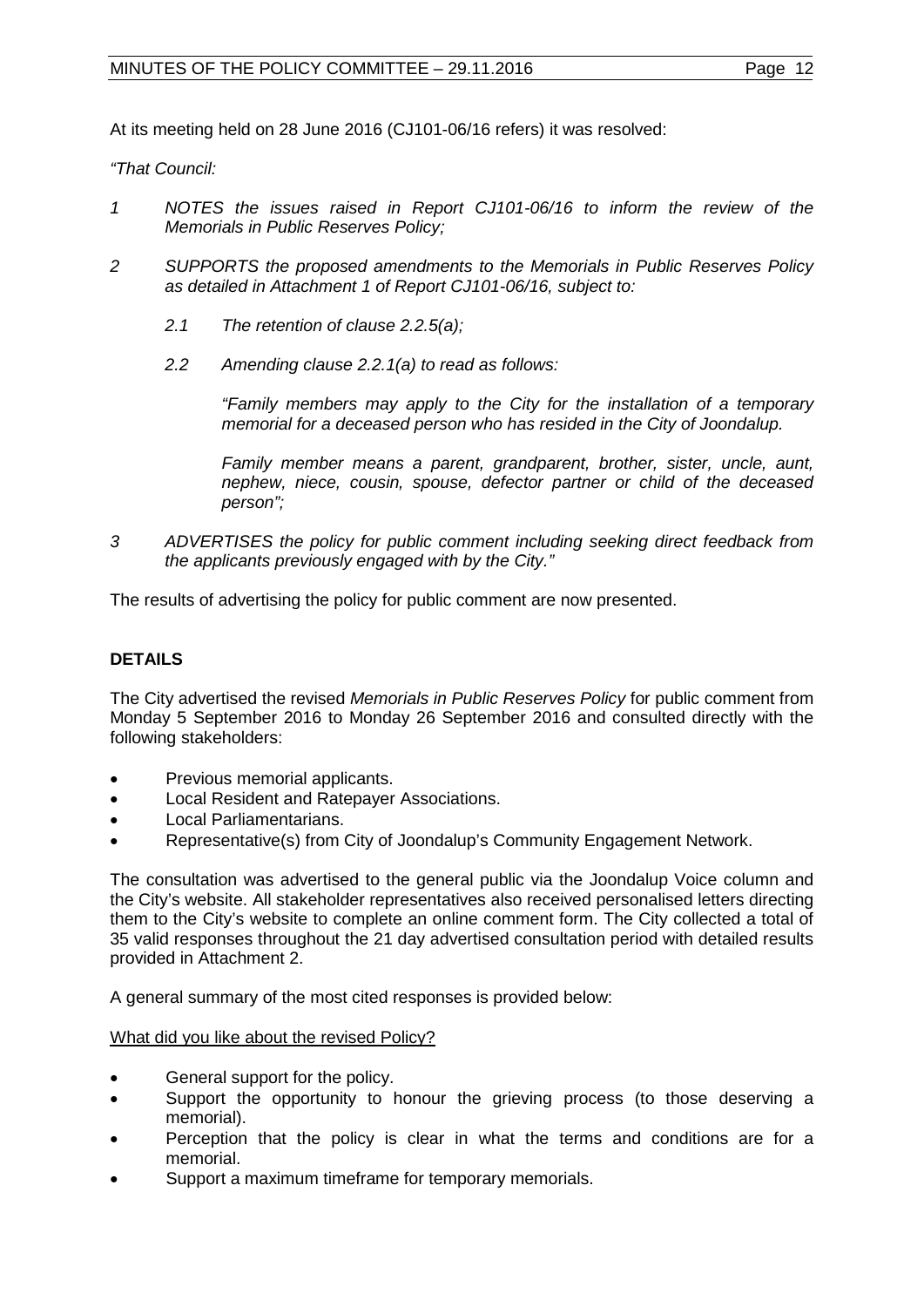# MINUTES OF THE POLICY COMMITTEE - 29.11.2016 Page 13

# What changes or improvements could be made to the Policy?

- The City should recognise opportunities for all persons to have memorials, given applicants are covering all costs.
- The current policy is working well.
- Would like to know if crosses can be included as an approved type of permanent memorial?
- Would like access to information or City staff to assist in the completion of applications.
- Do not believe white crosses are appropriate or should be installed for longer than 12 months.
- The 12 month period for a temporary memorial is too short.
- Memorials should only be on Council facilities and within style regulations.

Due to the demonstrated level of support highlighted through the consultation process, it is suggested that the revised policy, as shown in Attachment 1, is adopted by Council. The suggestions for improvement offered by respondents varied based on differences in principled opinions, and as such, it is not considered appropriate that one is accepted over another.

The frequency of improvements cited were also low across the total number of submissions received and as such, the general level of support shown for the proposed content of the revised policy should be adopted to be consistent with Council's original intent.

#### **Issues and options considered**

While the issues relating directly to the content of the revised *Memorials in Public Reserves Policy* are outlined above, further matters for consideration in managing memorials in public areas also include the following:

- The potential for memorials to attract unsociable behaviour, depending on their location and the circumstances under which a person passed away.
- The potential for permanent memorials to act as a shrine for families, rather than to commemorate the achievements and contributions of a person to their local community.
- The potential loss of amenity in popular public locations throughout the City from the installation of permanent memorials, where deceased persons have had a personal connection or association. Some members of the community view these spaces as public areas and not the property of families, of which a permanent memorial may imply.

# Option 1

Council can adopt the revised *Memorials in Public Reserves Policy*.

# Option 2

Council can adopt with amendments the revised *Memorials in Public Reserves Policy.*

It is proposed that Council adopts the revised *Memorials in Public Reserves Policy* included as Attachment 1 (Option 1).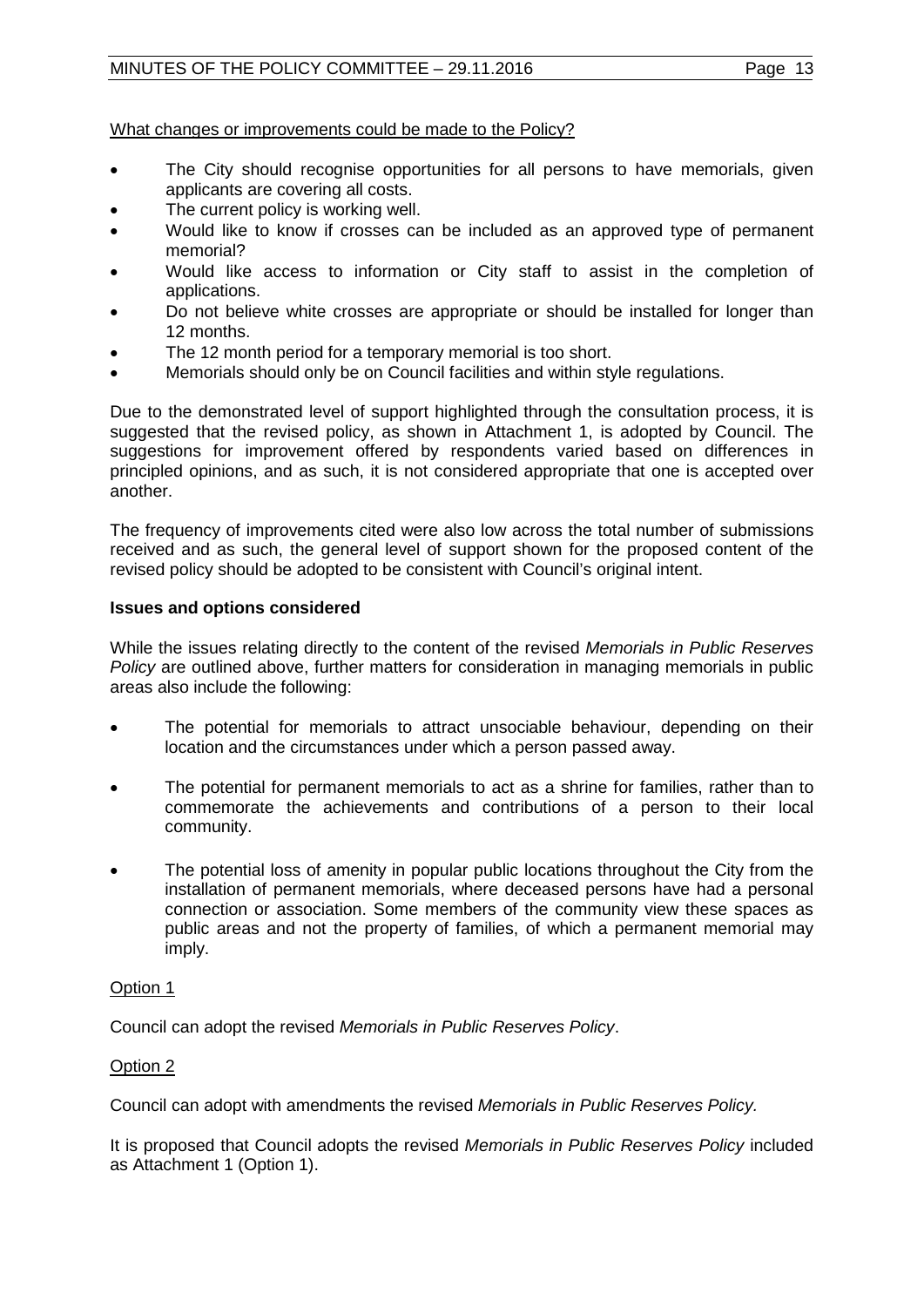#### **Legislation / Strategic Community Plan / policy implications**

| Legislation                     | Not applicable.                      |  |  |
|---------------------------------|--------------------------------------|--|--|
| <b>Strategic Community Plan</b> |                                      |  |  |
| <b>Key theme</b>                | Community Wellbeing.                 |  |  |
| <b>Objective</b>                | Community spirit.                    |  |  |
| <b>Strategic initiative</b>     | Not applicable.                      |  |  |
| <b>Policy</b>                   | Memorials in Public Reserves Policy. |  |  |

#### **Risk management considerations**

While the *Memorials in Public Reserves Policy* has provided useful guidance to the City in the management and requests for public memorials, it is important that the content of the policy and its associated processes are transparent and appropriately reflect the policy's stated intentions. Without amendment, there is a risk that the current policy may continue to provide ambiguous information to the community with regard to the application process requirements.

#### **Financial / budget implications**

Not applicable.

#### **Regional significance**

Not applicable.

#### **Sustainability implications**

Not applicable.

#### **Consultation**

The City advertised the revised *Memorials in Public Reserves Policy* for public comment from Monday 5 September 2016 to Monday 26 September 2016 and consulted directly with the following stakeholders:

- Previous memorial applicants.
- Local Resident and Ratepayer Associations.
- Local Parliamentarians.
- Representative(s) from City of Joondalup's Community Engagement Network.

The City collected a total of 35 valid responses throughout the 21 day advertised consultation period with detailed results provided in Attachment 2.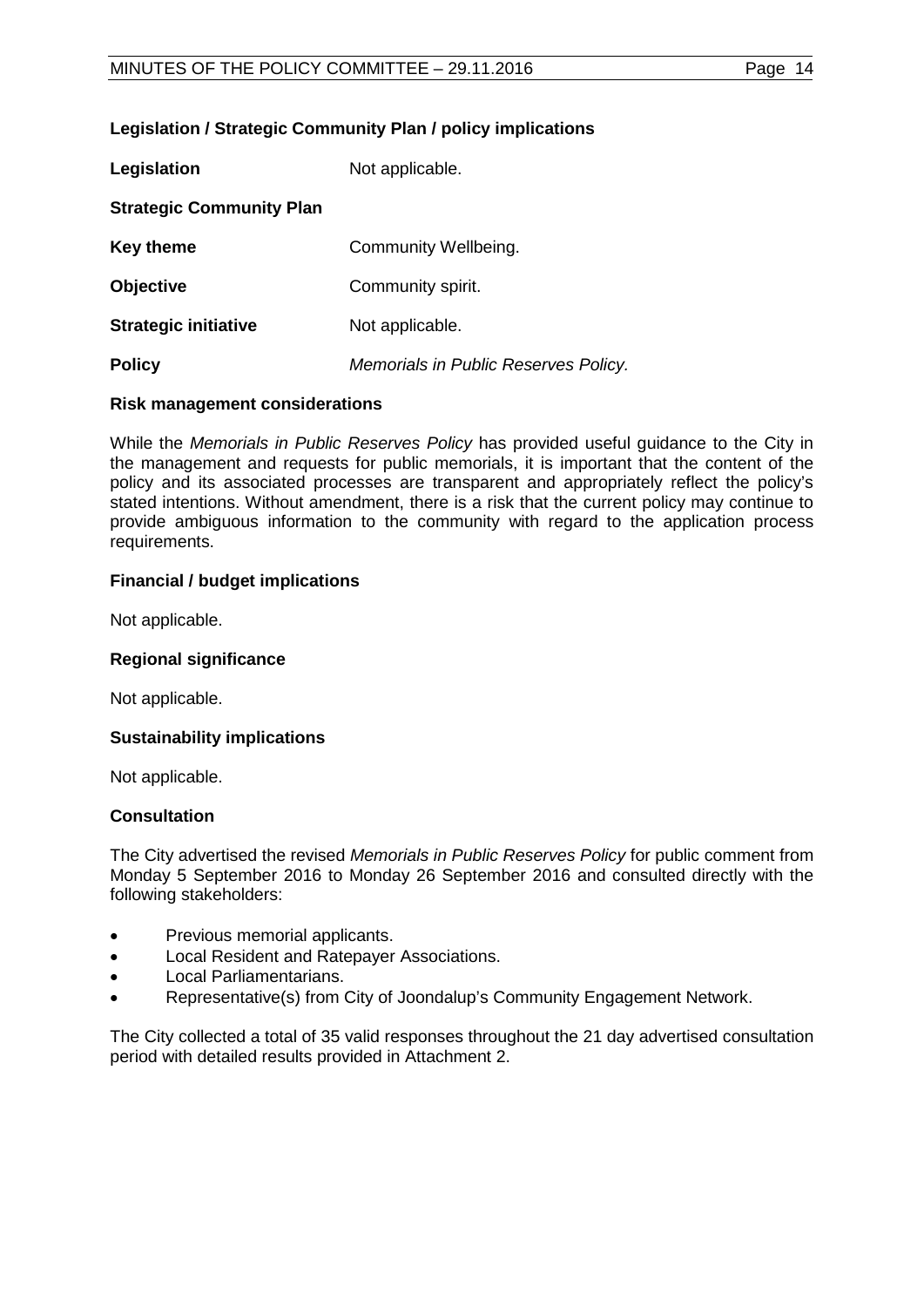#### **COMMENT**

In addition to the amendments to the revised *Memorials in Public Reserves Policy*, there are a number of intended supplementary changes to the application process. These process changes seek to both inform the community through improved and clear information, as well as streamlining the application process to make it easier for both the applicant and the City to consider and process memorial requests.

#### **VOTING REQUIREMENTS**

Simple Majority.

*Cr Norman entered the room at 5.56pm.* 

**MOVED Cr Fishwick SECONDED Cr Chester that Council ADOPTS the revised**  *Memorials in Public Reserves Policy* **as detailed in Attachment 1 to this Report.**

# **The Motion was Put and CARRIED (6/0)**

**In favour of the Motion:** Crs Gobbert, Chester, Fishwick, Hollywood, Norman and Taylor.

*Appendix 2 refers*

*[To access this attachment on electronic document, click here: Attach2agnPOLICY161129.pdf](http://www.joondalup.wa.gov.au/files/committees/POLI/2016/Attach2agnPOLICY161129.pdf)*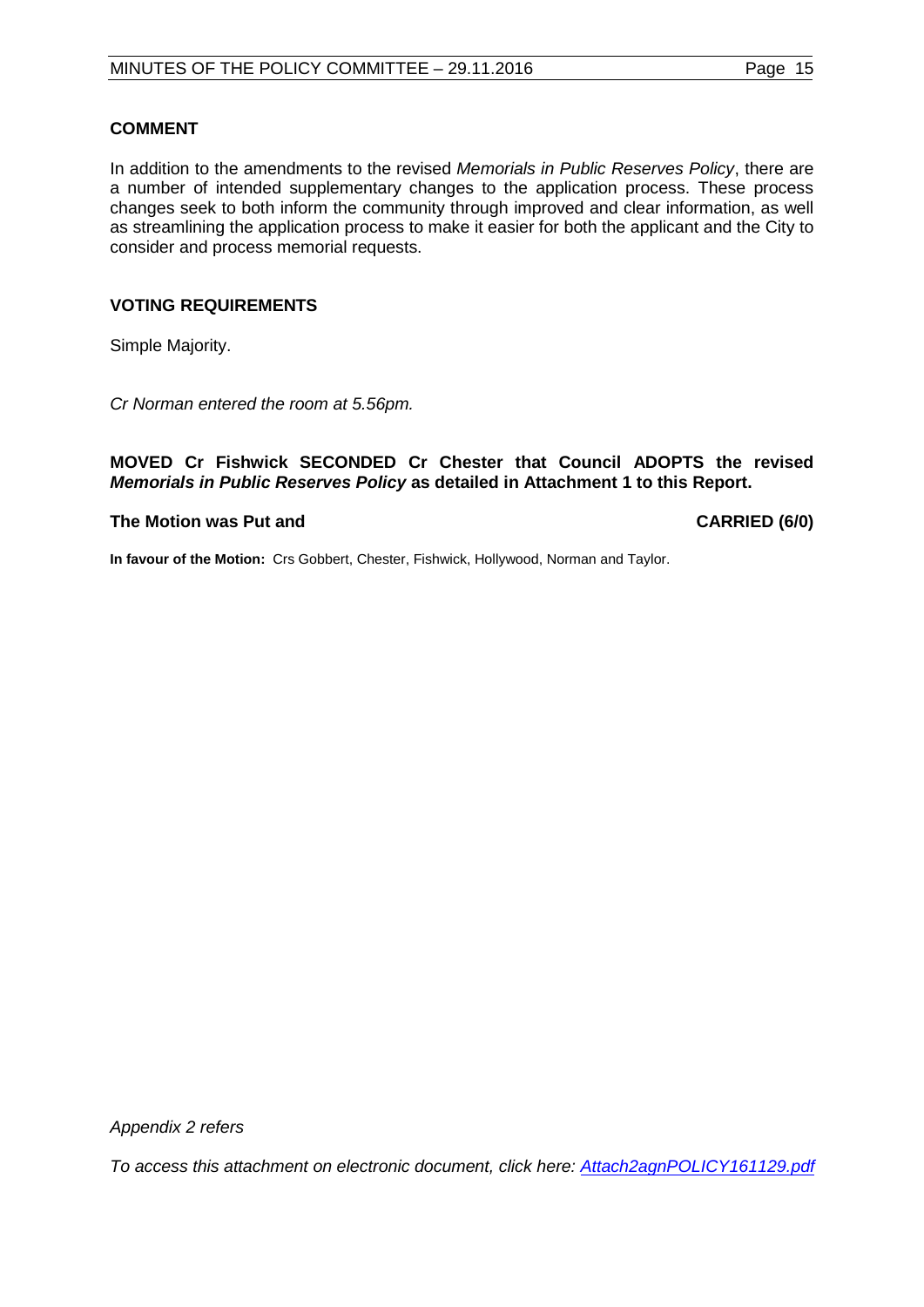# <span id="page-15-0"></span>**ITEM 3 DRAFT PRIVATE CLUBS, INSTITUTIONS AND PLACES OF WORSHIP ZONE LOCAL PLANNING POLICY**

| <b>WARD:</b>                           | All                                                                                  |                                                                                                                                               |  |
|----------------------------------------|--------------------------------------------------------------------------------------|-----------------------------------------------------------------------------------------------------------------------------------------------|--|
| <b>RESPONSIBLE</b><br><b>DIRECTOR:</b> | Ms Dale Page<br><b>Planning and Community Development</b>                            |                                                                                                                                               |  |
| <b>FILE NUMBER:</b>                    | 106237, 101515                                                                       |                                                                                                                                               |  |
| <b>ATTACHMENTS:</b>                    | Attachment 1                                                                         | Draft Private Clubs, Institutions and<br>Places of Worship Zone Local Planning<br>Policy                                                      |  |
|                                        | Attachment 2                                                                         | Location of land proposed to be<br>zoned Private Clubs, Institutions and<br>Places of Worship Zone under draft<br>Local Planning Scheme No. 3 |  |
| <b>AUTHORITY/ DISCRETION</b>           | Legislative - includes the adoption of local laws, planning<br>schemes and policies. |                                                                                                                                               |  |

# **PURPOSE**

For Council to consider the draft *Private Clubs, Institutions and Places of Worship Zone Local Planning Policy* for the purposes of public advertising.

# **EXECUTIVE SUMMARY**

Currently, certain development requirements are contained in the City's *District Planning Scheme No. 2* (DPS2), while other development requirements are contained within local planning policies.

In relation to the City's draft new *Local Planning Scheme No. 3* (LPS3), it was proposed to Council at its meeting held on 16 February 2016 (CJ005-02/16 refers) that most development requirements be removed from LPS3 and contained within local planning policies.

The draft *Private Clubs, Institutions and Places of Worship Zone Local Planning Policy* contains the development requirements for development on land that will be zoned 'Private Clubs, Institutions and Places of Worship' under LPS3. It builds on the existing development provisions contained within DPS2. Provisions relating to building setbacks, building height, built form design, parking standards and access, landscaping and servicing arrangements have been included in the draft policy to facilitate development with a high standard of amenity and functionality.

Relevant provisions from other policies such as the *Height of Non-Residential Buildings Local Planning Policy*, the *Small Scale Renewable Energy Systems Policy* and the *Use of Sea Containers Policy* have also been included in order to consolidate relevant development provisions within one policy.

It is therefore recommended that Council supports the draft policy to allow it to be advertised for public comment for a period of 21 days.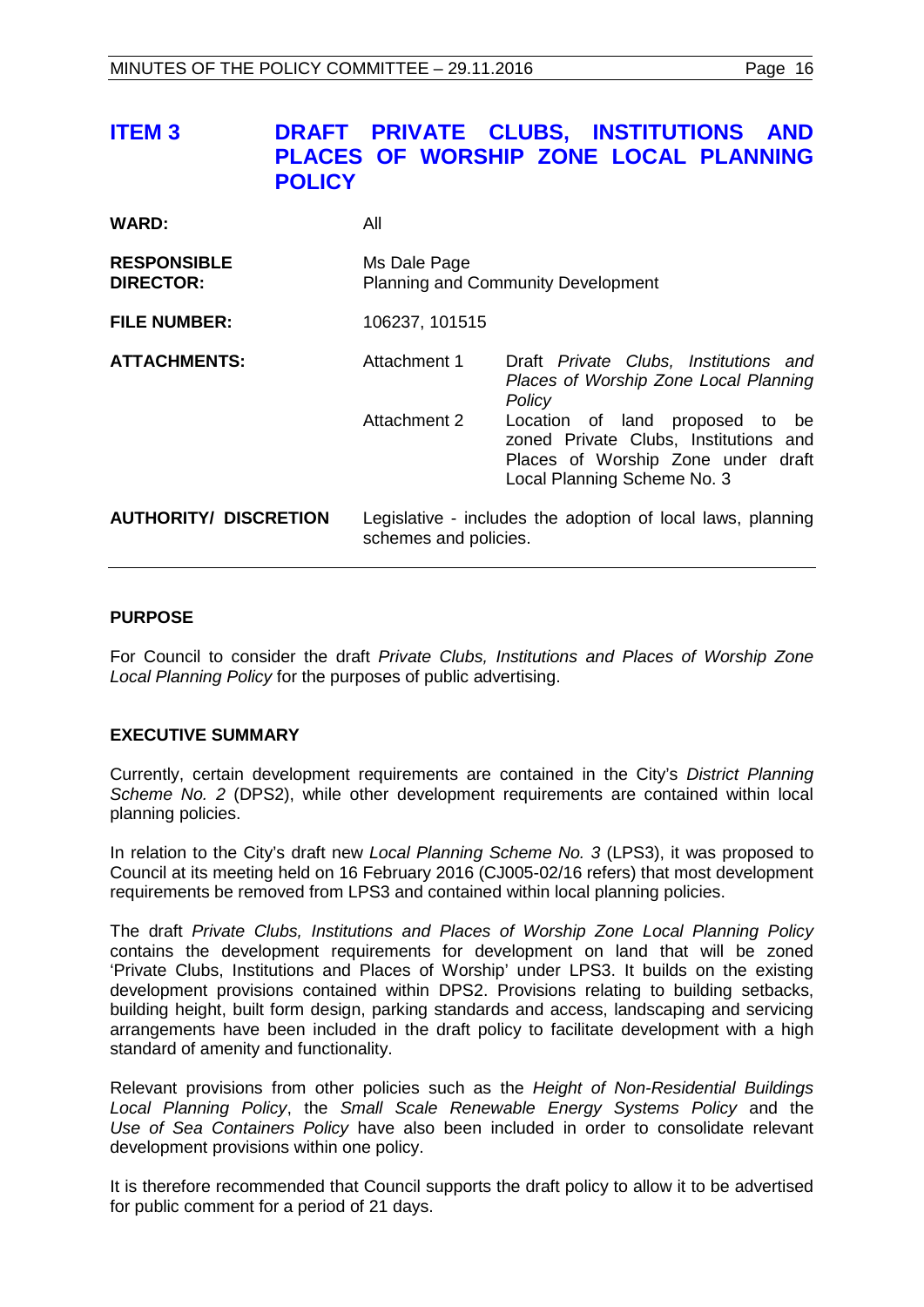# **BACKGROUND**

Currently, certain development requirements are contained in the City's *District Planning Scheme No. 2* (DPS2), such as building setbacks, parking standards and landscaping while other development requirements, such as signage, building height and small scale renewable energy systems, are contained within local planning policies.

During the preparation and Council adoption of draft *Local Planning Scheme No. 3* (LPS3), it was proposed that all the general development requirements be located within local planning policies, with the exception of the necessary 'head of power' provisions, for example, cash-in-lieu for car parking and the dual density code provisions applied under the *Local Housing Strategy* Scheme Amendment No. 73.

This gives Council the ability to adopt and amend these policies without the need to initiate an amendment to the scheme and the need to seek the approval of the Western Australian Planning Commission (WAPC) and Minister for Planning. It also allows Council to formulate and adopt development provisions without the need to justify specific details to the WAPC. Essentially, it provides Council with control over development provisions and will ultimately be more efficient as any updates to the development provisions will only require Council approval, rather than a lengthy scheme amendment process.

It should be noted that whether development provisions are located in the planning scheme or in a local planning policy, the ability to vary provisions where it is considered appropriate to do so is still available. Clause 34(2) of the draft LPS3 allows the local government to approve an application for development approval that does not comply with the requirements of the scheme. Therefore, there is not necessarily any greater certainty gained by including development provisions in the scheme as opposed to a local planning policy.

In addition, placing the development requirements in local planning policies provides ease of use for applicants as the provisions are consolidated in one document.

As LPS3 does not contain development provisions, this draft local planning policy needs to be prepared concurrently during the scheme adoption process to ensure that once final approval is given to LPS3, the policy has also been advertised and adopted so that these documents can work together. If the policy is not progressed in a timely manner, there is a risk that the scheme could be adopted and there would be no relevant provisions to guide non-residential development in the 'Private Clubs, Institutions and Places of Worship' zone.

At its meeting held on 16 February 2016 (CJ005-02/16 refers), Council resolved to advertise the draft LPS3. The Department of Planning has recently advised that, subject to some required modifications, the draft scheme is suitable to be advertised for public comment.

# **DETAILS**

The draft policy provides the development requirements for non-residential development on land to be zoned 'Private Clubs, Institutions and Places of Worship' within draft LPS3 (Attachment 1 refers). A map showing the locations of land proposed to be zoned 'Private Clubs, Institutions and Places of Worship' zone under LPS3 is at Attachment 2.

The current provisions contained within DPS2 have been reviewed and a local planning policy has been developed. The main changes proposed through the policy are outlined below.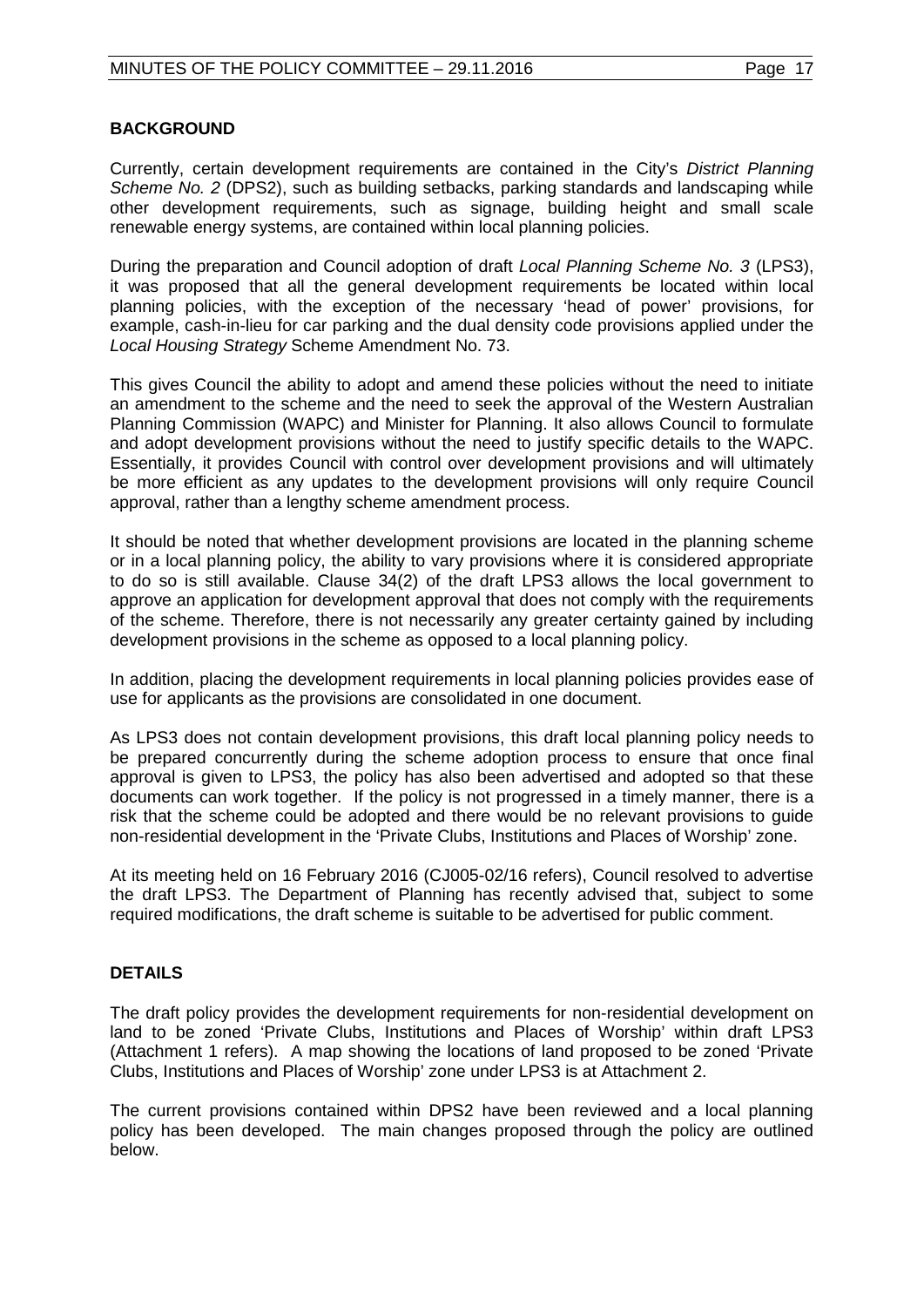#### Setbacks to buildings

Unlike other zones, the 'Private Clubs, Institutions and Places of Worship' zone are mostly individual stand-alone lots rather than a series of adjoining lots or a large centre that have the same zoning and will create their own streetscape. The types of uses within the subject zone are also variable, from golf courses to small churches within residential areas.

It is considered that the existing DPS2 building setback of nine metres on primary street frontages for non-residential buildings is excessive. Given that it is not readily anticipated what the building setbacks on adjoining lots are likely to be, a proposed street setback of six metres is considered appropriate, particularly within residential areas where the density code of R20 requires an average building setback of six metres.

Currently under DPS2, the rear building setback required is six metres and the side setback is three metres. It is recommended that side and rear setbacks to buildings be made a consistent standard of a minimum of three metres as generally it makes little difference to neighbouring properties and the streetscape whether a boundary that is not a street boundary is a rear or side boundary.

#### Building height

The building heights proposed within the draft policy are in accordance with those in the current *Height of Non-Residential Buildings Local Planning Policy*. This policy was adopted by Council at its meeting held on 15 December 2015 (CJ228-12/15 refers) and no changes to buildings heights are proposed. The provisions contained in the *Height of Non-Residential Buildings Local Planning Policy* are proposed to be incorporated into the relevant zone and use based policies and therefore this policy will ultimately be revoked.

#### Built form and design

DPS2 contains very few provisions regarding the design and built form of non-residential development. This policy therefore proposes to include development requirements that provide more guidance on acceptable built form standards. These include provisions relating<br>to building materials, articulation, and building entrances. These standards are not to building materials, articulation, and building entrances. considered onerous or overly restrictive, but will ensure that development positively contributes to the street and local environment.

#### Retaining walls

Currently, DPS2 does not contain development requirements in regard to the height of retaining walls. However, large retaining walls that can be viewed from the street and car parking areas can be visually intrusive and unappealing. Provisions have been developed to ensure that no tier of a retaining wall is greater than one metre in height and that landscaping is to be provided between tiered retaining walls to soften the visual impact of those walls.

#### Parking and access

# *Car parking*

Within the 'Private Clubs, Institutions and Places of Worship' zone, a range of different land uses can be contemplated.

DPS2 currently includes car parking standards for most land uses listed in DPS2, but not all of them. Where a car parking standard is currently listed in DPS2, that standard has been included in the draft policy. As it is considered appropriate for each land use in LPS3 to have an applicable parking standard, the draft policy proposes to include a parking standard for each land use that can be undertaken in the 'Private Clubs, Institutions and Places of Worship' zone.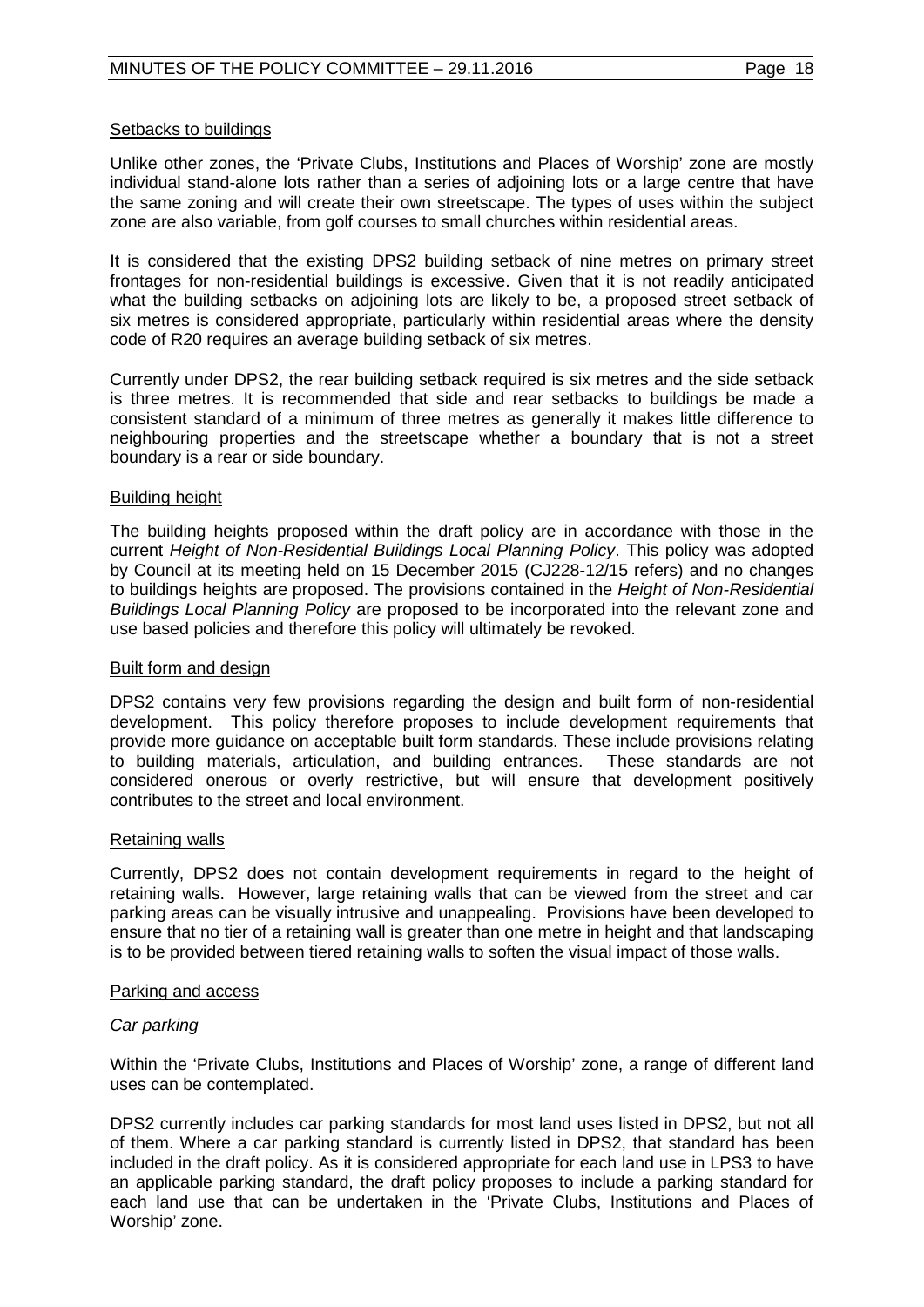# MINUTES OF THE POLICY COMMITTEE - 29.11.2016 Page 19

dining area'. The parking standard for Recreation Private has been modified from 'one per 2.5 people accommodated' to 'one per four people accommodated'. This is to align the parking standard with the existing standard for similar land uses such as 'Place of Assembly', 'Place of Worship' and 'Reception Centre'.

Additional provisions for vehicle and pedestrian access have been included to provide safe vehicle and pedestrian access to the lot and building.

# *Scooter and motorbike parking*

Scooter and motorbike parking standards have been included as previously requested by the Policy Committee at its meeting held on 12 November 2012. These standards require the replacement of every  $30<sup>th</sup>$  car bay with two scooter / motorbike bays.

# *Bicycle parking*

Standards for the provision of bicycle parking facilities have been included. The bicycle parking standards are predominantly based on the guidelines produced by Austroads, the peak organisation of the Australasian road and transport traffic agencies. The requirement for end-of-trip facilities has been included to support bicycle use by requiring facilities for showering and changing.

# Landscaping

The proposed landscaping requirements are the same as DPS2 in regard to the percentage of landscaping required. However, DPS2 requires a minimum three metre wide landscaping strip along all street boundaries where a development has a car parking area abutting the street. There is no requirement for landscaping where a car parking area does not abut the street. The policy proposes a 1.5 metre wide landscaping strip adjacent to all streets regardless of whether there is a car parking area or not. The reduction in the minimum width of the landscaping strip will provide sufficient space for pedestrian paths and landscaping with the setback area, but still allows for landscaping to soften the appearance of buildings and improve the visual amenity of the streetscape. The policy also includes the introduction of a minimum size for landscaping areas, being  $4m^2$ , to ensure a usable area of land is provided.

# Servicing

The provisions regarding servicing have been expanded to state that service access must be provided and service yards, as well as bin storage areas, must be screened. In addition, provisions regarding external fixtures such as air conditioning units and rainwater tanks have been included requiring that they are concealed from the street or located on the roof or basement. Provisions regarding lighting have also been included to minimise the impact of lighting by requiring it to comply with the relevant Australian Standards.

# Sea containers

The provisions of the City's *Use of Sea Containers Policy* that are relevant to the 'Private Clubs, Institutions and Places of Worship' zone have been incorporated into this draft policy.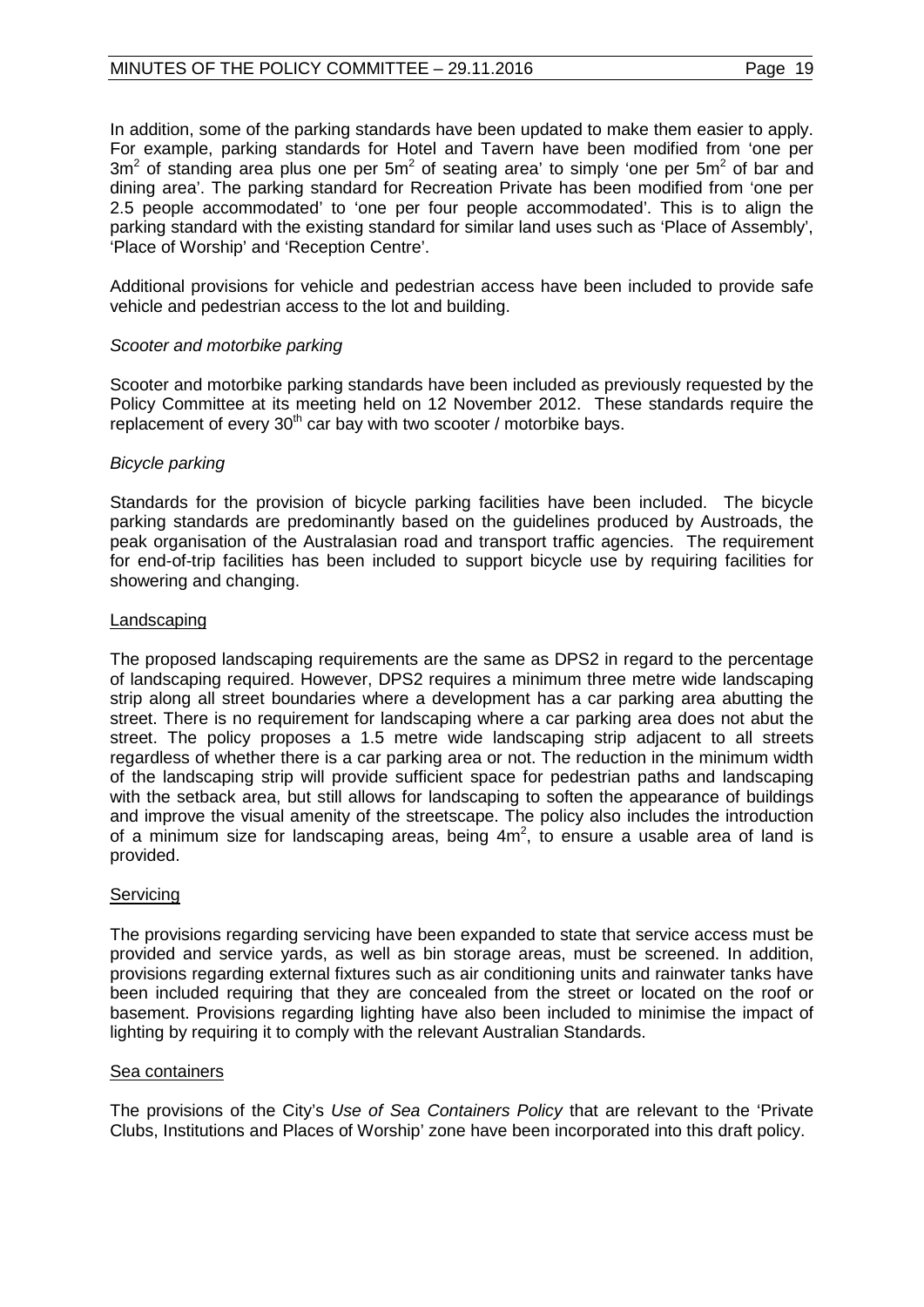#### Small scale renewable energy systems

The provisions of the City's *Small Scale Renewable Energy Systems Policy* have also been incorporated. It is envisaged that this policy will be revoked once all provisions have been incorporated into the individual zone based policies.

#### **Issues and options considered**

Council has the option to either:

- advertise the *Private Clubs, Institutions and Places of Worship Local Planning Policy*, with or without modifications or
- not support the advertising of the *Private Clubs, Institutions and Places of Worship Local Planning Policy*.

#### **Legislation / Strategic Community Plan / policy implications**

| Legislation                        |                   |  | Planning and Development (Local Planning Schemes) |  |  |
|------------------------------------|-------------------|--|---------------------------------------------------|--|--|
|                                    | Regulations 2015. |  |                                                   |  |  |
| Draft Local Planning Scheme No. 3. |                   |  |                                                   |  |  |

#### **Strategic Community Plan**

| <b>Key theme</b>            | <b>Quality Urban Environment.</b>                                                                                                            |  |  |
|-----------------------------|----------------------------------------------------------------------------------------------------------------------------------------------|--|--|
| <b>Objective</b>            | Quality built outcomes.                                                                                                                      |  |  |
| <b>Strategic initiative</b> | Buildings and landscaping is suitable for the immediate<br>environment and reflect community values.                                         |  |  |
| <b>Policy</b>               | Height of Non-Residential Buildings Local Planning Policy.<br>Small Scales Renewable Energy Systems Policy.<br>Use of Sea Containers Policy. |  |  |

#### **Risk Management considerations**

General development provisions and standards are not included in draft LPS3, and instead are to be outlined in local planning policies. If the policies associated with the new planning scheme are not progressed, there is a risk that the new scheme may become operational without the development provisions and standards needed to assess development applications.

# **Financial / budget implications**

The costs associated with any public advertising and notice of any final adoption will be approximately \$1,000.

# **Regional Significance**

Not applicable.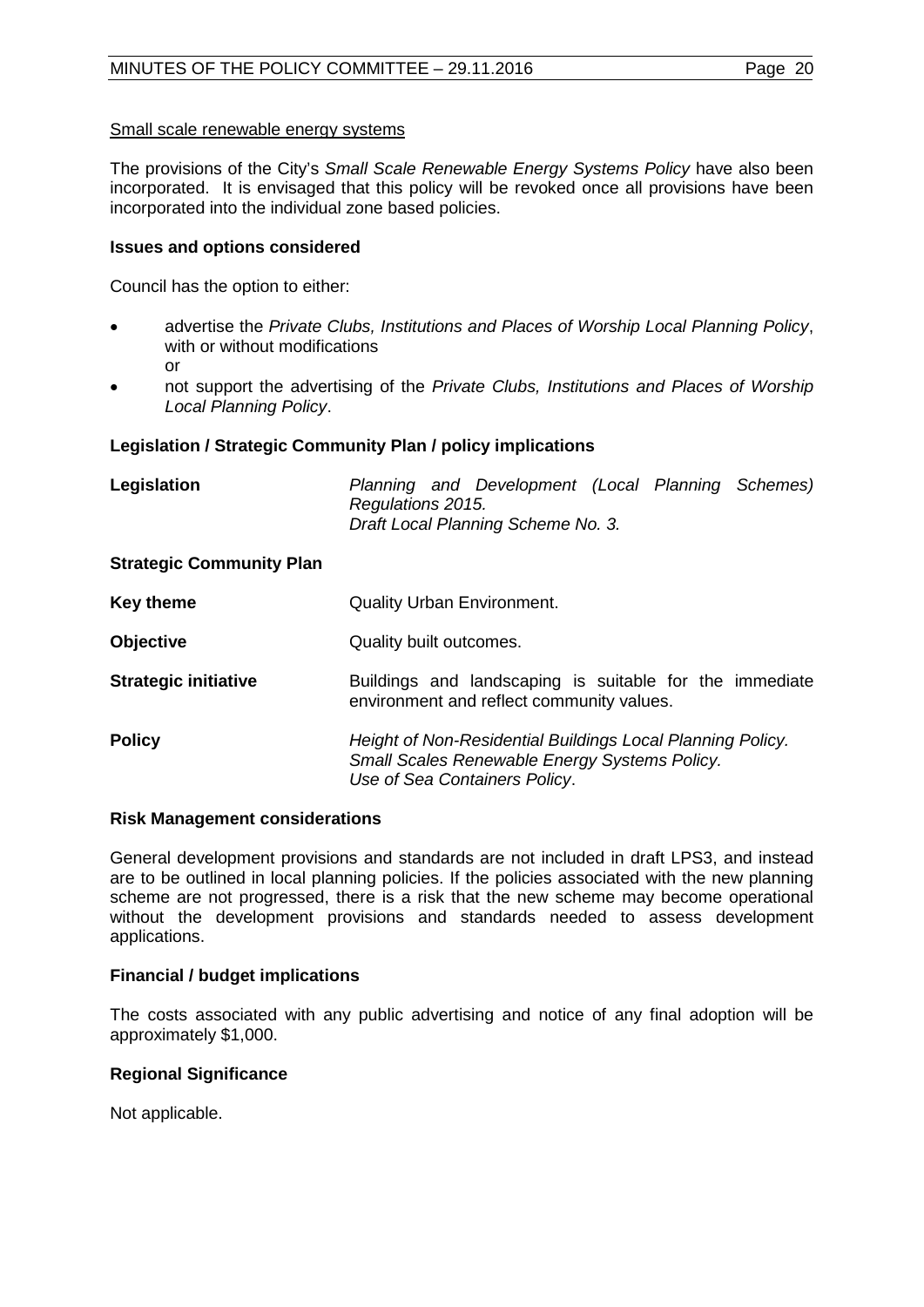# **Sustainability implications**

Appropriately designed and developed buildings provide economic and social benefits to the community in which they are situated as they provide employment and social inclusion opportunities.

# **Consultation**

The deemed provisions as set out in the *Planning and Development (Local Planning Scheme) Regulations 2015* require a new policy to be advertised for public comment for a period of not less than 21 days as follows:

- A notice published in the local newspaper.
- A notice and documents placed on the City's website.

If, in the opinion of the City, the policy is inconsistent with any *State Planning Policy*, then notice of the proposed policy is to be given to the Western Australian Planning Commission. The proposed policy is considered to be consistent with the *State Planning Policy*.

#### **COMMENT**

In accordance with the review and subsequent endorsement of the draft LSP3 by Council, it is recommended that the draft *Private Clubs, Institutions and Places of Worship Local Planning Policy* be progressed to ensure that provisions are in place that will encourage development that positively contributes to the surrounding area.

It is therefore recommended that Council advertises the draft revised *Private Clubs, Institutions and Place of Worship Local Planning Zone Policy* for public comment for a period of 21 days.

# **VOTING REQUIREMENTS**

Simple Majority.

**MOVED Cr Hollywood SECONDED Cr Fishwick that Council, in accordance with clauses 3, 4 and 5 of Schedule 2 of the** *Planning and Development (Local Planning Schemes) Regulations 2015,* **PREPARES and ADVERTISES draft Private Clubs, Institutions and Places of Worship Zone Local Planning Policy, as shown in Attachment 1 to this Report, for a period of 21 days.**

#### **The Motion was Put and CARRIED (6/0)**

**In favour of the Motion:** Crs Gobbert, Chester, Fishwick, Hollywood, Norman and Taylor.

*Appendix 3 refers*

*[To access this attachment on electronic document, click here: Attach3agnPOLICY161129.pdf](http://www.joondalup.wa.gov.au/files/committees/POLI/2016/Attach3agnPOLICY161129.pdf)*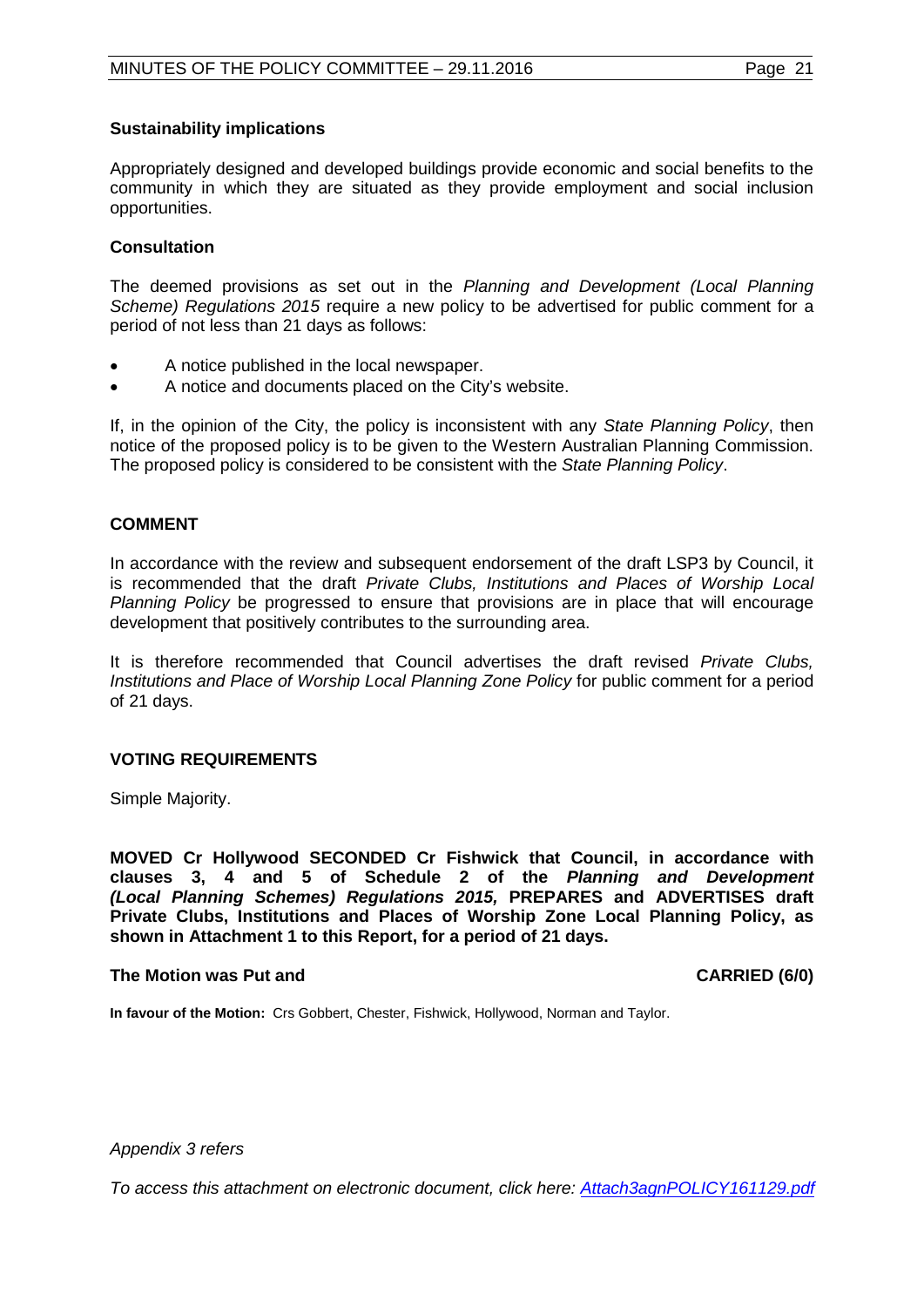<span id="page-21-0"></span>

| <b>WARD:</b>                    | Αll                                                                                  |                                                 |
|---------------------------------|--------------------------------------------------------------------------------------|-------------------------------------------------|
| <b>RESPONSIBLE</b><br>DIRECTOR: | Ms Dale Page<br><b>Planning and Community Development</b>                            |                                                 |
| <b>FILE NUMBER:</b>             | 101289, 101515                                                                       |                                                 |
| <b>ATTACHMENTS:</b>             | Attachment 1                                                                         | Draft Consulting Rooms Local Planning<br>Policy |
|                                 | Attachment 2                                                                         | <b>Current Consulting Rooms Policy</b>          |
| <b>AUTHORITY/DISCRETION</b>     | Legislative - includes the adoption of local laws, planning<br>schemes and policies. |                                                 |

# **PURPOSE**

For Council to consider the draft *Consulting Rooms Local Planning Policy* for the purposes of public advertising.

# **EXECUTIVE SUMMARY**

Currently, certain development requirements are contained in the City's *District Planning Scheme No. 2* (DPS2), while other development requirements are contained within local planning policies. In relation to the City's draft new *Local Planning Scheme No. 3* (LPS3), it was proposed to Council at its meeting held on 16 February 2016 that most development requirements be removed from LPS3 and contained within local planning policies (CJ005-02/16 refers).

The existing *Consulting Rooms Policy* requires review as a result of the changes between DPS2 and LPS3. The current provisions contained within DPS2 and the existing policy have been reviewed and a revised local planning policy has been developed. The draft policy includes provisions from DPS2 for parking and landscaping and relevant provisions from other policies such as the *Height of Non-Residential Buildings Local Planning Policy.*  Provisions from the existing policy have also been retained such as the requirement to avoid the conglomeration of consulting rooms in residential areas.

As with the existing policy, the draft *Consulting Rooms Policy* only applies to consulting rooms in residential areas. For consulting rooms in other areas, the relevant policy applicable to that zone will apply.

*It is therefore recommended that Council supports the draft revised policy to allow it to be advertised for public comment for a period of 21 days.* 

# **BACKGROUND**

Currently, certain development requirements are contained in the City's *District Planning Scheme No. 2* (DPS2), while other development requirements are contained within local planning policies.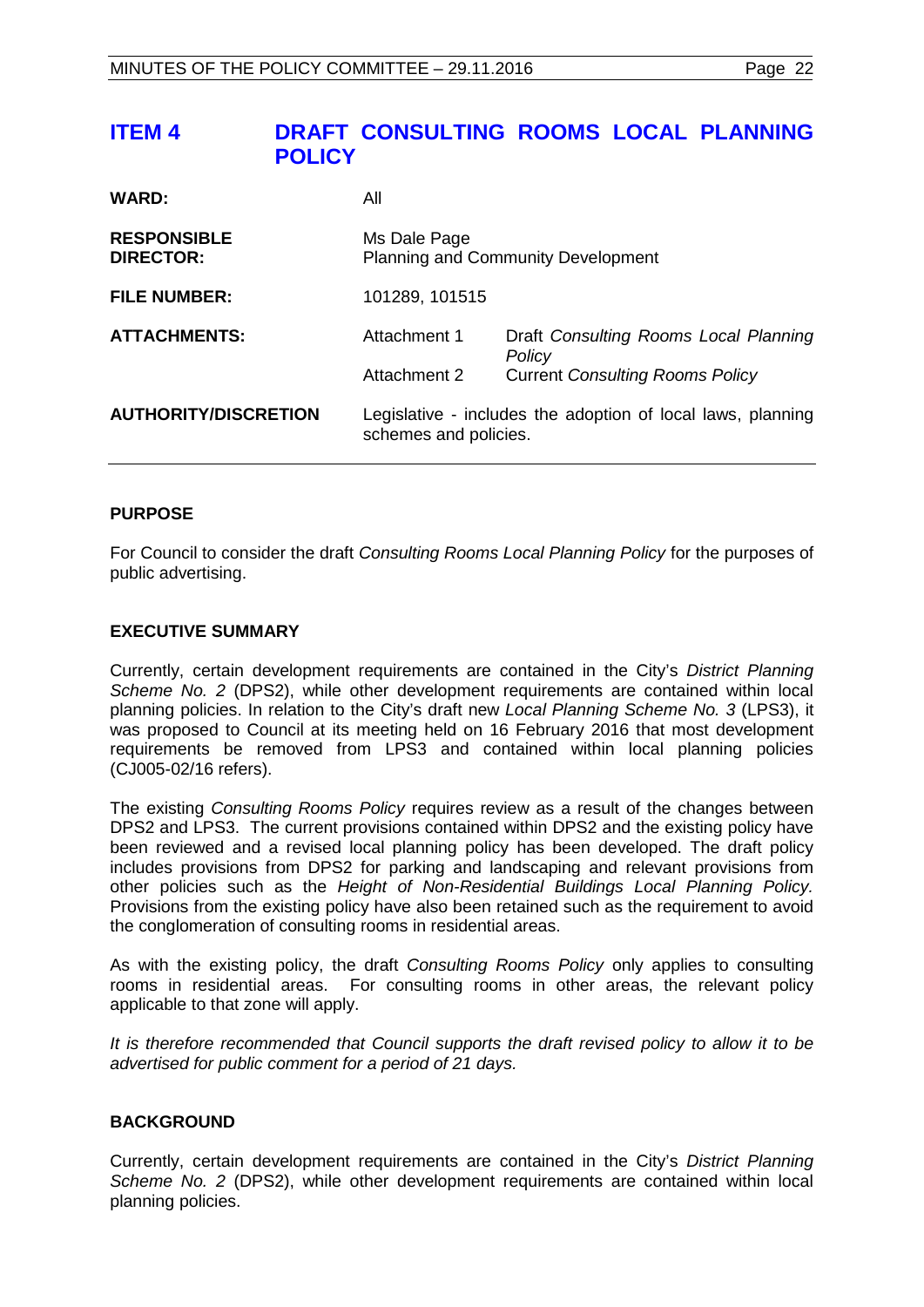During the preparation and Council adoption of draft *Local Planning Scheme No. 3* (LPS3), it was proposed that all of the general development requirements be located within local planning policies, with the exception of the necessary 'head of power' provisions, for example, cash-in-lieu for car parking and the dual density code provisions applied under the *Local Housing Strategy* Scheme Amendment No. 73 (CJ005-02/16 refers).

This gives Council the ability to adopt and amend these policies without the need to initiate an amendment to the scheme and the need to seek the approval of the Western Australian Planning Commission (WAPC) and Minister for Planning. It also allows Council to formulate and adopt development provisions without needing to justify specific details to the WAPC. Essentially it provides Council with control over its own development provisions and will ultimately save time as any updates to the development provisions will only need to be approved by Council rather than via a lengthy scheme amendment process.

It should be noted that whether development provisions are located in the planning scheme or in a local planning policy, the ability to vary provisions where it is considered appropriate to do so is still available. Clause 34 (2) of draft LPS3 allows the local government to approve an application for development approval that does not comply with the site and development requirements of the scheme. There is no greater certainty including development provisions in the scheme as opposed to a local planning policy as both can be varied.

In addition, locating the development requirements in local planning policies provides ease of use for applicants as the provisions are found in one place rather than some in the scheme and some in local planning policies.

The existing *Consulting Rooms Policy* requires review as a result of the removal of the development provisions from DPS2, which will now be included in the policy. If the revised policy is not progressed in a timely manner, there is a risk that the scheme could be adopted and there would not be sufficient provisions to guide the development of consulting rooms in residential areas. It is noted that, as with the existing policy, the draft *Consulting Rooms Local Planning Policy* only applies to consulting rooms in residential areas; it does not apply to consulting rooms in other areas as these would be covered by the relevant policy for that zone.

At its meeting held on 16 February 2016 (CJ005-02/16 refers), Council resolved to advertise draft LPS3. The WAPC has recently advised that draft LPS3 is suitable for advertising subject to a number of modifications which are currently being undertaken by the City. It is anticipated that draft LPS3 will be advertised for public comment before the end of the year.

# **DETAILS**

As with the existing policy, the draft policy applies to consulting rooms on land zoned 'Residential, 'Special Residential' and the 'Urban Development' zone where the structure plan applies the 'Residential' zone (Attachment 1 refers).

It is noted that the definition of 'Consulting Rooms' within the *Planning and Development (Local Planning Scheme) Regulations 2015* allows up to two practitioners to operate at the same time and this definition is now included in DPS2. Previously the definition of Consulting Rooms only permitted one practitioner to operate from a site.

The current provisions contained within DPS2 and the existing policy have been reviewed and a revised local planning policy has been developed, however it is noted the majority of the provisions have been working well and remain relevant. The main policy provisions including proposed changes are outlined below.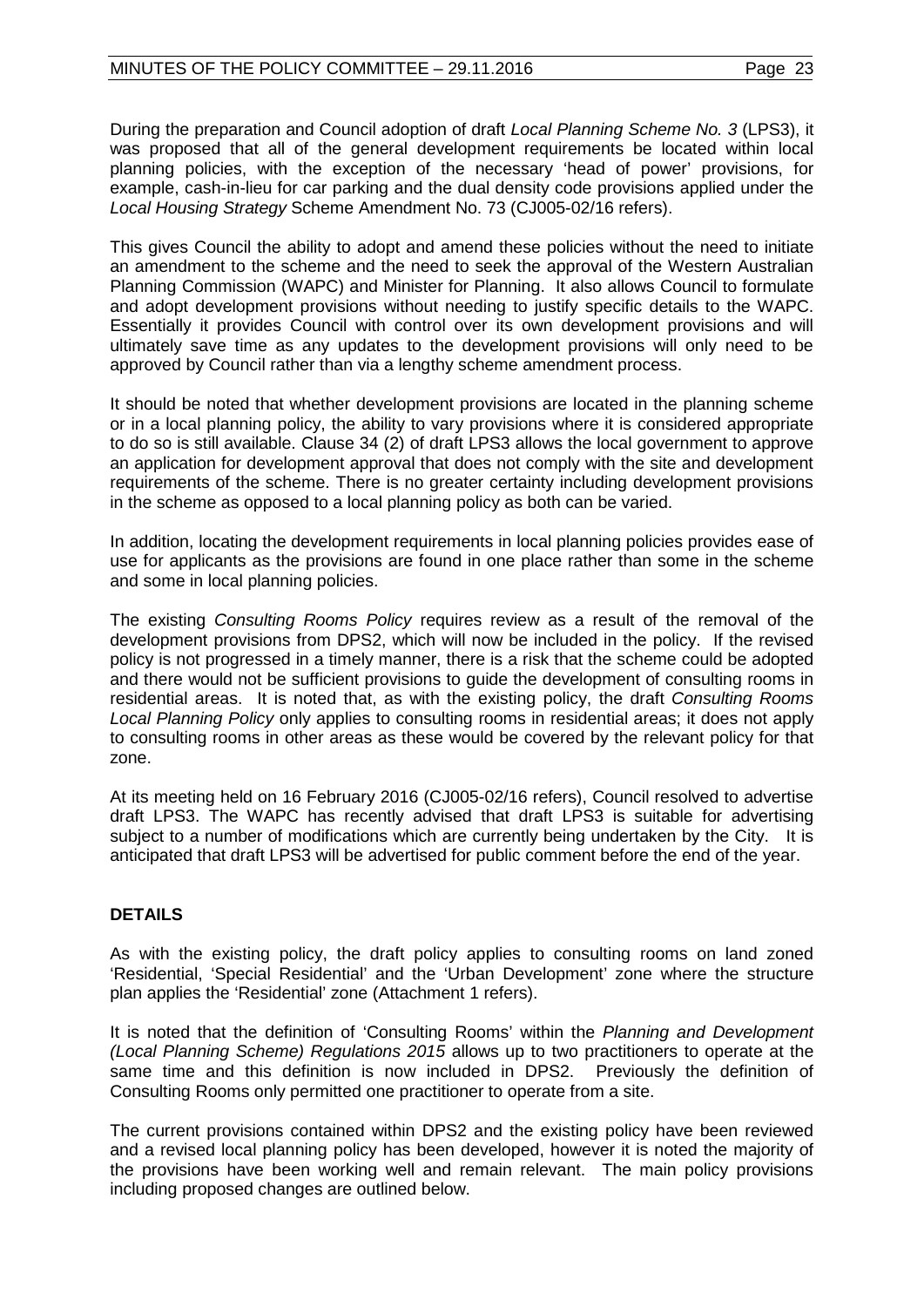#### Location

The location requirements in the current policy to avoid the conglomeration of consulting rooms in residential areas have been retained, as has the preference that battle-axe lots and lots at the head of a cul-de-sac be avoided due to the potential traffic issues created as a consequence of the concentration of activity.

#### Building setbacks

The building setbacks for non-residential buildings are currently contained in DPS2 and are applied to consulting rooms in residential areas, although the existing policy does indicate that variations may be considered to more appropriately reflect building setbacks in the immediate vicinity. The non-residential building setbacks are large, being a nine metre front setback, six metre rear setback and three metre side setback.

It is considered that these setbacks do not assist in creating a building that is in keeping with the residential area in which it is located. Therefore, it is proposed within the draft policy that building setbacks be assessed in accordance with the *Residential Design Codes* and the City's *Residential Development Local Planning Policy,* rather than simply including the non-residential building setbacks in DPS2. This will allow new buildings and additions to existing buildings to be set back in keeping with the existing residential environment and maintain the residential streetscape. It is noted that medical consulting rooms proposed in other zones will be assessed against the relevant development policy for that zone, such as *Commercial, Mixed Use and Service Commercial Zone Local Planning Policy*.

#### Building height

The proposed building height is the same as that listed in the *Height on Non-Residential Buildings Local Planning Policy* for development in the 'Residential' zone, being a maximum height equivalent to two storeys. The provisions contained in the *Height of Non-Residential Buildings Local Planning Policy* are proposed to be incorporated into each relevant policy and therefore this policy will ultimately be revoked.

# Building design

The draft policy seeks to maintain the requirement that buildings must be of residential appearance and in keeping with the surrounding environment. An additional provision has been included that buildings and any additions must be consistent in style with any existing development on site and maintain the character of the local area. This provision is similar to that within the *Residential Development Local Planning Policy* and will help to ensure that buildings maintain a residential appearance and fit in with the surrounding environment despite being a non-residential land use.

#### Car parking and access

The proposed car parking standard is the same as currently within DPS2, being five cay bays per practitioner.

The car park design requirements have been retained from the current policy in regard to car parking being located at the rear of the building and minimised in front of the building, in order to maintain a residential streetscape. A new provision has been included in the draft policy to require a maximum of two three metre wide crossovers or one six metre wide crossover. This is also to assist in retaining a residential appearance.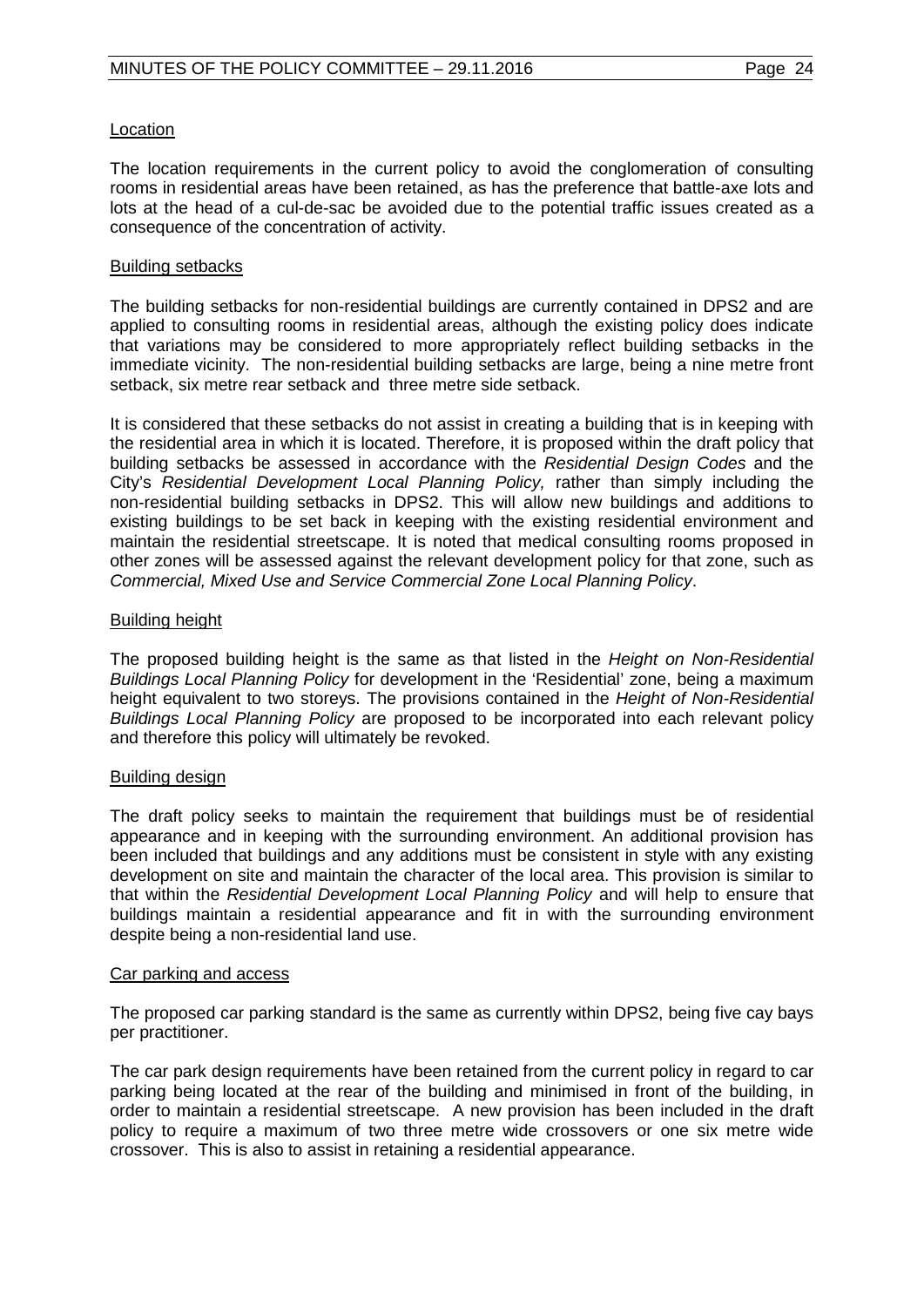# *Bicycle parking*

The Austroad guidelines encourage bicycle parking to be provided at a rate of one employee space per eight practitioners, and one space per four practitioners for visitors, although no minimum provision is stated. Given the small scale of the subject consulting rooms (maximum of two practitioners), it is considered that the provision of two bays for use by staff or visitors would be adequate.

#### Landscaping

The proposed landscaping requirements are the same as DPS2 in regard to the percentage of landscaping required, being 8% of the site. However, DPS2 requires a minimum three metre wide landscaping strip along all street boundaries where a development has a car parking area abutting the street. There is no requirement for landscaping where a car parking area does not abut the street. The policy proposes a 1.5 metre wide landscaping strip adjacent to all streets regardless of whether there is a car parking area or not. A minimum size of  $4m<sup>2</sup>$  for landscaped areas is proposed to be included to ensure a usable area of land is provided.

#### Hours of operation

The hours of operation are proposed to be the same as in the current policy, being Monday to Friday 8.00am to 6.00pm, Saturday 9.00am to 5.00pm, with no operation on Sundays. There is the option to modify the hours to include Sundays. However, there appears to currently be limited demand for this, and as the policy only applies to consulting rooms in residential areas, it is considered appropriate to maintain the existing hours of operation in the interests of protecting residential amenity.

#### Public consultation

The requirement to advertise a new consulting rooms proposal to adjoining and nearby landowners for a period of 14 days has been retained in the draft policy. It has also been clarified that any intensification of an existing use, for example by increasing the number of practitioners, will also require consultation to be undertaken.

# **Issues and options considered**

Council has the option to either:

- advertise the draft *Consulting Rooms Local Planning Policy*, with or without modifications or
- not support the advertising of the draft *Consulting Rooms Local Planning Policy*.

# **Legislation / Strategic Community Plan / policy implications**

**Legislation** *Planning and Development (Local Planning Schemes) Regulations 2015. Draft Local Planning Scheme No. 3.*

#### **Strategic Community Plan**

- **Key theme Callity Urban Environment.**
- **Objective Quality built outcomes.**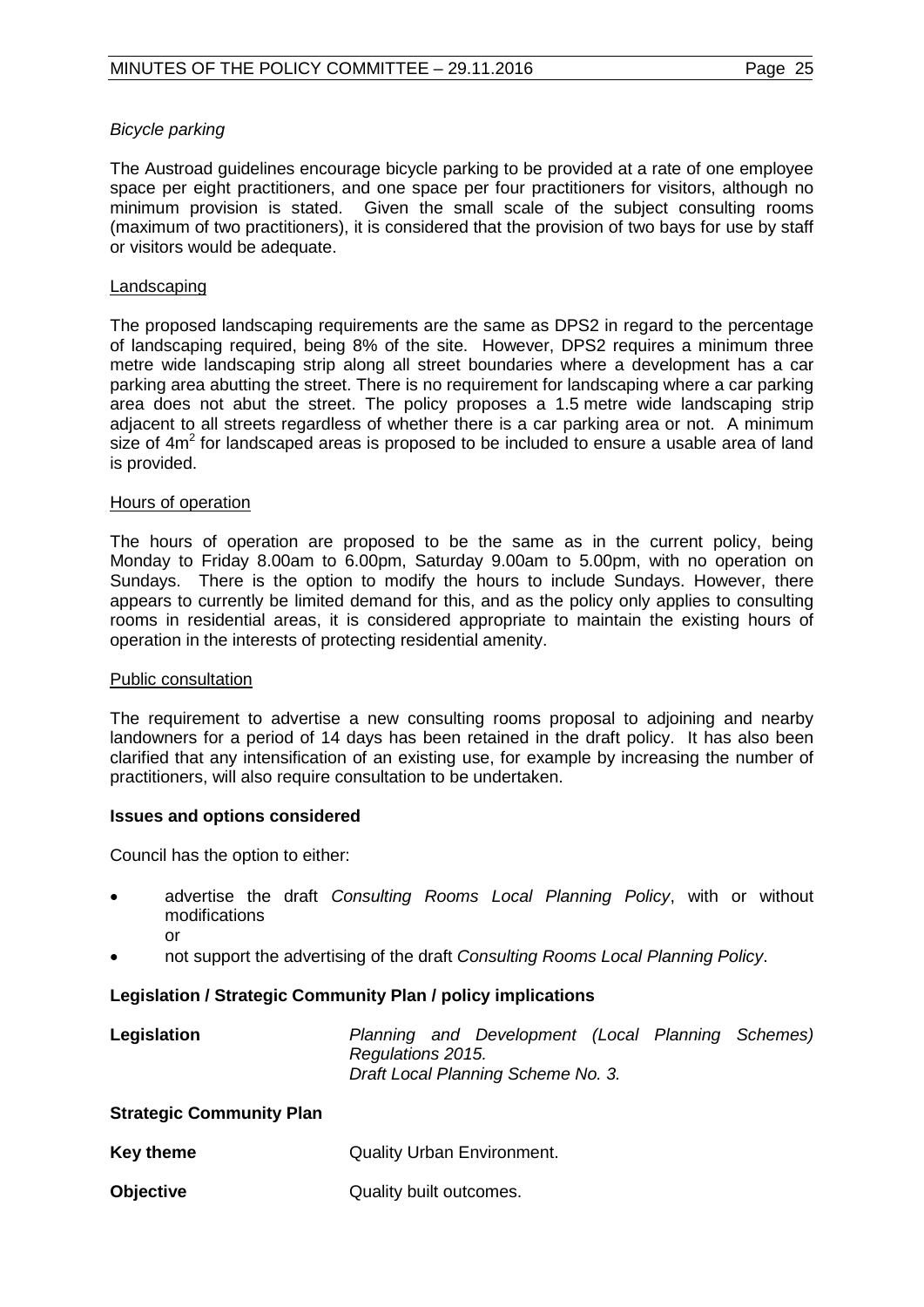**Strategic initiative Buildings and landscaping is suitable for the immediate** environment and reflect community values.

**Policy** *Consulting Rooms Policy*.

# **Risk Management considerations**

General development provisions and standards are not included in draft LPS3, and instead are to be outlined in local planning policies. If the policies associated with the new planning scheme are not progressed, there is a risk that the new scheme may become operational without the development provisions and standards needed to assess development applications.

#### **Financial / budget implications**

The costs associated with any public advertising and notice of any final adoption will be approximately \$1,000.

#### **Regional Significance**

Not applicable.

# **Sustainability implications**

Not applicable.

# **Consultation**

The deemed provisions as set out in the *Planning and Development (Local Planning Scheme) Regulations 2015* require a new policy or non-minor amendment to a policy to be advertised for public comment for a period of not less than 21 days. The proposed amendments to the policy are considered non-minor and therefore the draft revised policy should be advertised for 21 days as follows:

- A notice published in the local newspaper.
- A notice and documents placed on the City's website.

If, in the opinion of the City, the policy is inconsistent with any State Planning Policy, then notice of the proposed policy is to be given to the Western Australian Planning Commission. The proposed policy is considered to be consistent with any State Planning Policy.

# **COMMENT**

In accordance with the review and subsequent endorsement of the draft LSP3 by Council, it is recommended that the draft revised *Consulting Rooms Local Planning Policy* be progressed to ensure that provisions are in place to guide the establishment of consulting rooms in residential areas in a manner that will not have a negative impact on residential amenity.

The main difference between the existing *Consulting Rooms Policy* and the revised *Consulting Rooms Local Planning Policy* is that the revised policy contains all the development provisions in the policy, rather than referencing development standards in the scheme. No major changes to the intent of the development provisions are proposed and the locational requirements to avoid the adverse cumulative impact of consulting rooms in residential areas have been retained.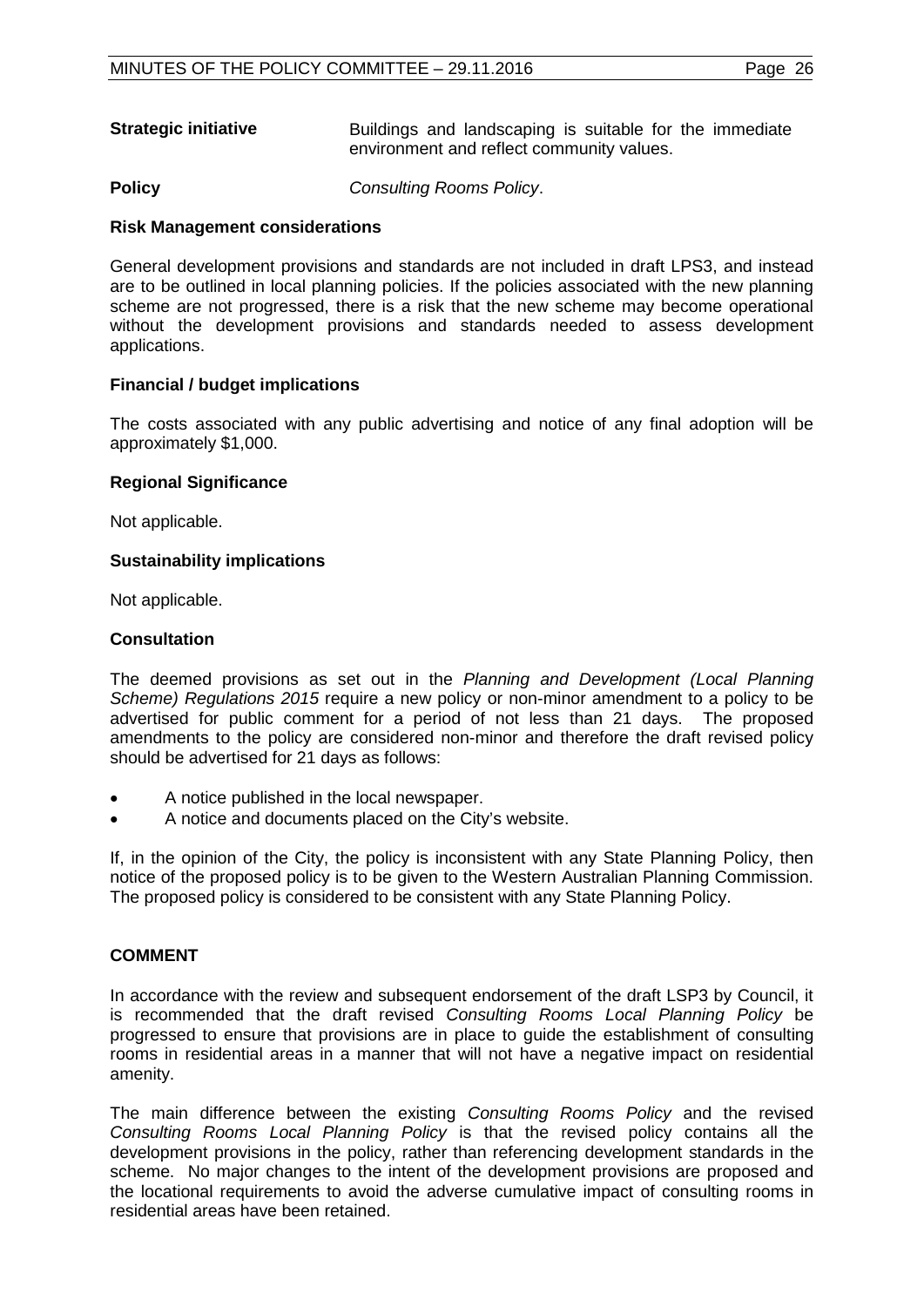It is therefore recommended that Council advertise the draft revised *Consulting Rooms Local Planning Policy* for public comment for a period of 21 days.

# **VOTING REQUIREMENTS**

Simple Majority.

**MOVED Cr Hollywood SECONDED Cr Taylor that Council, in accordance with clauses 3, 4 and 5 of Schedule 2 of the** *Planning and Development (Local Planning Schemes) Regulations 2015,* **PREPARES and ADVERTISES draft** *Consulting Rooms Local Planning Policy***, as shown in Attachment 1 to this Report, for a period of 21 days.**

#### **The Motion was Put and CARRIED (6/0)**

**In favour of the Motion:** Crs Gobbert, Chester, Fishwick, Hollywood, Norman and Taylor.

*Appendix 4 refers*

<span id="page-26-0"></span>*[To access this attachment on electronic document, click here: Attach4agnPOLICY161129.pdf](http://www.joondalup.wa.gov.au/files/committees/POLI/2016/Attach4agnPOLICY161129.pdf)*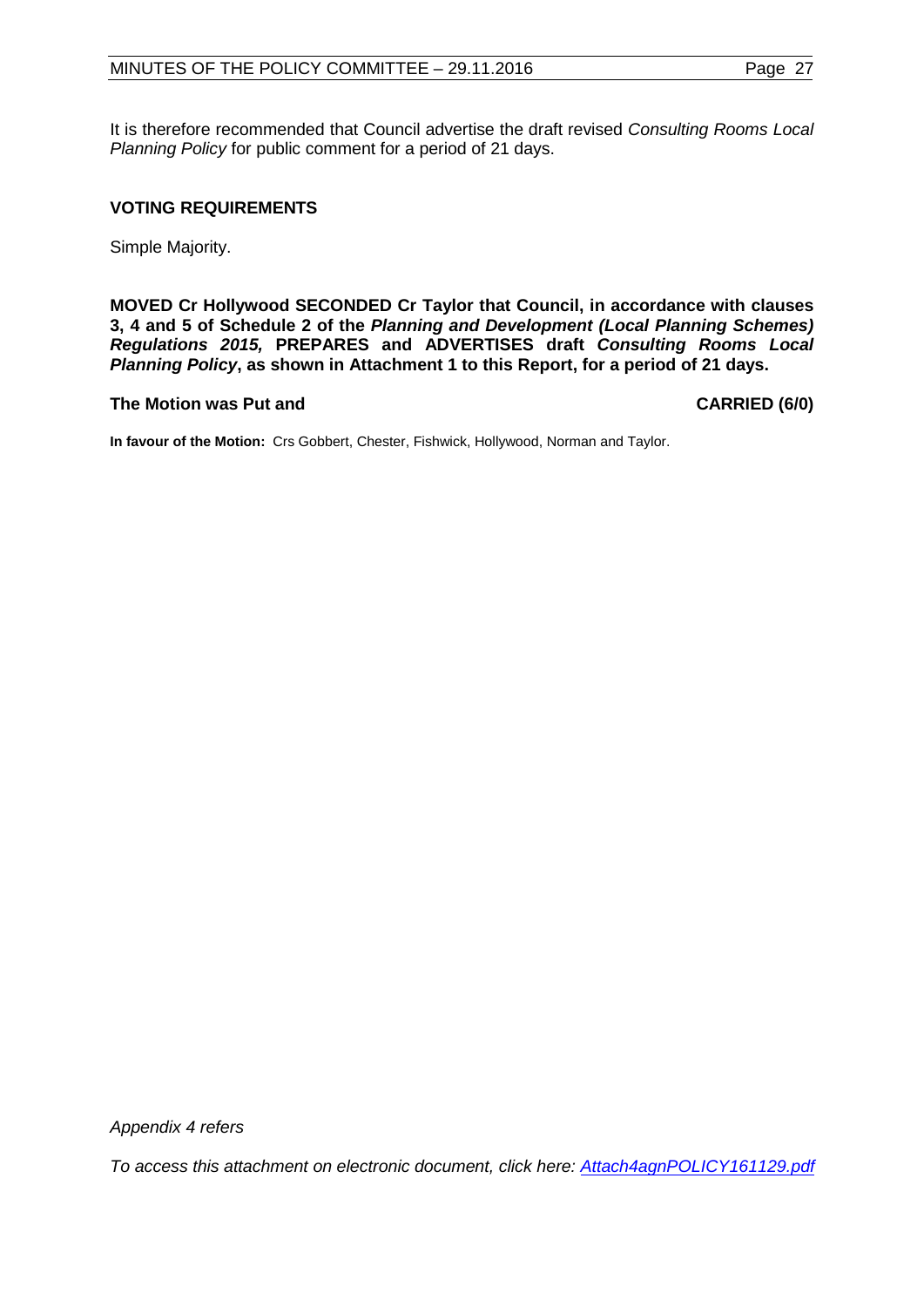# **ITEM 5 DRAFT SHORT-TERM ACCOMMODATION LOCAL PLANNING POLICY**

| <b>WARD:</b>                           | All                                                                                  |                                                                          |  |
|----------------------------------------|--------------------------------------------------------------------------------------|--------------------------------------------------------------------------|--|
| <b>RESPONSIBLE</b><br><b>DIRECTOR:</b> | Ms Dale Page<br><b>Planning and Community Development</b>                            |                                                                          |  |
| <b>FILE NUMBER:</b>                    | 72584,101515                                                                         |                                                                          |  |
| <b>ATTACHMENTS:</b>                    | Attachment 1                                                                         | Draft Short-term Accommodation Local<br><b>Planning Policy</b>           |  |
|                                        | Attachment 2                                                                         | Current Short Stay Accommodation<br>Policy                               |  |
|                                        | Attachment 3                                                                         | <b>Breakfast</b><br>Current<br>Bed<br>and<br><b>Accommodation Policy</b> |  |
| <b>AUTHORITY/DISCRETION</b>            | Legislative - includes the adoption of local laws, planning<br>schemes and policies. |                                                                          |  |

# **PURPOSE**

For Council to consider the draft *Short-term Accommodation Local Planning Policy* for the purposes of public advertising.

# **EXECUTIVE SUMMARY**

Two City policies are currently in place that relate to short-term accommodation, being the *Short Stay Accommodation Policy* and *Bed and Breakfast Accommodation Policy*. In light of the support by Council for the advertising of draft *Local Planning Scheme No. 3* (LPS3), these policies are to be reviewed.

The term 'Short-Stay Accommodation' as currently used in *District Planning Scheme No. 2* (DPS2) prohibits this land use in the 'Residential' zone. The *Planning and Development (Local Planning Schemes) Regulations 2015* (LPS Regulations) now provides four separate land use definitions for short-term accommodation; 'Holiday house', 'Holiday Accommodation', 'Serviced Apartment' and 'Bed and Breakfast'. These definitions are included in the draft LPS3 and are currently listed as discretionary ('D') land uses within the 'Residential' zone.

The draft *Short-term Accommodation Local Planning Policy* (Attachment 1 refers) is based on a review of the provisions within the City's existing *Short Stay Accommodation Policy* and *Bed and Breakfast Accommodation Policy*. It is considered appropriate to combine the two policies into one policy covering all short-term uses, and the new policy will contain provisions to encourage well managed accommodation for use by visitors, which minimises the impact on the amenity of surrounding residential areas. While the draft provisions are based on those within the current policies, given the new land use definitions and the shift to allow short-term accommodation to be approved in the 'Residential' zone, as provided for in draft LPS3, modified and additional provisions are proposed as outlined in this Report.

It is therefore recommended that Council supports the draft policy to allow it to be advertised for public comment for a period of 21 days.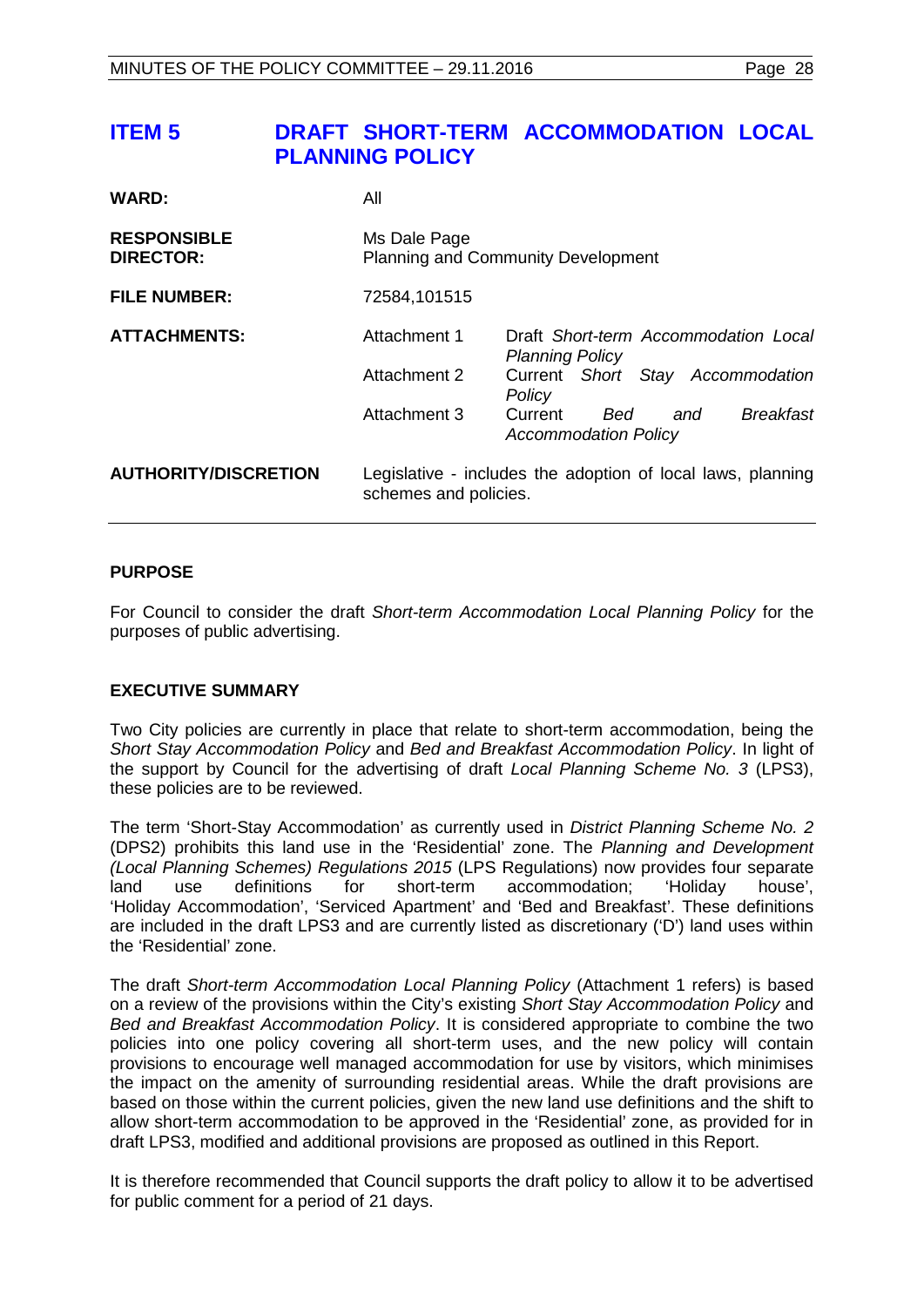# **BACKGROUND**

Currently, with the exception of land use permissibility, DPS2 does not contain any general development requirements relating to short-term accommodation, as these are contained with the existing *Short Stay Accommodation Policy* (Attachment 2 refers) and *Bed and Breakfast Accommodation Policy* (Attachment 3 refers). It is proposed through draft LPS3 that general development requirements will be located within local planning policies, with the exception of the necessary 'head of power' provisions for cash-in-lieu for car parking and the dual density code provisions applied under the *Local Housing Strategy* Scheme Amendment No. 73.

The LPS Regulations include four land use definitions that relate to short-term accommodation and that are relevant to this policy, as well as a definition of 'short-term accommodation' itself. The definitions are:

- **Bed & Breakfast**, means a dwelling
	- (a) used by a resident of the dwelling to provide short-term accommodation, including breakfast, on a commercial basis for not more than four (4) adult persons or one family; and
	- (b) containing not more than two (2) guest bedrooms.
- **Holiday House**, means a single dwelling on one lot used to provide short-term accommodation but does not include a bed and breakfast.
- **Holiday Accommodation**, means two (2) or more dwellings on one lot used to provide short term accommodation for persons other than the owner of the lot.
- **Serviced Apartment**, means a group of units or apartments providing
	- (a) self-contained short stay accommodation for guests; and<br>(b) any associated reception or recreational facilities.
	- any associated reception or recreational facilities.
- **Short-term Accommodation**, means temporary accommodation provided either continuously or from time to time with no guest accommodated for periods totalling more than three (3) months in any 12 month period.

Draft LPS3 includes the above definitions, however the existing *Short Stay Accommodation Policy* does not apply to the 'Residential' zone as currently, short-stay accommodation is not permitted in this zone.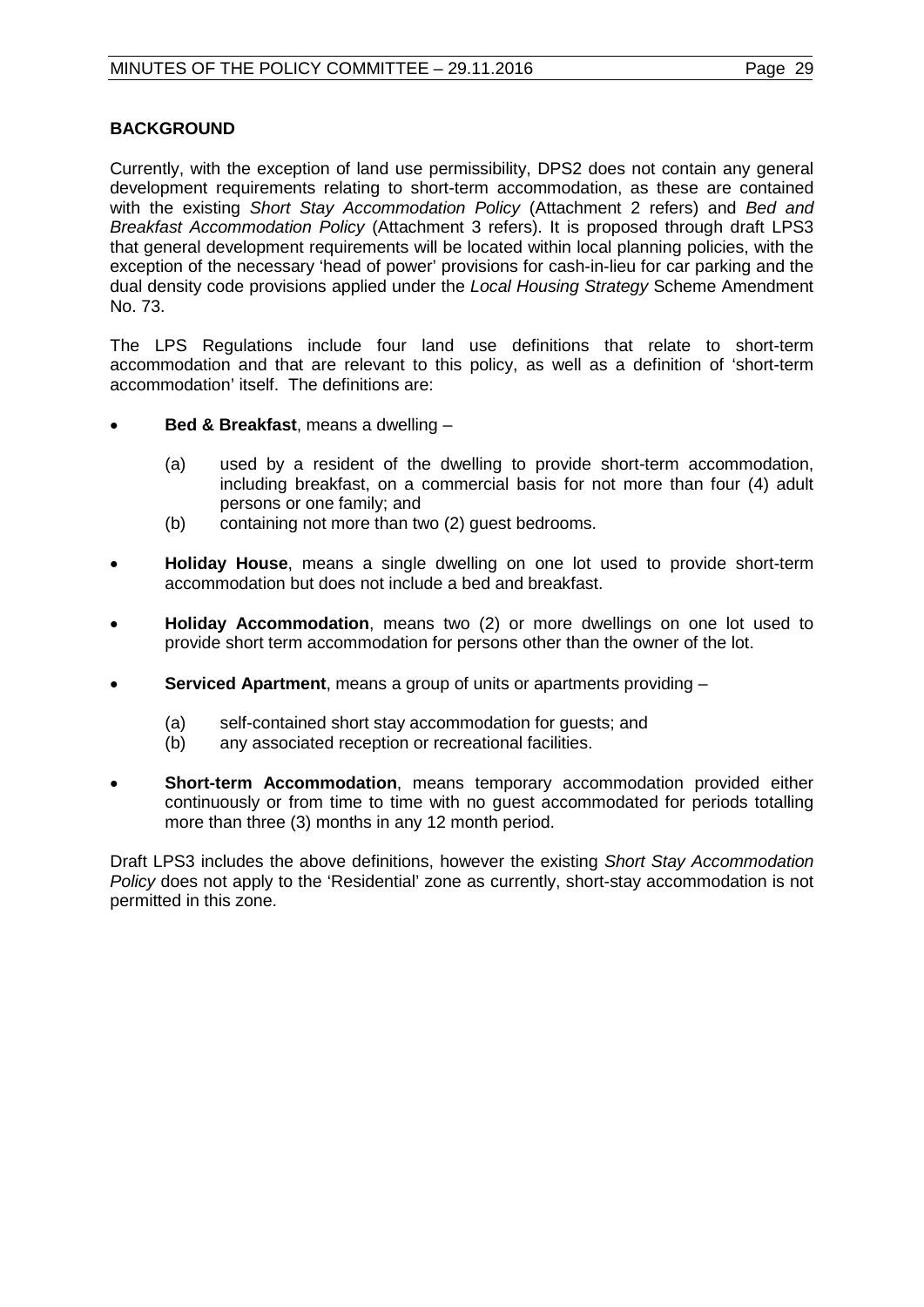The table below reflects land use permissibility of short-term accommodation within draft LPS3.

|                                  |                     |                        |                     |            | <b>ZONES</b>                 |                |                                                                                                     |         |                   |
|----------------------------------|---------------------|------------------------|---------------------|------------|------------------------------|----------------|-----------------------------------------------------------------------------------------------------|---------|-------------------|
| <b>USE AND DEVELOPMENT CLASS</b> | RESIDENTIAL         | RESIDENTIAL<br>SPECIAL | <b>USE</b><br>MIXED | COMMERCIAL | COMMERCIAL<br><b>SERVICE</b> | LIGHT INDUSTRY | $\frac{\mu}{\Omega}$<br><b>CES</b><br>CLUBS,<br>∞<br><b>SNOI</b><br>INSTITUTI<br>WORSHIP<br>PRIVATE | CENTRE  | URBAN DEVELOPMENT |
| <b>Bed and Breakfast</b>         | D                   | D                      | D                   | P          | X                            | X              | D                                                                                                   | $\star$ | $***$             |
| <b>Holiday Accommodation</b>     | D                   | X                      | D                   | D          | X                            | X              | D                                                                                                   |         |                   |
| <b>Holiday House</b>             | D                   | X                      | D                   | D          | X                            | X              | D                                                                                                   |         |                   |
| Serviced Apartment               | $\mathsf{D} \times$ | X                      | D                   | D          | X                            | X              | D                                                                                                   |         |                   |

- **\*** Development and use of land is to be in accordance with an approved activity centre structure plan prepared and adopted under Part 4 of the deemed provisions.
- **\*\*** Development and use of land is to be in accordance with an approved structure plan prepared and adopted under Part 4 of the deemed provisions.

In regard to the above table, it is noted that the Western Australian Planning Commission (WAPC), in assessing draft LPS3, has required the land use 'Serviced Apartment' be an 'X' (not permitted) use within the 'Residential' zone. It has been clarified that a serviced apartment would usually take the form of a larger short-term accommodation building that has a dedicated reception, along the lines of the 'Quest' apartment chain.

This draft local planning policy needs to be prepared concurrently during the scheme adoption process to ensure that once final approval is given to LPS3, the policy has also been advertised and adopted so that these documents can work together. If the policy is not progressed in a timely manner, there is a risk that the scheme could be adopted and there would be no relevant provisions to guide short-term accommodation in the 'Residential' zone.

At its meeting held on 16 February 2016 (CJ005-02/16 refers), Council resolved to advertise draft LPS3. The Department of Planning has recently advised that, subject to some required modifications, the draft scheme is suitable to be advertised for public comment.

It is noted that the accommodation offered on platforms such as Airbnb and Stayz will fall into one of the categories of short-term accommodation outlined above, and will be subject to the approval considerations and requirements as with any form of short-term accommodation.

# **DETAILS**

The draft *Short-term Accommodation Local Planning Policy* aims to establish a framework for assessment of applications for short-term accommodation through provisions which encourage good quality, well managed accommodation for use by visitors, which minimise the impact on the amenity of surrounding residential areas.

The draft *Short-term Accommodation Local Planning Policy* includes the following provisions (summarised):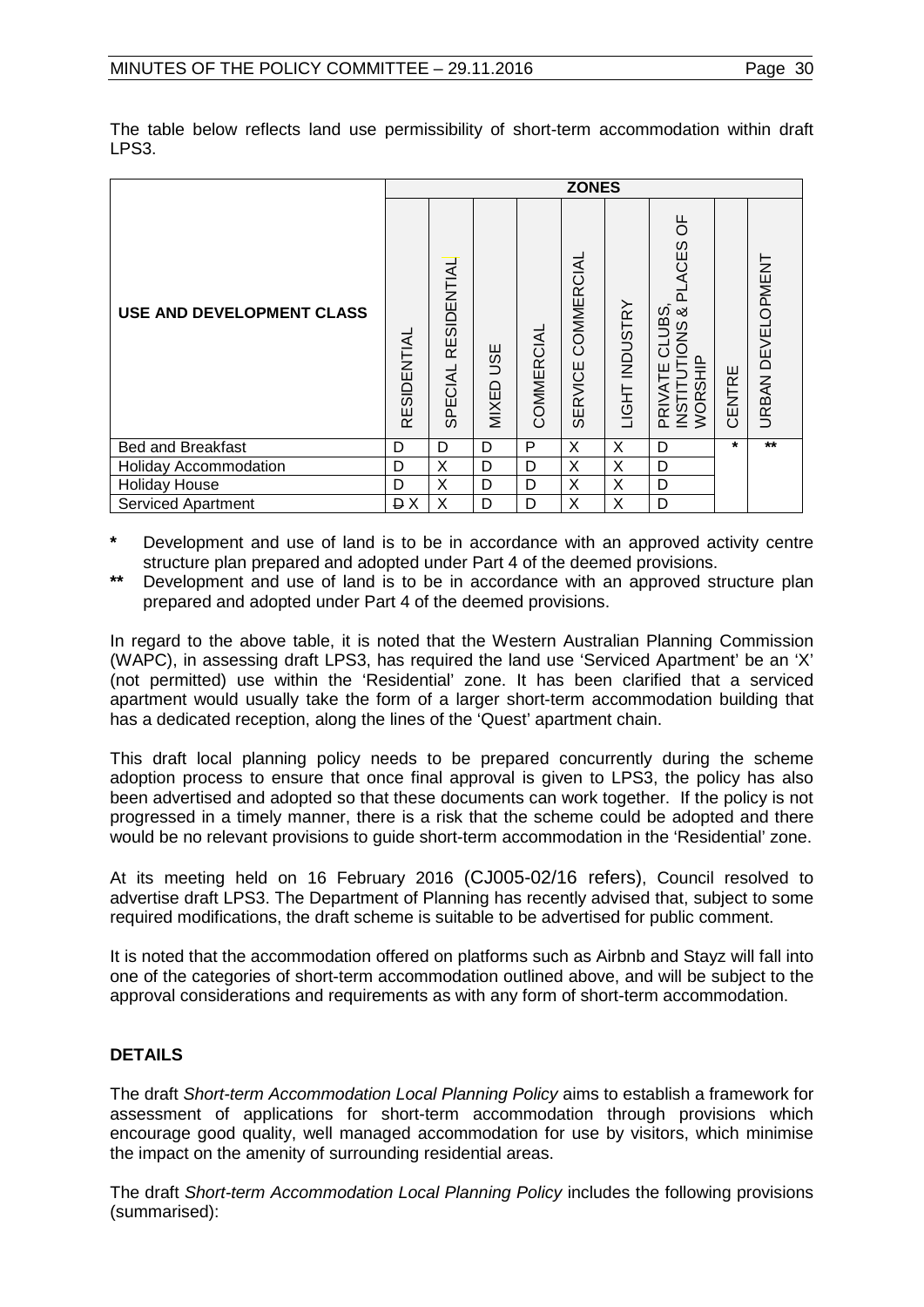- Car parking requirements, including one bay per bedroom for bed and breakfast uses, and compliance with the provisions of the *Residential Design Codes* for the other short-term uses.
- The submission of a management plan to address issues including complaint handling procedures, management of anti-social behaviour, waste management procedures.
- The requirement to keep a quest register.
- The requirement to include justification with the application as to how the proposed use will be compatible with the adjoining area and is consistent with the objectives of this policy.
- Public consultation procedures, including advertising to adjoining owners for a period of 14 days.
- The requirement for any new short-term accommodation building where the provisions of the 'Residential' zone apply to meet the provisions of the *Residential Design Codes*.

It is noted that the current provisions contained within the existing *Short Stay Accommodation Policy* and *Bed and Breakfast Accommodation Policy* have been reviewed, with amendments proposed through the implementation of this draft policy. The main changes proposed are outlined below.

# General

The draft policy applies to all 'Bed & Breakfast', 'Holiday House', 'Holiday Accommodation' and 'Serviced Apartment' uses, including within the 'Residential' zone. Currently, the existing policy only applies to commercial zones as short-term uses (with the exception of a bed and breakfast) are not permitted within the 'Residential' zone.

# Car parking

On-site car parking bays are to be provided in accordance with the *Residential Design Codes*  (R-Codes) *clause 5.3.3 Parking* for Location B. The R-Codes provide for a lesser parking standard where a site is located close to public transport (Location A), however, it is considered appropriate that the car parking be maintained at two bays for a two+ bedroom dwelling regardless of location to ensure that parking is provided for the short-stay use. In addition to this, one car parking bay per guest bedroom is required to be provided for 'bed and breakfast' uses.

See the table below for clarification as to the R-Code clause 5.3.3 Parking requirements.

| <b>Type of Dwelling</b> | <b>Car Parking Spaces</b> |                   |  |
|-------------------------|---------------------------|-------------------|--|
|                         | <b>Location A</b>         | <b>Location B</b> |  |
| One bedroom dwelling    |                           |                   |  |
| Two+ bedroom dwelling   |                           |                   |  |

# Management Plan

As with the existing policies, the draft policy requires the submission of a management plan which is required to include detailed information as to how the accommodation will be managed, operated, and maintained. It is considered important that the operator be responsible for the maintenance of the amenity afforded to the surrounding areas, and for the operator to manage any arising issues.

The requirement for the operation of the short-term accommodation in accordance with the approved management plan will be included as a condition of any development approval issued.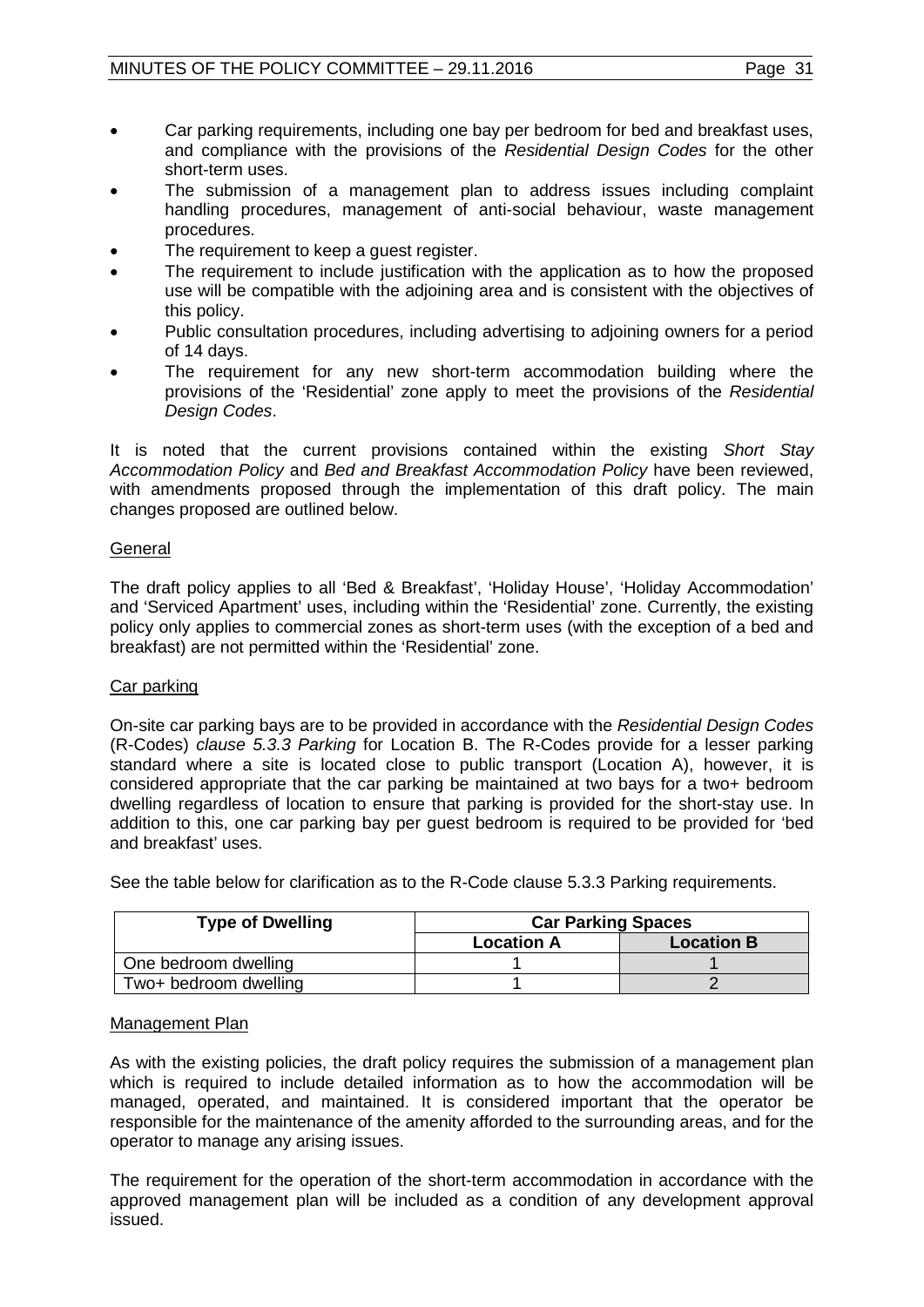From discussions with the Holiday Rental Industry Association, it is understood that platforms such as Airbnb and Stayz will also take seriously any lack of action by property owners to ensure the accommodation is operated in accordance with their standards and policies, and may lead to listings being removed from the website(s).

# Locational criteria

The current *Bed and Breakfast Accommodation Policy* has a statement encouraging the use to be located close to high frequency public transport, commercial centres, beaches, or tourist attractions. In practice, however, it is not reasonable to mandate these locations as the only suitable locations.

Information obtained from the Holiday Rental Industry Association indicates that studies show that short term accommodation is used by a wide range of people, for a wide range of purposes. It is not limited to tourist activities, and therefore limiting short-term accommodation to tourist or coastal areas, for example, would not meet the demand for this form of accommodation.

It is therefore not proposed to impose particular locations for the operation of short-term accommodation. Rather, the provisions of the draft policy aim to ensure that the operation of the accommodation is appropriate to its proposed location.

# Planning application requirements

Although it is not considered appropriate to restrict the location of short-term accommodation to particular residential densities, it is considered appropriate for justification to be provided by the applicant outlining why the short-term accommodation will be compatible with the adjoining area and consistent with the objectives of the policy.

# Public consultation

It is proposed that all new applications for short-term accommodation within areas where the provisions of the 'Residential' zone apply will be advertised for a period of 14 days by giving notice to owners and occupiers of properties in the vicinity of the development who may be affected by the proposed development.

As these land uses will generally only be of relevance to the local nearby residents, it is proposed to remove the requirement to place a notice on the City's website as is currently required for bed and breakfast proposals.

Where an application involves short-term accommodation in a strata title arrangement, the strata body will be consulted. This is to assist in ensuring that the short-term accommodation is compliant with the regulations governing ownership of the property, and gives the ability for the strata body to consult with its owners.

It is not proposed to specify particular advertising requirements for short-term accommodation proposals in zones other than the 'Residential' zone, as the amenity impacts are unlikely to be any greater than other permitted uses in those zones. A proposal may still be advertised if considered appropriate, in accordance with the provisions of the planning scheme and the LPS Regulations.

# Development requirements for short-term accommodation

Proposals to utilise existing dwellings for short-term accommodation uses are treated as change of use applications. Applications for purpose built short-term accommodation within the areas subject to the provisions of the 'Residential' zone are to be subject to the siting and design requirements applicable under the R-Codes, as well as the City of Joondalup *Residential Development Local Planning Policy.*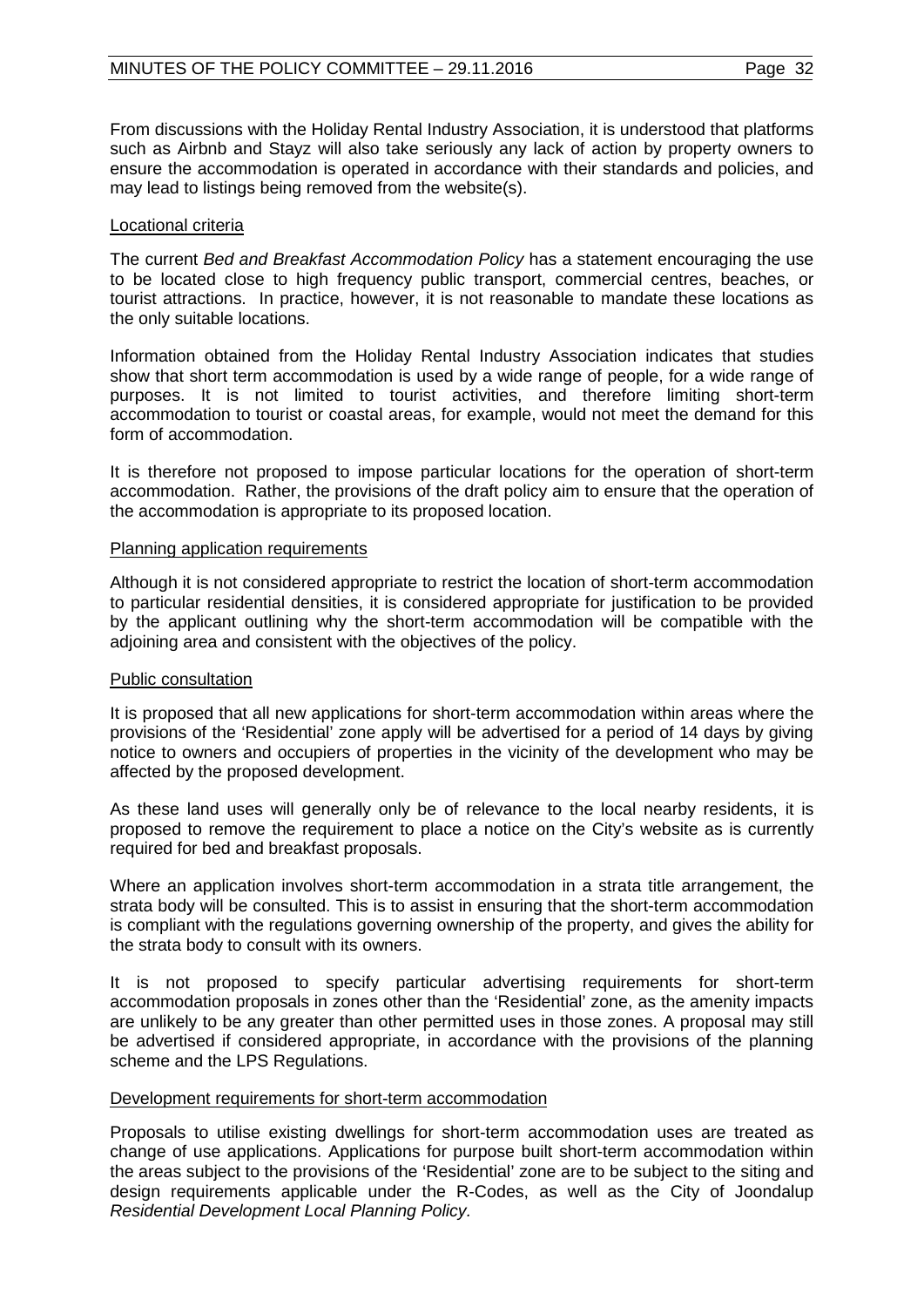The exception to this is purpose built serviced apartments which will be subject to the development provisions of the applicable zone.

The policy also incorporates measures to reduce the potential amenity conflicts between serviced apartments and permanent residential dwellings on the same site or building by stating that serviced apartments are to be designed so as to separate short-term accommodation from permanent occupancy dwellings located on the same site or building.

# Signage

The existing *Bed and Breakfast Accommodation Policy* includes details of the signage permitted in association with that use. However, it is considered appropriate that all signage provisions be consolidated with the City's *Signs Policy*, which is to be reviewed shortly. Therefore, the draft policy states that signage associated with short-term accommodation is to be in accordance with the *Signs Policy*.

# Annual development approval renewal

The existing *Bed and Breakfast Accommodation Policy* indicates that this use will be limited to a 12 month approval period. In addition, currently, the *Short Stay Accommodation Policy* states that proposals that adjoin the 'Residential' zone, or are on a site that contains more than one dwelling, would also be limited to a 12 month approval period.

However, similar to home business approvals, it is not valid to arbitrarily limit an approval period where there is no justification to do so. Therefore, the draft policy does not include any time-limited approval provisions. In the event of a substantiated complaint in relation to the operation of a short-term accommodation activity, compliance action will be undertaken in accordance with established procedures.

# **Issues and options considered**

Council has the option to either:

- advertise the draft *Short-term Accommodation Local Planning Policy*, with or without modifications or
- not support the advertising of the draft *Short-term Accommodation Local Planning Policy*.

# **Legislation / Strategic Community Plan / policy implications**

| Legislation                     | Planning and Development (Local Planning Schemes)<br>Regulations 2015.<br>Draft Local Planning Scheme No. 3. |
|---------------------------------|--------------------------------------------------------------------------------------------------------------|
| <b>Strategic Community Plan</b> |                                                                                                              |
| <b>Key theme</b>                | <b>Quality Urban Environment.</b>                                                                            |
| <b>Objective</b>                | Quality built outcomes.                                                                                      |
| <b>Strategic initiative</b>     | Buildings and landscaping is suitable for the immediate<br>environment and reflect community values.         |
| <b>Key theme</b>                | Economic Prosperity, Vibrancy and Growth.                                                                    |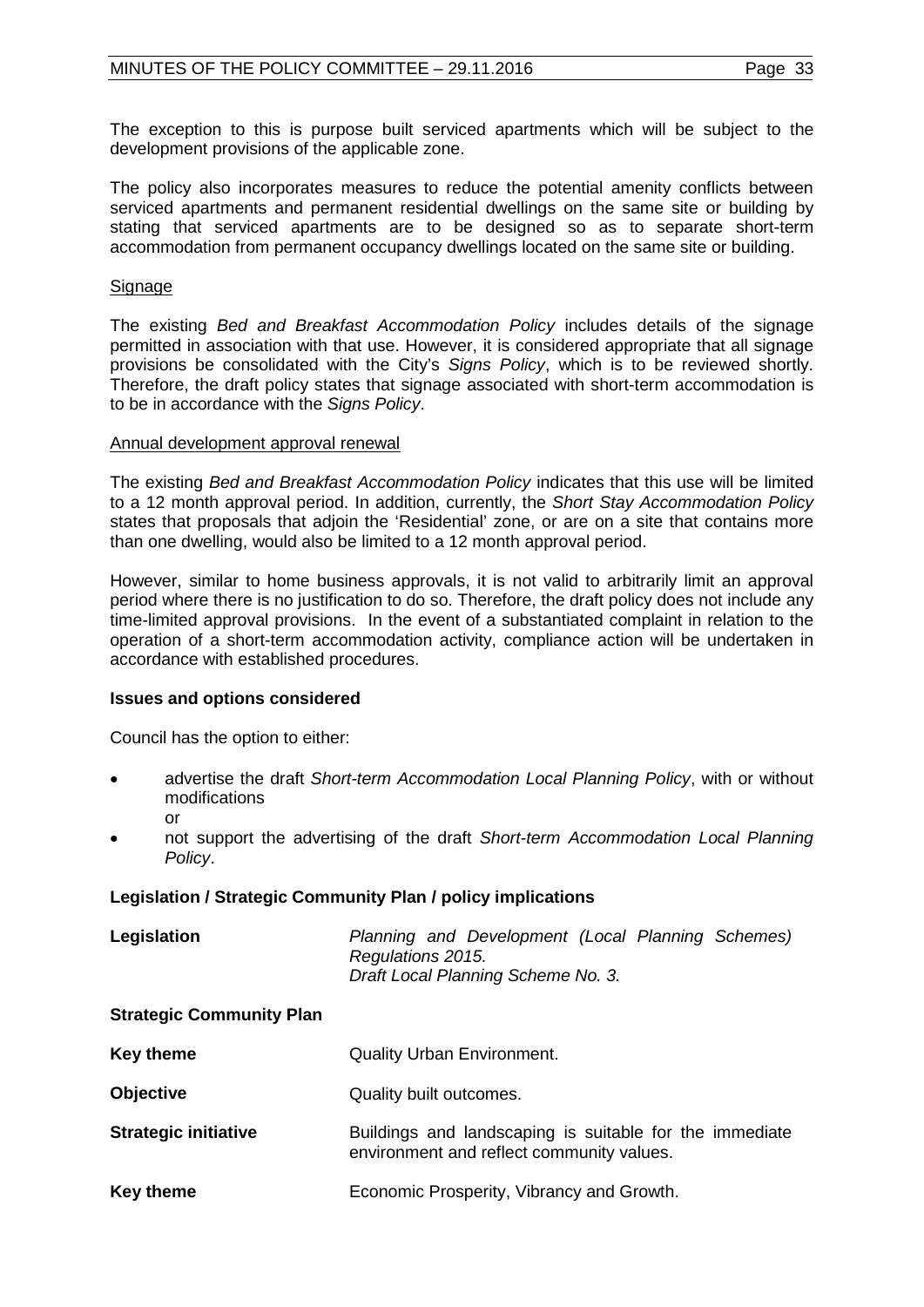| <b>Objective</b>            | Destination City.                                                                  |
|-----------------------------|------------------------------------------------------------------------------------|
| <b>Strategic initiative</b> | Encourage diverse accommodation options.                                           |
| <b>Policy</b>               | <b>Short Stay Accommodation Policy.</b><br>Bed and Breakfast Accommodation Policy. |

#### **Risk Management considerations**

If the policies associated with the new planning scheme are not progressed, there is a risk that the new scheme may become operational without the development provisions and standards needed to assess development applications.

#### **Financial / budget implications**

The costs associated with any public advertising and notice of any final adoption will be approximately \$1,000.

#### **Regional Significance**

Not applicable.

#### **Sustainability implications**

The opportunity for the increased provision of short-term accommodation will improve economic sustainability by providing further opportunities for local businesses and tourism.

#### **Consultation**

The deemed provisions as set out in the *Planning and Development (Local Planning Scheme) Regulations 2015* require a new policy or non-minor amendment to a policy to be advertised for public comment for a period of not less than 21 days. Any proposed amendment to the existing policy would be advertised for 21 days as follows:

- A notice published in the local newspaper.
- A notice and documents placed on the City's website.

If, in the opinion of the City, the policy is inconsistent with any *State Planning Policy*, then notice of the proposed policy is to be given to the WAPC. The proposed policy is not considered to be inconsistent with any *State Planning Policy*.

#### **COMMENT**

In accordance with the review and subsequent endorsement of the draft LPS3 by Council, it is recommended that the draft *Short-Term Accommodation Local Planning Policy* be progressed to ensure that provisions are in place that will facilitate well managed short-term accommodation opportunities.

It is therefore recommended that Council advertises the draft *Short-term Accommodation Local Planning Policy* for public comment for a period of 21 days.

#### **VOTING REQUIREMENTS**

Simple Majority.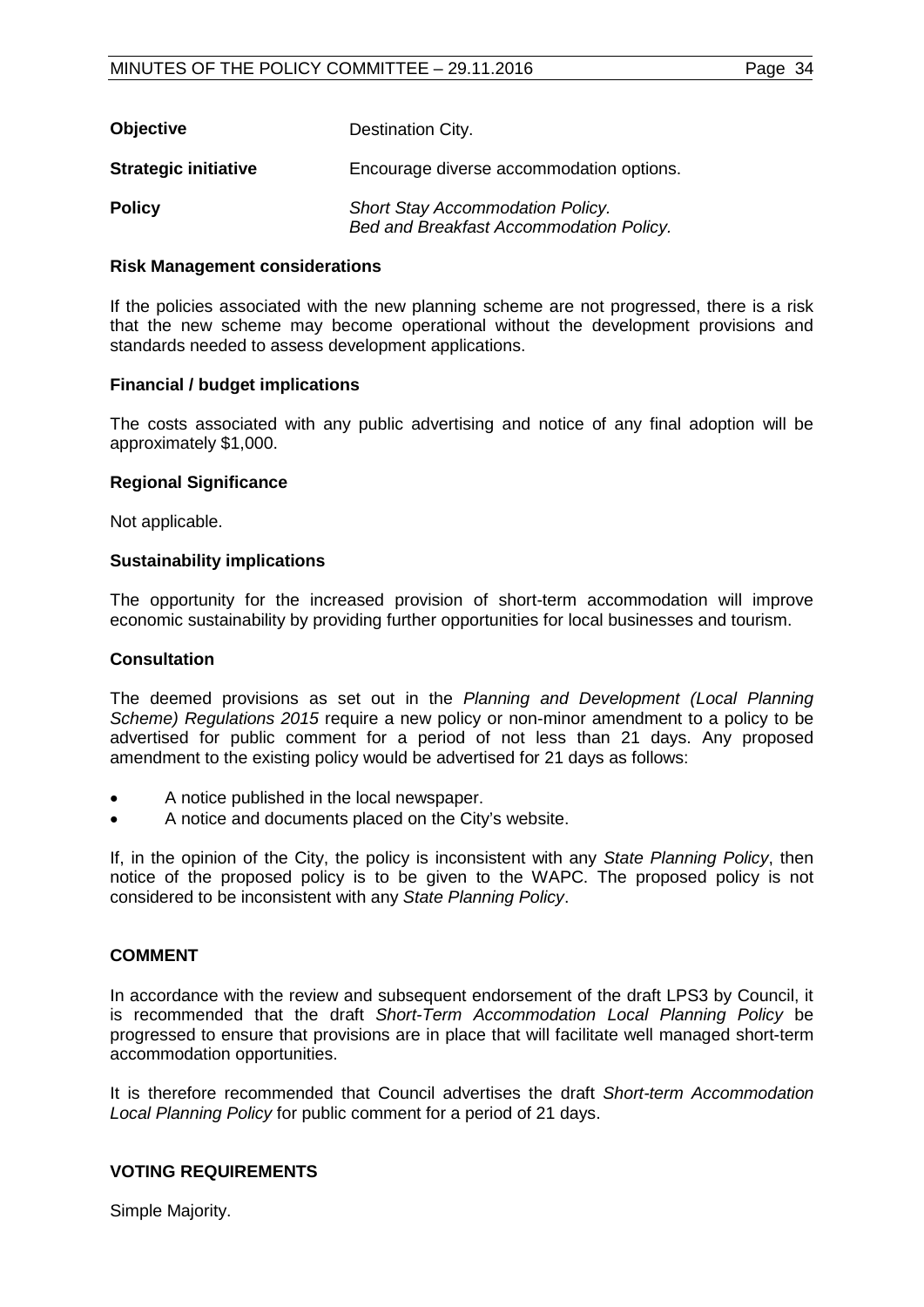*The Director Governance and Strategy entered the room at 6.22pm.* 

**MOVED Cr Chester SECONDED Cr Norman that Council, in accordance with clauses 3, 4 and 5 of Schedule 2 of the** *Planning and Development (Local Planning Schemes) Regulations 2015,* **PREPARES and ADVERTISES the draft** *Short-term Accommodation Local Planning Policy***, as shown in Attachment 1 to this Report, for a period of 21 days.**

#### **The Motion was Put and CARRIED (6/0)**

**In favour of the Motion:** Crs Gobbert, Chester, Fishwick, Hollywood, Norman and Taylor.

*Appendix 5 refers*

*[To access this attachment on electronic document, click here: Attach5agnPOLICY161129.pdf](http://www.joondalup.wa.gov.au/files/committees/POLI/2016/Attach5agnPOLICY161129.pdf)*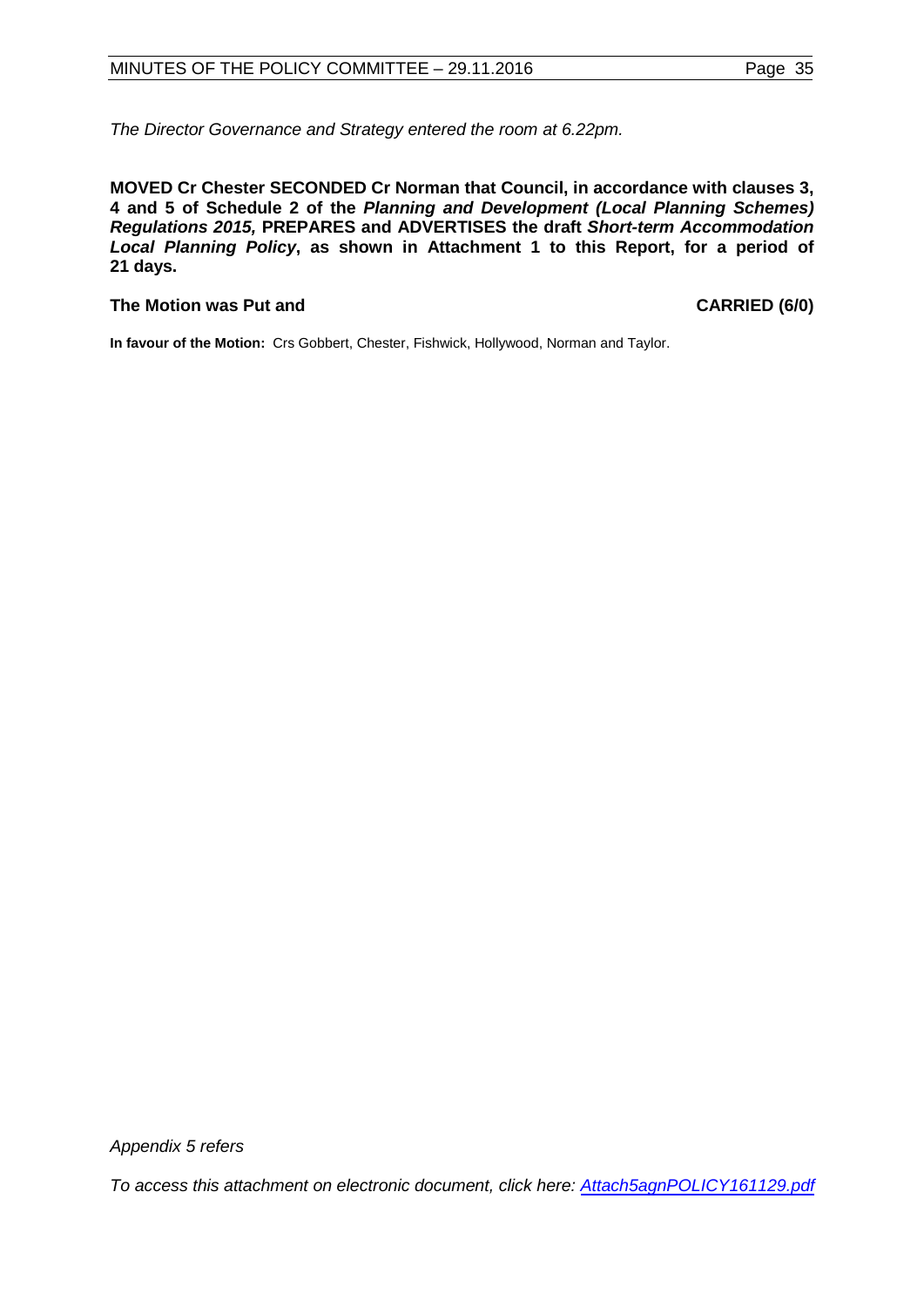# <span id="page-35-0"></span>**ITEM 6 KEEPING OF POULTRY ON RESIDENTIAL LAND**

| <b>WARD</b>                           | All                                                                                  |
|---------------------------------------|--------------------------------------------------------------------------------------|
| <b>RESPONSIBLE</b><br><b>DIRECTOR</b> | Ms Dale Page<br><b>Planning and Community Development</b>                            |
| <b>FILE NUMBER</b>                    | 01152, 101515                                                                        |
| <b>ATTACHMENTS</b>                    | Nil                                                                                  |
| <b>AUTHORITY / DISCRETION</b>         | Legislative - includes the adoption of local laws, planning<br>schemes and policies. |

# **PURPOSE**

For Council to consider the merits of developing a policy to restrict the number of poultry that are able to be kept on a residential property.

# **EXECUTIVE SUMMARY**

At its meeting held on 7 June 2016, the Policy Committee resolved:

*"That Council REQUESTS the Chief Executive Officer to prepare a report on the merits or otherwise of developing a policy restricting the number of chickens able to be kept at a residential property."*

The *City of Joondalup Animals Local Law 1999* (the local law) contains provisions that relate to the keeping of poultry on residential land, including a limit on the maximum number of poultry that may be kept. Complaints investigated by the City in regard to the keeping of poultry are largely due to poor maintenance, and generally do not relate to the number of poultry being kept.

While a policy can provide guidance and direction on the way certain matters may be administered, a policy cannot override a local law. It is therefore not appropriate for a policy to place a restriction on the number of poultry that may be kept on residential land.

The introduction of a new *Public Health Act 2016* (the Act)*,* will likely require a review of the existing local law, during its phased implementation over the next three to five years.

Benefits of allowing poultry to be kept on residential land include providing education for children, promoting interaction within communities, providing fresh food sources in the home and connecting people to the environment, food and animals.

*It is therefore recommended that Council:* 

- *1 NOTES that the City of Joondalup Animals Local Law 1999 contains provisions that restrict the number of poultry that may be kept on residential land;*
- *2 DOES NOT SUPPORT the development of a policy that relates to the maximum number of poultry that may be kept on residential land as a policy cannot override a local law.*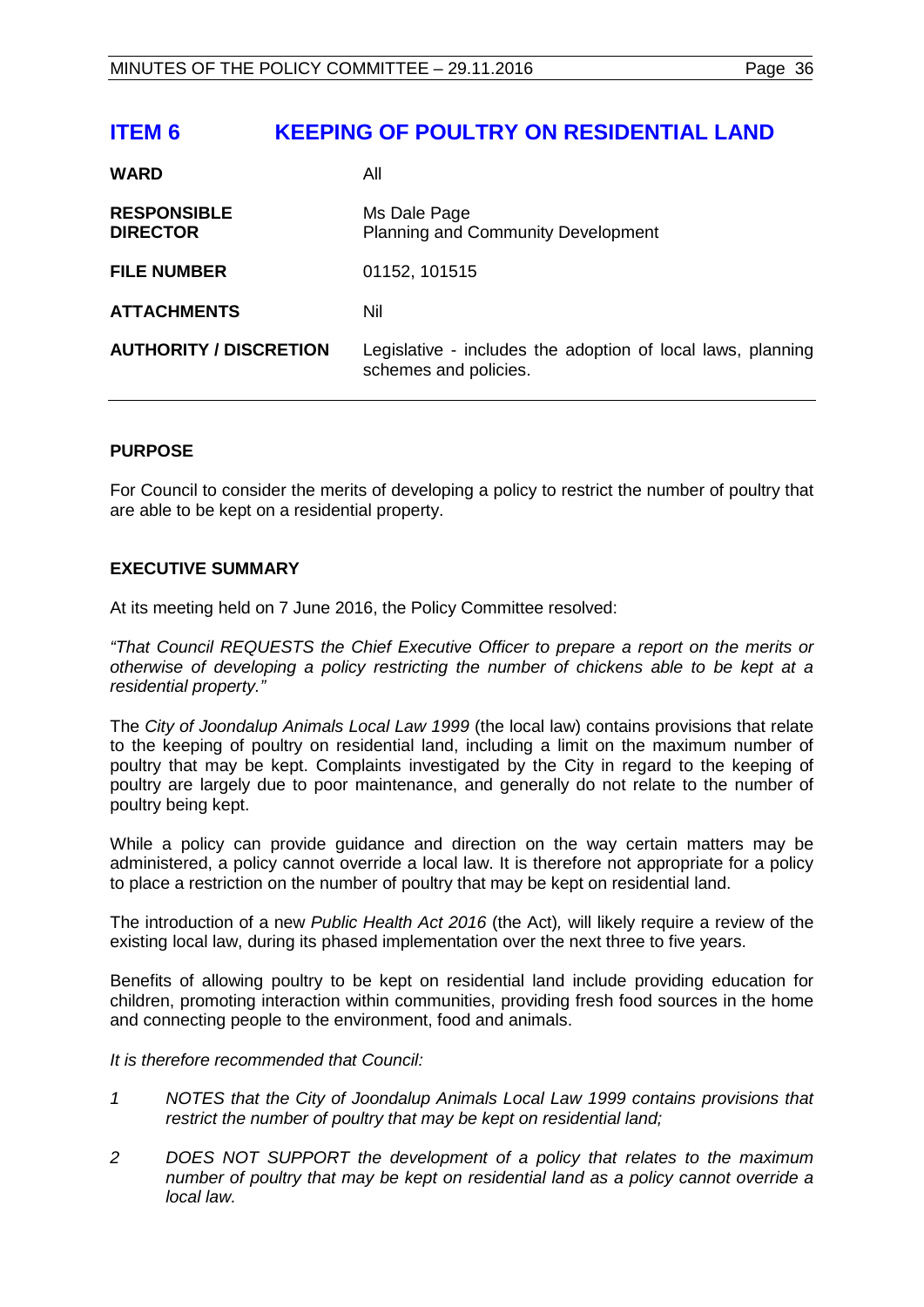# **BACKGROUND**

At its meeting held on 7 June 2016, the Policy Committee resolved:

"*That Council REQUESTS the Chief Executive Officer to prepare a report on the merits or otherwise of developing a policy restricting the number of chickens able to be kept at a residential property'.*

The local law contains provisions that relate to the keeping of poultry on residential land. The local law defines poultry as '*any domestic fowl or chicken, bantam, duck, goose, guinea fowl, pheasant, turkey, peahen or peacock'.* The keeping of a rooster, turkey, goose or geese, peacock or peahen, is not permitted in a residential area.

The local law provides restrictions on the design and maintenance of enclosures designed to keep poultry, as well as limiting the number of poultry that may be kept in a residential area.

This includes the following:

- Poultry must be kept in a shed or hut designed with a deep litter system.
- The floor shall be concrete, brick paving, compressed limestone or any other suitable impervious surface.
- Frames shall be of timber, steel, brick or other approved material.
- Cladding shall be of sheet metal, brick, weatherboard or other materials approved by an Environmental Health Officer.
- The roof shall have sufficient slope to shed storm water.
- Construction shall be of a sound and weatherproof manner and to be between 1.5 metres to two metres in height.
- Provision must be made for adequate ventilation during hot weather.
- The minimum size must allow for at least  $0.3m<sup>2</sup>$  for each and every bird kept.
- The roof, walls, floor, doors and ventilating panels must be maintained in good order and condition at all times.
- The floor must be covered with a layer of dry sand or sawdust at least 75 millimetres deep.
- Sawdust or sand must be kept dry at all times and be changed at least once every six months or when directed by an Environmental Health Officer.
- A person shall not permit a poultry shed to be nearer than one metre from the boundary or nine metres from any dwelling house or street.
- A person shall not keep more than 12 poultry (including a maximum of two ducks) in any residential area.

These requirements are designed to manage issues that may be associated with the keeping of poultry, such as noise, odours and harbouring vermin.

# **DETAILS**

Since 1 September 2014, the City has received 20 individual complaints regarding the keeping of poultry on residential land. Of those, six were complaints of poultry escaping their enclosure and entering another person's land and 14 were related to issues on odour, vermin or noise.

Of the 14 complaints that have been received in relation to odour, vermin or noise, investigations concluded that the lack of maintenance and incorrect construction of poultry enclosures were the cause of the issue on each occasion.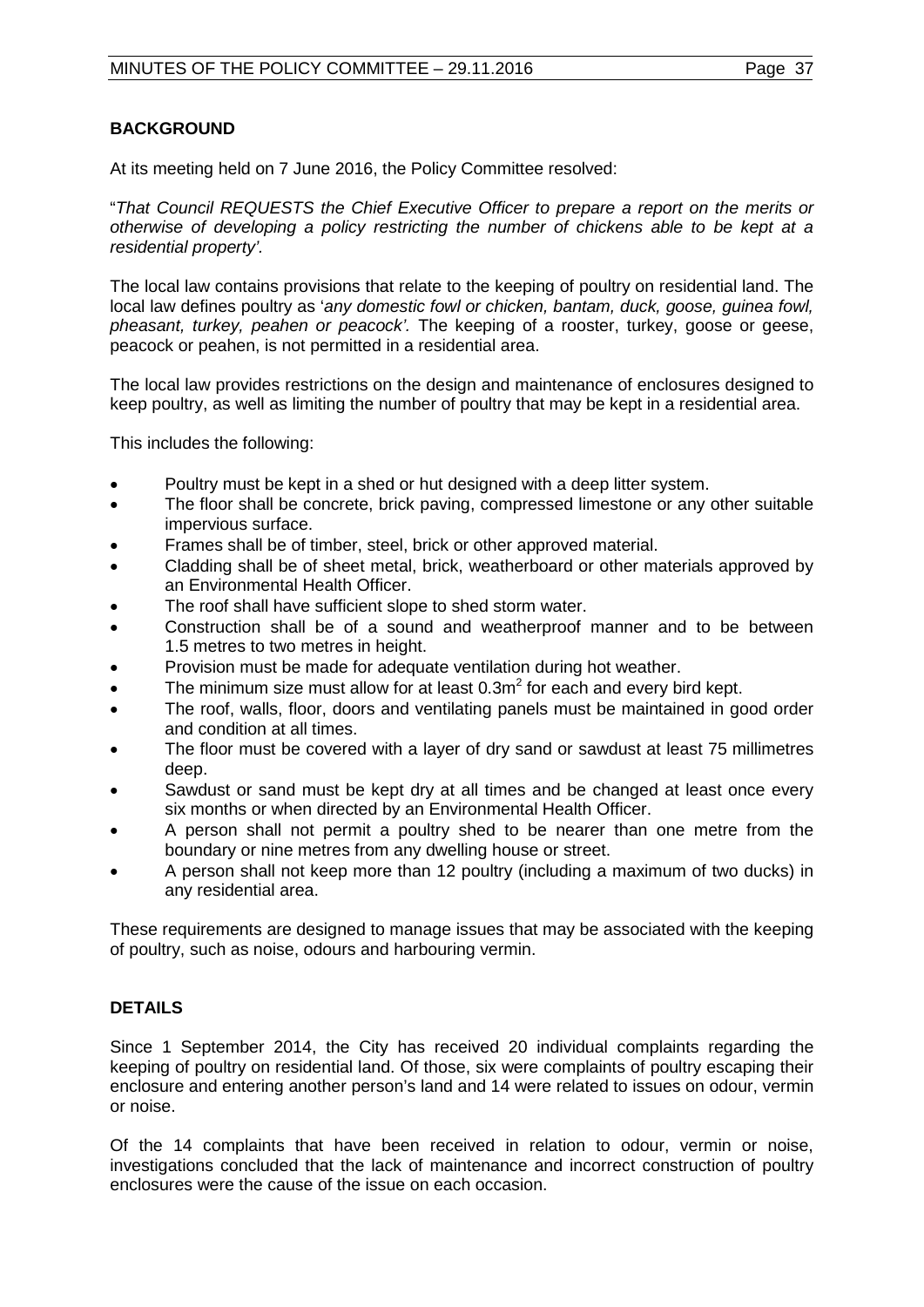The number of poultry being kept on residential land has not been identified as the cause for any issues in regard to amenity.

#### Local government comparison

An informal survey of other local governments has been undertaken to compare requirements for keeping poultry on residential land under individual local laws and the frequency and nature of complaints that are received. There were 14 responses received that have been summarised in the table below:

| <b>Name of Local</b><br><b>Government</b> | <b>Number of</b><br>poultry<br>permitted                 | <b>Number of</b><br>complaints<br>received<br>(since 1<br><b>September</b> | <b>Nature of complaints</b>                                                                                                                                          |
|-------------------------------------------|----------------------------------------------------------|----------------------------------------------------------------------------|----------------------------------------------------------------------------------------------------------------------------------------------------------------------|
|                                           |                                                          | 2014)                                                                      |                                                                                                                                                                      |
| City of<br>Joondalup                      | 12                                                       | 20                                                                         | Complaints<br>based<br>are<br>poor<br>on<br>and poorly<br>maintenance<br>designed<br>structures that do not meet the local<br>law. Key issues are odours and vermin. |
| Town of East<br>Fremantle                 | 12                                                       | $\overline{2}$                                                             | Structures too close to the boundary.                                                                                                                                |
| City of<br><b>Bayswater</b>               | Varying<br>scale<br>allows up<br>to 20 for<br>$2,000m^2$ | 6                                                                          | Majority relate to roosters being kept,<br>or proximity to boundaries.                                                                                               |
| City of Stirling                          | 6                                                        | 93                                                                         | Majority relate to maintenance issues<br>and locations of structure. A minority<br>relate to the number of chickens.                                                 |
| Town of Victoria<br>Park                  | 12                                                       | $\overline{2}$                                                             |                                                                                                                                                                      |
| City of Belmont                           | 12                                                       | 23                                                                         | Poor maintenance and construction,<br>resulting in vermin and odours.                                                                                                |
| City of South<br>Perth                    | 12                                                       | $\overline{7}$                                                             | Poor construction and maintenance are<br>the key issues.                                                                                                             |
| Town of<br>Cambridge                      | 12                                                       | $\overline{0}$                                                             | Not applicable.                                                                                                                                                      |
| City of<br>Wanneroo                       | 12                                                       | $\overline{2}$                                                             | Poor maintenance is the main cause of<br>concern.                                                                                                                    |
| City of Canning                           | 6 (with<br>minimum<br>lot size)                          | 60                                                                         | Odour is the primary concern due to<br>poor maintenance.                                                                                                             |
| City of Cockburn                          | 12                                                       | $\overline{2}$                                                             | Main issue is odour.                                                                                                                                                 |
| City of Bunbury                           | 6                                                        | $\overline{\mathbf{4}}$                                                    | Odour<br>relating<br><i>issues</i><br>to<br>poor<br>maintenance of poultry enclosures and<br>proximity to neighbours.                                                |
| <b>City of Gosnells</b>                   | 6                                                        | 10                                                                         | About half of complaints received relate<br>to the number of chickens being kept.                                                                                    |
| City of Subiaco                           | 12                                                       | 0                                                                          | Not applicable.                                                                                                                                                      |
| Town of<br>Cottesloe                      | 12                                                       | 0                                                                          | Not applicable.                                                                                                                                                      |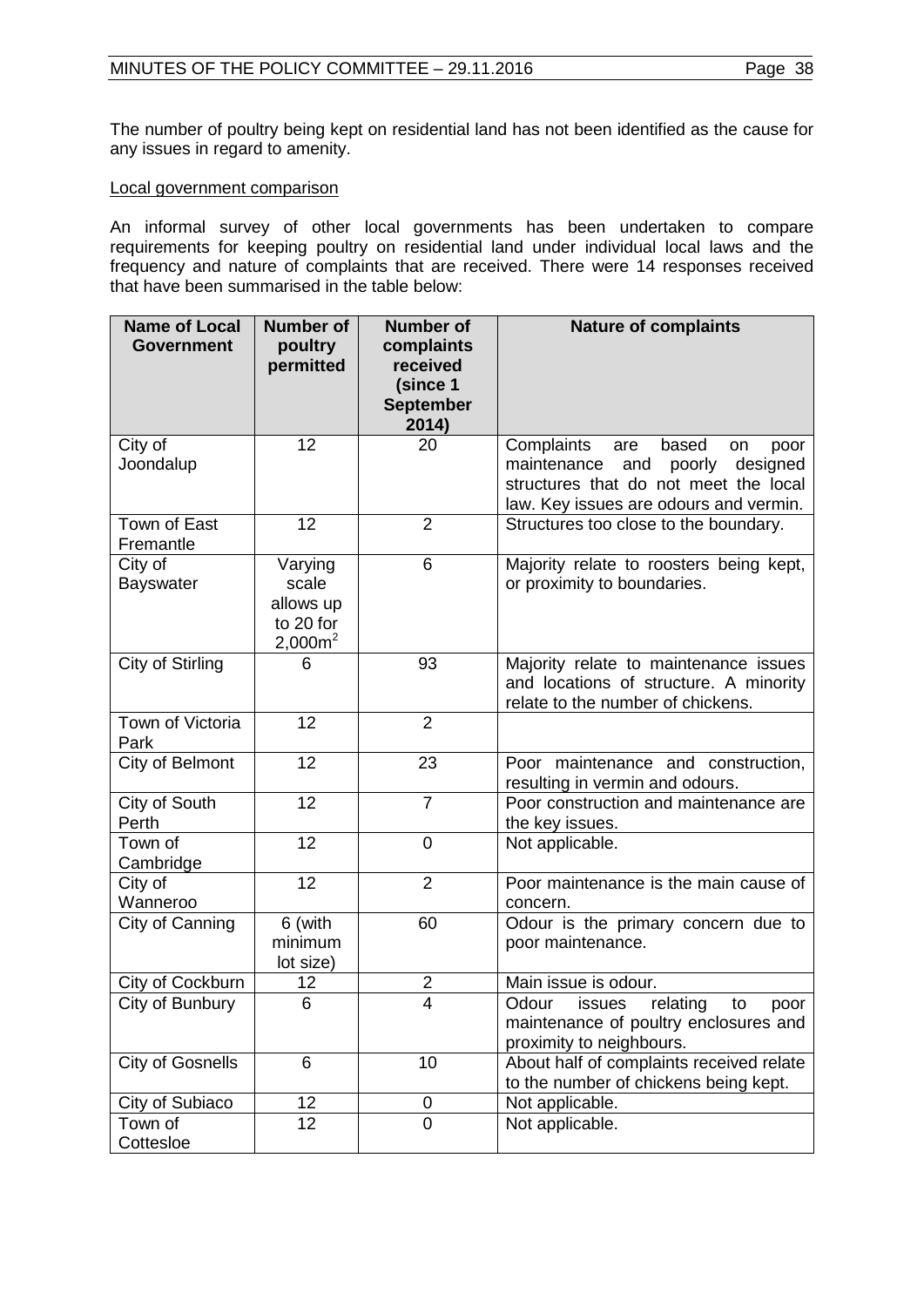Although some information provided may be anecdotal, there is clear evidence to suggest that poor maintenance and design of structures used for keeping poultry are the significant factors that may cause amenity issues.

#### Implementation of a policy in conflict of the Local Law

While a policy can provide guidance and direction in the way certain matters may be administered, a policy cannot override a legislative requirement.

The local law stipulates that a person may keep up to 12 poultry (a maximum of two ducks) and contain provisions that manage issues relating to amenity. A policy on the number of poultry that may be kept, cannot prevent a person from keeping up to 12 poultry on residential land.

#### Introduction of the Public Health Act

The *Public Health Act 2016*, received Royal Assent on 26 July 2016 and will be implemented in five stages over the next three to five years. During this time, amendments will be made to section 3.5 of the *Local Government Act 1995,* to allow local laws relating to public health to be made under that Act.

The Act will provide a flexible and proactive framework for the regulation of public health matters.

The City's existing local laws will need to be reviewed at that time and new local laws may need to be developed. It is likely that a model local law would be developed in consultation with local government.

Arbitrary restrictions on the number of poultry that may be kept on residential land may not be required, where regulations developed during the phased implementation of the Act are adequate for managing public health risks.

#### **Issues and options considered**

The options available to the Policy Committee are either to:

- support a policy to be developed that relates to the maximum number of poultry that may be kept on residential land
- seek an amendment to the existing local law, reducing the maximum number of poultry that may be kept on residential land or
- not support the development of a policy that relates to the maximum number of poultry that may be kept on residential land.

As a policy cannot override a provision of a local law, Option 1 is not recommended. Should this option be exercised, the existing local law provision restricting the number of poultry that are able to be kept on residential land, would need to be repealed. As a consequence, the City would have a reduced ability to take enforcement action in regard to the keeping of poultry.

In consideration that complaints received by the City in regard to keeping of poultry do not relate to the number of poultry, but instead relate to poor maintenance and inadequate design of poultry enclosures, Option 2 is not recommended.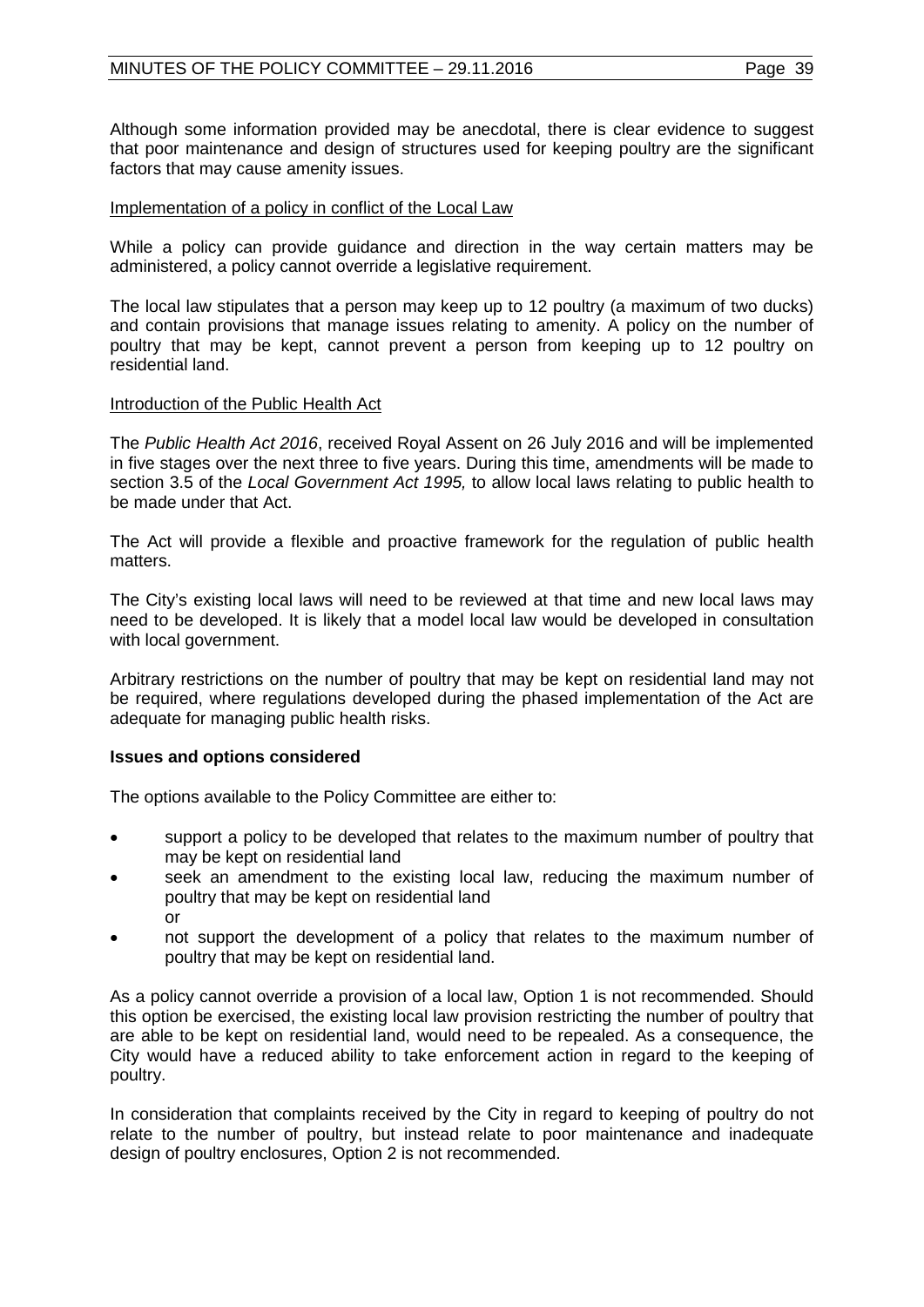The amendment of a local law made under the *Health Act 1911* and in accordance with the *Local Government Act 1995*, is required to follow a formal process. This includes the following:

- Documenting the purpose and effect of the local law.
- Seeking input from Council.
- Conducting public consultation.
- Notification to the Executive Director of Public Health and the Minister of Local Government.
- Consideration of public comments.
- Further consideration by Council.
- Endorsement by the Executive Director of Public Health.
- Publication in the *Government Gazette*, including public notification.
- Endorsement by the Joint Standing Committee on Delegated Legislation.

The process of amending a local law will likely take a minimum of four to six months.

Option 3 is therefore recommended, noting that a policy cannot override a local law and that issues associated with the keeping of poultry on residential land, relate to poor maintenance and design of enclosures not in accordance with the local law, rather than the number of poultry being kept.

This also considers that new local laws will likely be developed during the implementation of the Act.

# **Legislation / Strategic Community Plan / policy implications**

| Legislation                     | Health Act 1911.<br>Local Government Act 1995.<br>City of Joondalup Animals Local Law 1999. |
|---------------------------------|---------------------------------------------------------------------------------------------|
| <b>Strategic Community Plan</b> |                                                                                             |
| <b>Key theme</b>                | Community Wellbeing.                                                                        |
| <b>Objective</b>                | Community safety.                                                                           |
| <b>Strategic initiative</b>     | Build a healthy community that is aware and responsive to<br>current public health risks.   |
| <b>Policy</b>                   | Not applicable.                                                                             |

# **Risk management considerations**

Should the requirements relating to the maximum number of poultry permitted to be kept on residential land change, any persons who are maintaining and managing their poultry to prevent nuisances, may be required to reduce their numbers.

There are currently no requirements for a person to be registered to keep poultry, therefore identification of persons keeping poultry would be difficult.

# **Financial / budget implications**

Not applicable.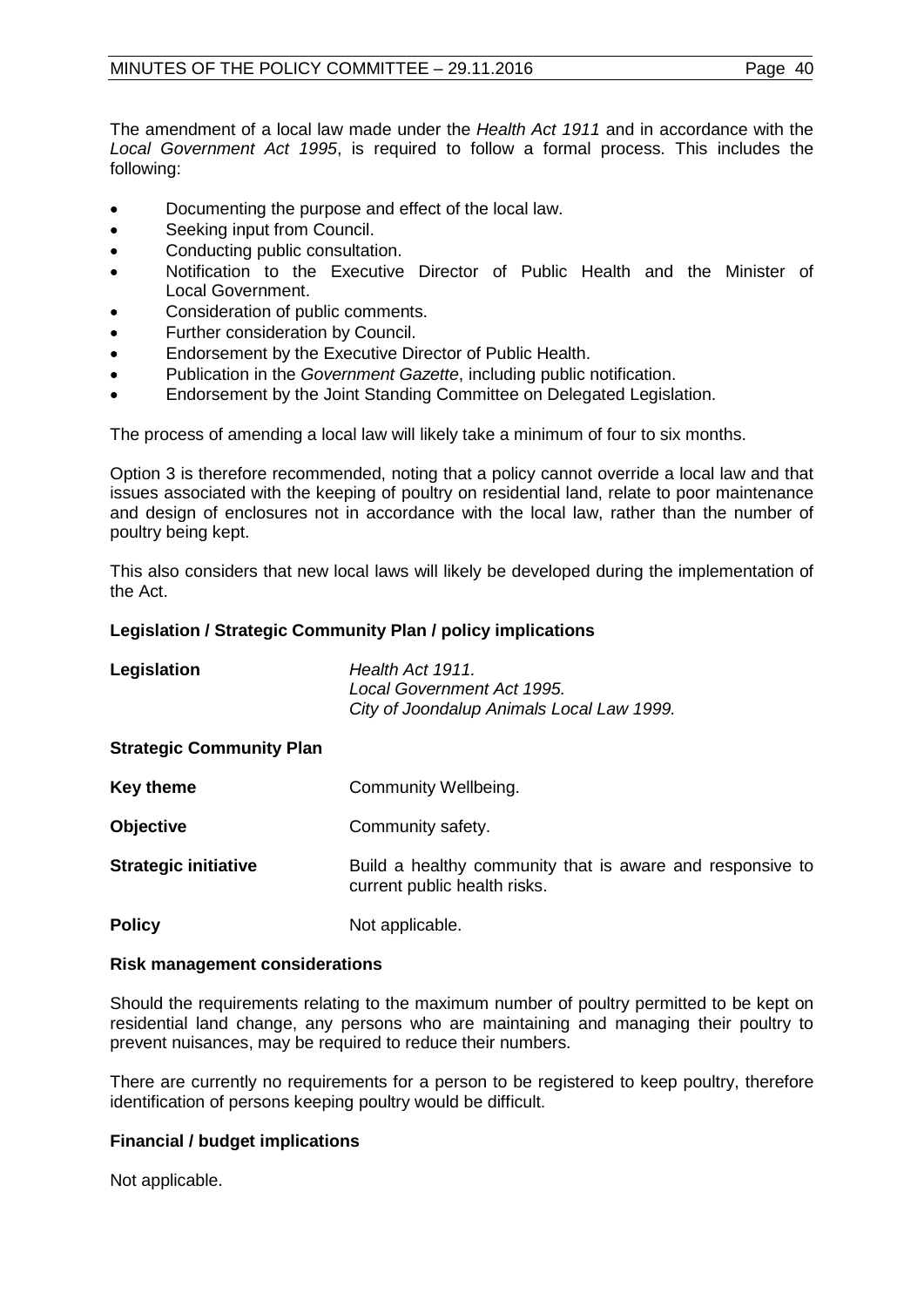# **Regional significance**

Not applicable.

# **Sustainability implications**

Not applicable.

# **Consultation**

Not applicable.

#### **COMMENT**

A policy that restricts the number of poultry that may be kept on residential land would be inappropriate, as the local law would prevail in allowing up to 12 poultry to be kept. A policy cannot amend a local law.

The local law currently provides adequate controls to manage nuisances that may be caused by keeping poultry. The local law contains structural requirements for sheds and huts designed for keeping poultry that allow a deep litter system, deny access to rodents and prevent odours.

On all occasions that the City has been required to respond to a complaint regarding odours or other nuisances associated with the keeping of poultry, the cause has been related to poor maintenance, or inadequate design that is contrary to the local law.

There are many benefits to keeping poultry in the home, including:

- providing a relatively inexpensive pet
- providing education to children, connecting them to the environment, food and animals
- teaching them where food comes from, care and responsibility
- encouraging interaction within communities, such as handing out excess eggs
- providing a fresh food source to the home that can also improve economic wellbeing
- eggs and chicken can be healthier than commercial products due to their living environments that are generally less crowded.

Although the local law allows up to 12 poultry in a residential area, evidence suggests that a person will generally only keep between one and five poultry. Reducing the number of poultry that are permitted to be kept, is therefore unlikely to have any impact on reducing the number of complaints that are received.

In consideration that the number of poultry being kept is not a factor in any complaints the City currently receives and that the local law provides adequate controls where its provisions are met, an amendment to the local law to reduce the number of poultry is not recommended.

# **VOTING REQUIREMENTS**

Simple Majority.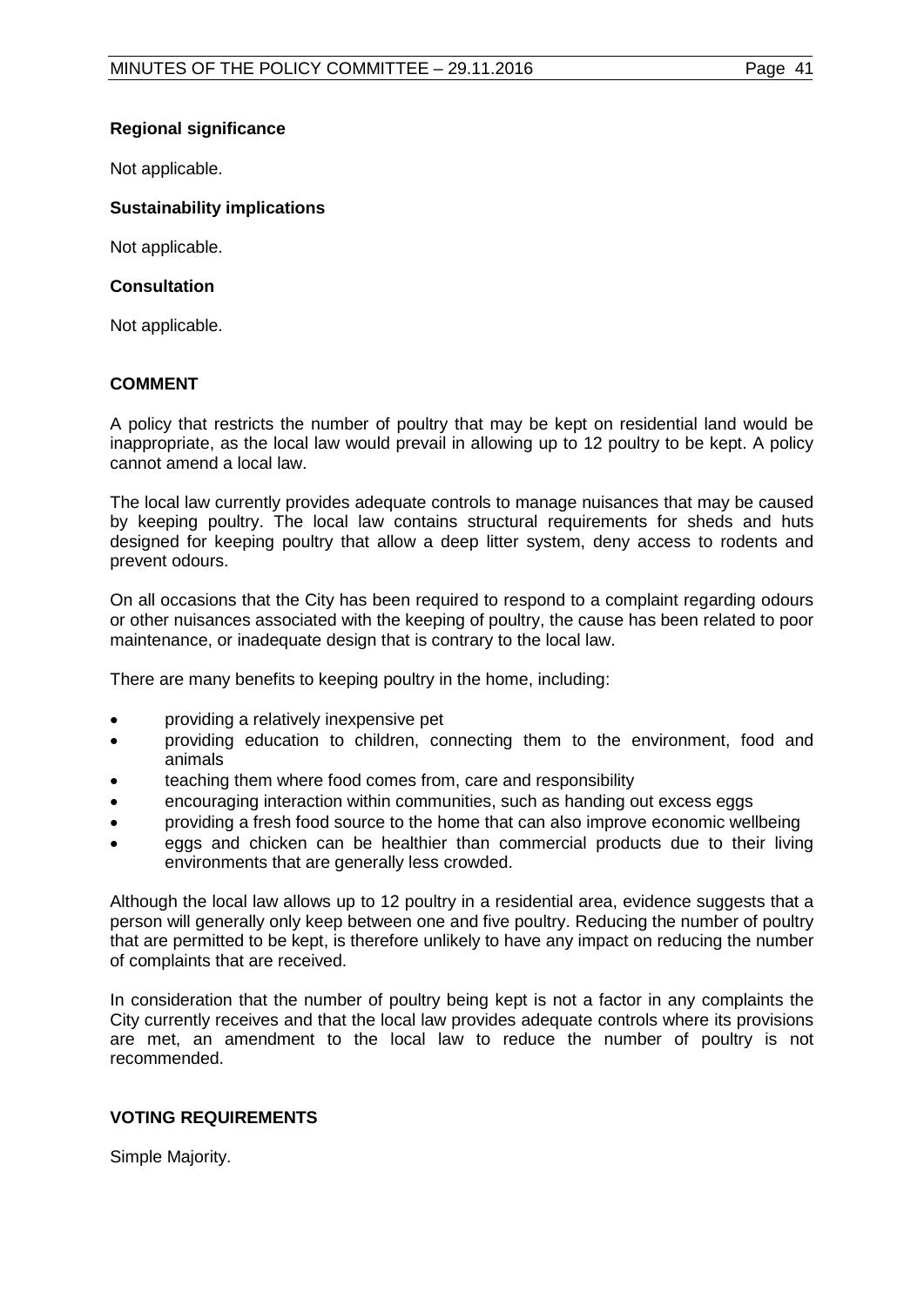# **MOVED Cr Norman SECONDED Cr Gobbert that Council:**

- **1 NOTES that the** *City of Joondalup Animals Local Law 1999* **contains provisions that restrict the number of poultry that may be kept on residential land;**
- **2 DOES NOT SUPPORT the development of a policy that relates to the maximum number of poultry that may be kept on residential land as a policy cannot override a local law.**

# **The Motion was Put and CARRIED (6/0)**

**In favour of the Motion:** Crs Gobbert, Chester, Fishwick, Hollywood, Norman and Taylor.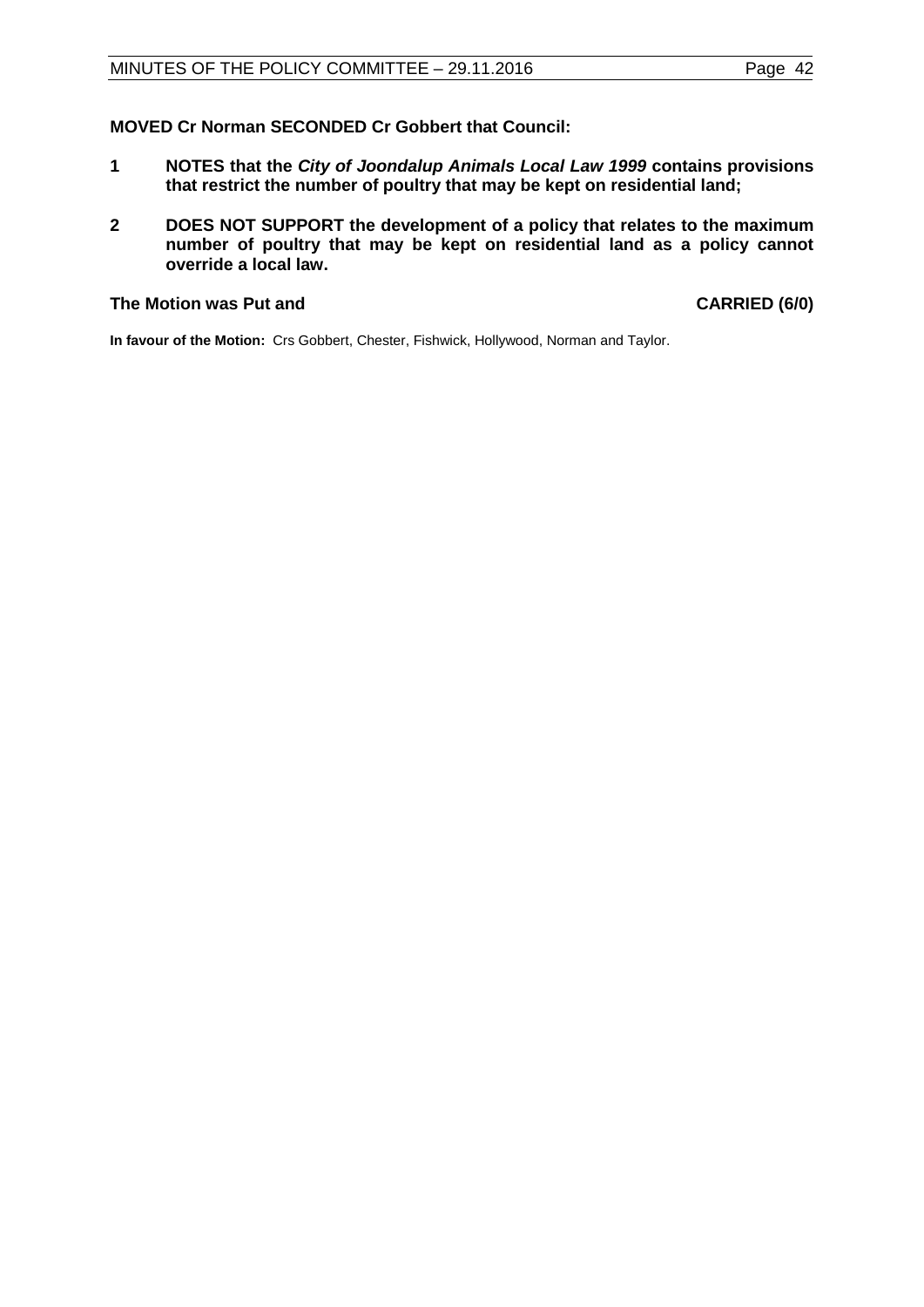<span id="page-42-0"></span>

| <b>WARD</b>                           | All                                                       |                                                                                                    |  |
|---------------------------------------|-----------------------------------------------------------|----------------------------------------------------------------------------------------------------|--|
| <b>RESPONSIBLE</b><br><b>DIRECTOR</b> | Ms Dale Page<br><b>Planning and Community Development</b> |                                                                                                    |  |
| <b>FILE NUMBER</b>                    | 83628, 101515                                             |                                                                                                    |  |
| <b>ATTACHMENTS</b>                    | Attachment 1                                              | Draft Light Industry Zone Local Planning<br>Policy                                                 |  |
|                                       | Attachment 2                                              | Location of land proposed to be zoned<br>Light Industry under draft Local Planning<br>Scheme No. 3 |  |
| <b>AUTHORITY / DISCRETION</b>         | schemes and policies.                                     | Legislative - includes the adoption of local laws, planning                                        |  |

# **PURPOSE**

For Council to consider the draft *Light Industry Zone Local Planning Policy* for the purposes of public advertising.

# **EXECUTIVE SUMMARY**

Currently certain development requirements are contained in the City's *District Planning Scheme No. 2* (DPS2), while other development requirements are contained within local planning policies.

In relation to the City's draft new *Local Planning Scheme No. 3* (LPS3), it was proposed to Council at its meeting held on 16 February 2016 (CJ005-02/16 refers) that most development requirements be removed from LPS3 and be contained within local planning policies.

The draft *Light Industry Local Planning Policy* (LPP) contains the development requirements for development on land zoned 'Light Industry' under LPS3. It builds on the existing development provisions contained within DPS2. Provisions relating to building setbacks, building height, built form design, parking standards and access, landscaping, and servicing arrangements have been included in the draft policy to facilitate light industry developments with a high standard of amenity and functionality.

Relevant provisions from other policies such as the *Height of Non-Residential Buildings Local Planning Policy, the Small Scale Renewable Energy Systems Policy* and the *Use of Sea Containers Policy* have also been included in order to consolidate relevant development provisions within one policy.

It is therefore recommended that Council supports the draft policy to allow it to be advertised for public comment for a period of 21 days.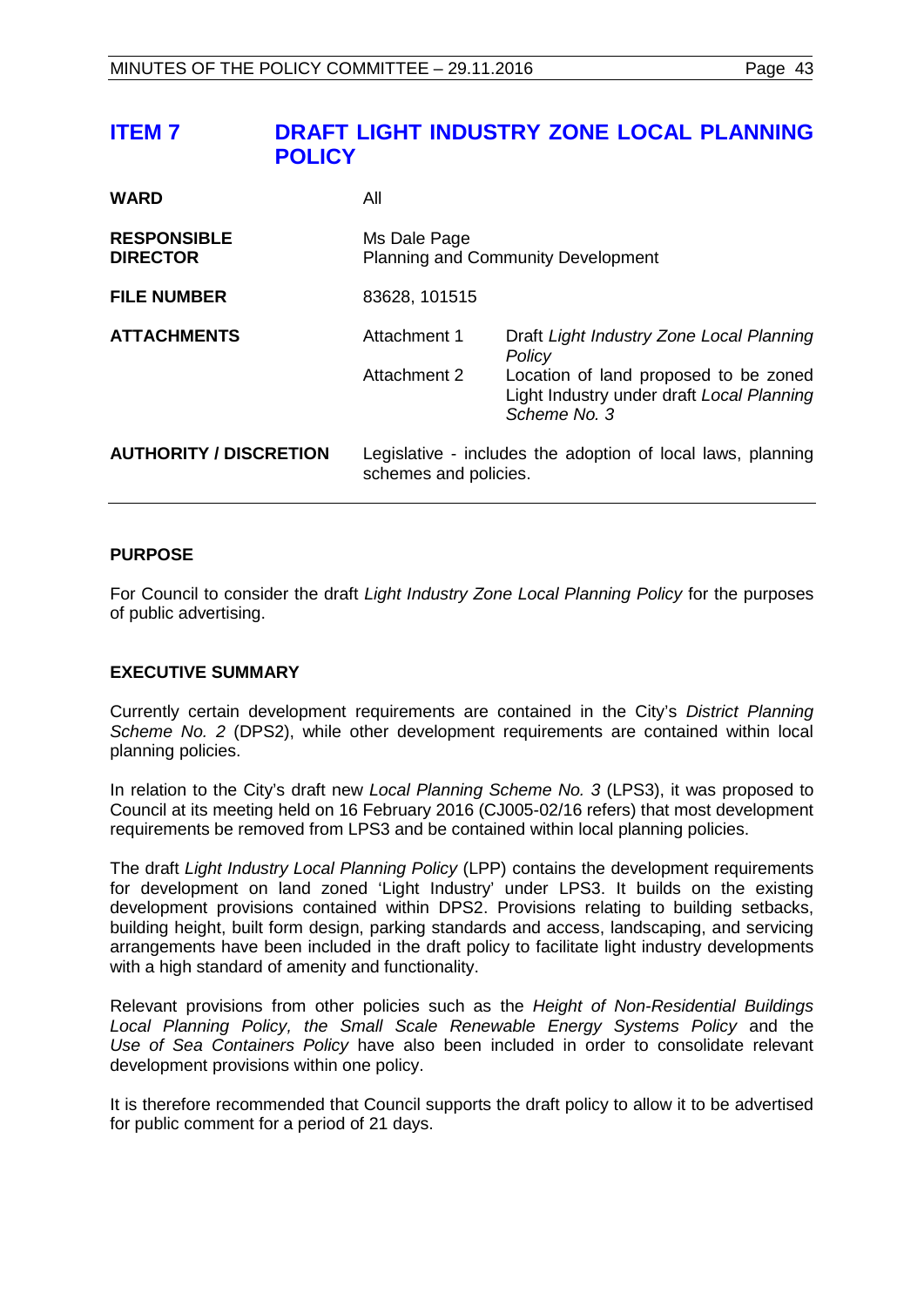# **BACKGROUND**

Currently certain development requirements are contained in the City's *District Planning Scheme No. 2* (DPS2), such as building setbacks, parking standards and landscaping, while other development requirements such as signage, building height and small scale renewable energy systems, are contained within local planning policies.

During the preparation and Council adoption of draft *Local Planning Scheme No. 3* (LPS3), it was proposed that all of the general development requirements be located within local planning policies, with the exception of the necessary 'head of power' provisions, for example, cash-in-lieu for car parking and the dual density code provisions applied under the *Local Housing Strategy* Scheme Amendment No. 73.

This gives Council the ability to adopt and amend these policies without the need to initiate an amendment to the scheme and the need to seek the approval of the Western Australian Planning Commission (WAPC) and Minister for Planning. It also allows Council to formulate and adopt development provisions without needing to justify specific details to the WAPC. Essentially it provides Council with control over development provisions and will ultimately be more efficient as any updates to the development provisions will only require Council approval, rather than a lengthy scheme amendment process.

It should be noted that whether development provisions are located in the planning scheme or in a local planning policy, the ability to vary provisions where it is considered appropriate to do so is still available. Clause 34(2) of draft LPS3 allows the local government to approve an application for development approval that does not comply with the requirements of the scheme. Therefore, there is not necessarily any greater certainty gained by including development provisions in the scheme as opposed to a local planning policy.

In addition, placing the development requirements in local planning policies provides ease of use for applicants as the provisions are consolidated in one document.

As LPS3 does not contain development provisions, this local planning policy needs to be prepared concurrently during the scheme adoption process to ensure that once final approval is given to LPS3, the policy has also been advertised and adopted so that these documents can work together. If the policy is not progressed in a timely manner, there is a risk that the scheme could be adopted and there would be no provisions to guide non-residential development in the 'Light Industry' zone.

At its meeting held on 16 February 2016 (CJ005-02/16 refers), Council resolved to advertise the draft LPS3. The Department of Planning has recently advised that, subject to required modifications, the draft scheme is suitable to be advertised for public comment.

# **DETAILS**

The draft policy provides the development requirements for light industry development on land to be zoned 'Light Industry' within draft LPS3 (Attachment 1 refers). A map showing the locations of land proposed to be zoned 'Light Industry under LPS3 is at Attachment 2.

The current provisions contained within DPS2 regulating light industry development within the City have been reviewed and a local planning policy has been developed. The main changes proposed through the policy are outlined below.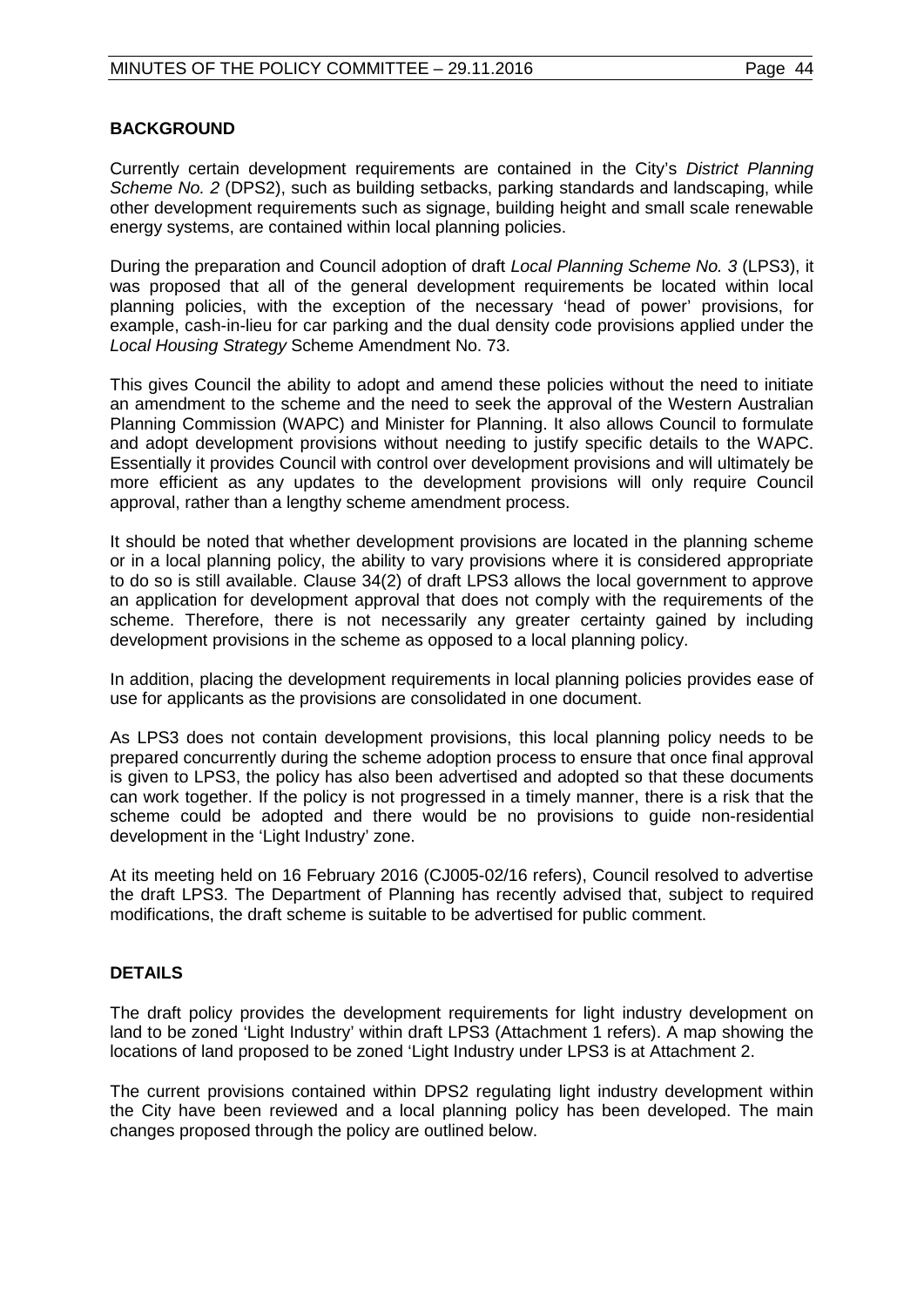#### Setbacks to buildings

It is proposed that the building setback of six metres on primary street frontages be decreased to 3.5 metres to allow buildings to be built closer to the street boundary. It is considered that a minimum 3.5 metre street setback will allow sufficient space for a pedestrian path and landscaping strip adjacent to the street, and will generally allow a more flexible building design and better utilisation of a site. The setback to a secondary street frontage will remain at three metres.

Currently under DPS2, a nil setback is permitted to the rear and side boundaries. This setback is not proposed to change, however, where a lot abuts a lot in the 'Residential' zone the minimum setback is proposed to be three metres to assist in reducing building bulk and ensuring adequate light and ventilation to the adjoining site is maintained.

#### Built form and design

DPS2 contains very few provisions regarding the design and built form of light industry development. This policy therefore proposes to include development requirements that provide more guidance on acceptable built form standards. These include provisions relating to building materials, articulation, glazing and building entrances. These standards are not considered onerous or overly restrictive, but will ensure that development positively contributes to the street and local environment.

One of the primary aims of the policy is to ensure that light industry development is street orientated and provides a high standard of amenity. Therefore, minimum glazing requirements have been included, external tenancies are required to be outward facing, and no blank or unarticulated facades to the public realm are permitted.

# Retaining walls

Currently DPS2 does not contain development requirements in regard to the height of retaining walls. However, large retaining walls that can be viewed from the street and car parking areas can be visually intrusive and unappealing. Provisions have been developed to ensure that no tier of a retaining wall is greater than one metre in height and that landscaping is to be provided between tiered retaining walls to soften the visual impact of those walls.

# Building height

The building heights proposed within the draft policy are in accordance with those in the current *Height of Non-Residential Buildings Local Planning Policy*. This policy was adopted by Council at its meeting held on 15 December 2015 (CJ228-12/15 refers) and no changes to building heights are proposed. The provisions contained in the *Height of Non-Residential Buildings Local Planning Policy* are proposed to be incorporated into other relevant policies and therefore this policy will ultimately be revoked.

# Parking and access

# *Car parking*

Within the 'Light Industry' zone, a range of different land uses can be contemplated.

DPS2 currently includes car parking standards for most land uses listed in DPS2, but not all of them. Where a car parking standard is currently listed in DPS2, that standard has been included in the draft policy. As it is considered appropriate for each land use in LPS3 to have an applicable parking standard, the draft policy proposes to include a parking standard for each land use that can be undertaken in the 'Light Industry' zone.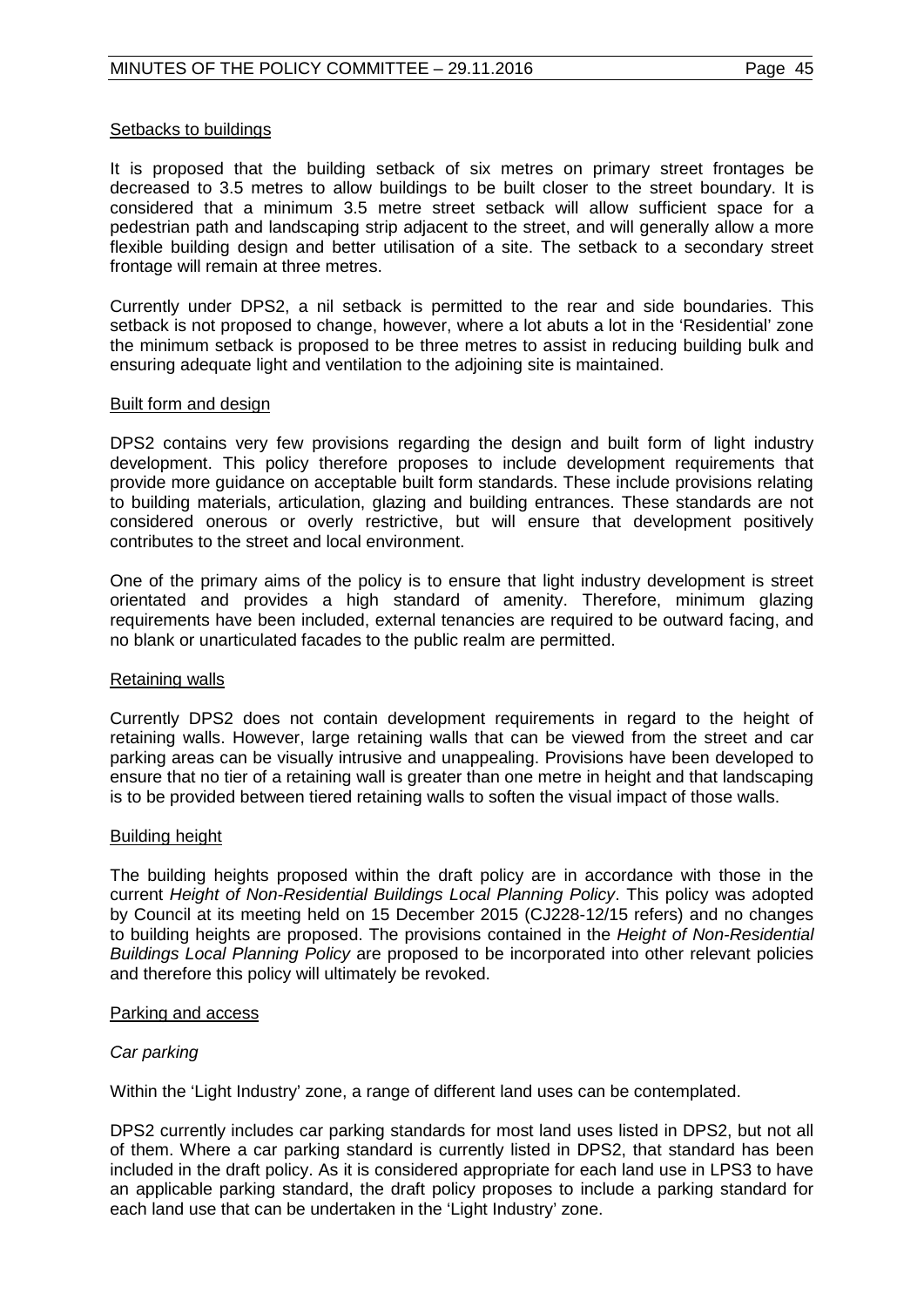# MINUTES OF THE POLICY COMMITTEE - 29.11.2016 Page 46

In addition, some of the parking standards have been updated to make them easier to apply. For example, the parking standard for 'Recreation Private' has been modified from one per 2.5 people accommodated to one per four people accommodated. This is to align the parking standard with the existing standard for similar land uses such as 'Place of Worship' and 'Reception Centre'. The other major change is the reduction in the parking standard for Warehouse / Storage from one per 50m<sup>2</sup> to one per 100m<sup>2</sup>. This land use is less intense than a bulky goods showroom and therefore requires less parking.

Additional provisions for vehicle and pedestrian access have been included to provide safe vehicle and pedestrian access to light industry lots.

# *Scooter and motorbike parking*

Scooter and motorbike parking standards have been included as previously requested by the Policy Committee at its meeting held on 12 November 2012. These standards require the replacement of every 30th car bay with two scooter / motorbike bays.

#### *Bicycle parking*

Standards for the provision of bicycle parking facilities have been included. The bicycle parking standards are predominantly based on the guidelines produced by Austroads, the peak organisation of the Australasian road and transport traffic agencies. The requirement for end-of-trip facilities has been included to support bicycle use by requiring facilities for showering and changing.

#### Servicing

The provisions regarding servicing have been expanded to state that service access must be provided and service yards, as well as bin storage areas, must be screened. In addition, provisions regarding external fixtures such as air-conditioning units have been included requiring that they are concealed from the street or located on the roof or to the rear of the building. Provisions regarding lighting have also been included to minimise the impact of lighting by requiring it to comply with the relevant Australian Standards.

#### Landscaping

The proposed landscaping requirements are the same as DPS2 in regard to the percentage of landscaping required. However, DPS2 requires a minimum three metre wide landscaping strip along all street boundaries where a development has a car parking area abutting the street. There is no requirement for landscaping where a car parking area does not abut the street. The policy proposes a 1.5 metre wide landscaping strip adjacent to all streets regardless of whether there is a car parking area or not. The policy also includes the introduction of a minimum size for landscaped areas. The reduction in the minimum width of the landscaping strip will provide sufficient space for pedestrian paths and landscaping within the set back area, but still allow for landscaping to soften the appearance of commercial buildings and improve the visual amenity of the streetscape. A minimum size of 4m² for landscaped areas is proposed to be included to ensure a usable area of land is provided.

# Sea containers

The provisions of the City's *Use of Sea Containers Policy* that are relevant to the 'Light Industry' zone have been incorporated into this draft policy.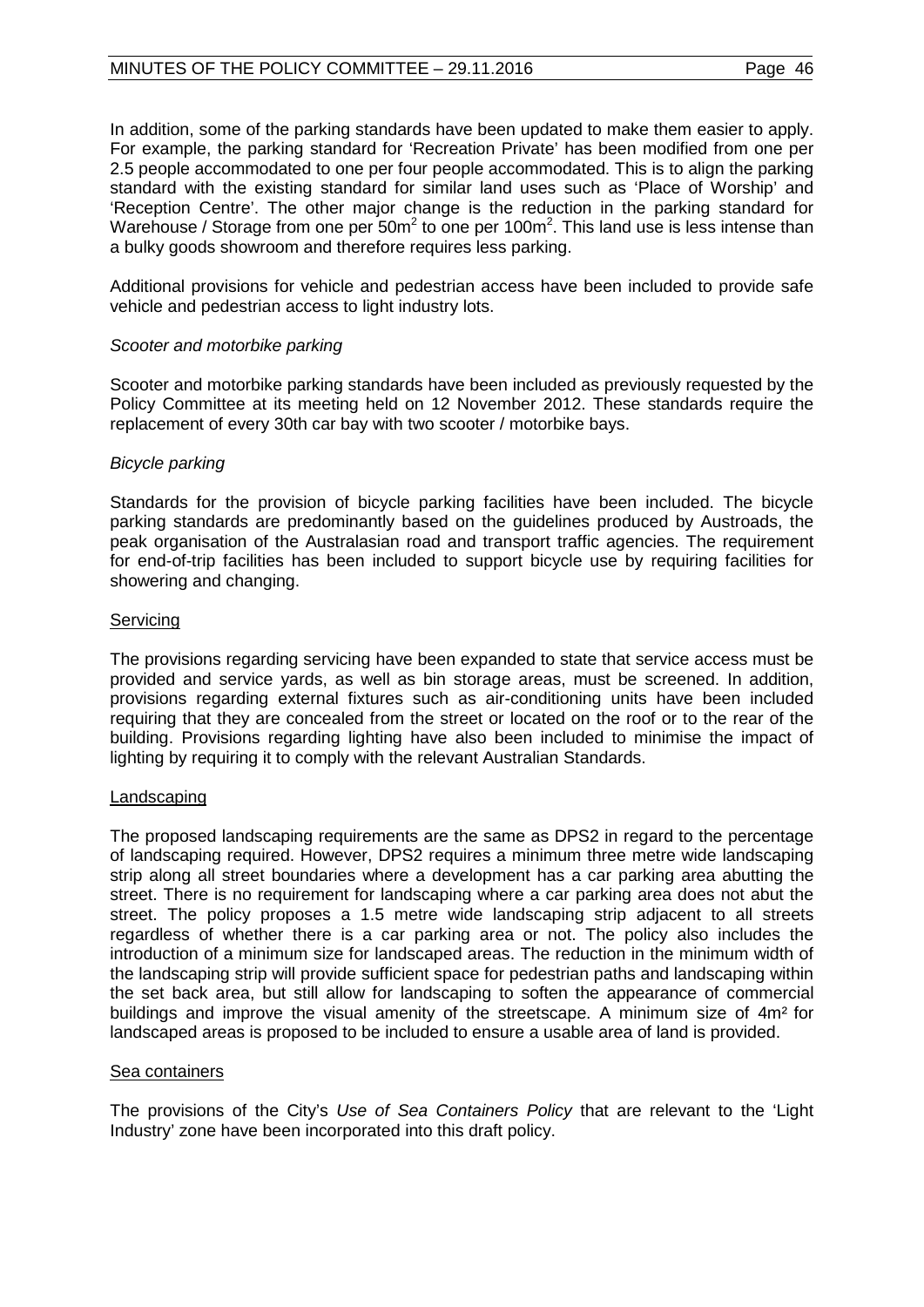#### Small scale renewable energy systems

The provisions of the City's *Small Scale Renewable Energy Systems Policy* have been incorporated into this draft policy. It is envisaged that this policy will be revoked once all provisions have been incorporated into the individual zone based policies.

#### **Issues and options considered**

Council has the option to either:

- advertise the draft *Light Industry Zone Local Planning Policy*, with or without modifications or
- not support the advertising of the draft *Light Industry Zone Local Planning Policy*.

# **Legislation / Strategic Community Plan / policy implications**

| Legislation | Planning and Development (Local Planning Schemes) |  |
|-------------|---------------------------------------------------|--|
|             | Regulations 2015.                                 |  |
|             | Draft Local Planning Scheme No. 3.                |  |
|             |                                                   |  |

# **Strategic Community Plan**

| Key theme                   | Quality Urban Environment.                                                                           |
|-----------------------------|------------------------------------------------------------------------------------------------------|
| <b>Objective</b>            | Quality built outcomes.                                                                              |
| <b>Strategic initiative</b> | Buildings and landscaping is suitable for the immediate<br>environment and reflect community values. |
| <b>Policy</b>               | The subject of this Report.                                                                          |

#### **Risk management considerations**

Development provisions and standards are not included in draft LPS3, and instead are to be outlined in local planning policies. If the policies associated with the new planning scheme are not progressed, there is a risk that the new scheme may become operational without the development provisions and standards needed to assess development applications.

#### **Financial / budget implications**

The costs associated with any public advertising and notice of any final adoption will be approximately \$1,000.

# **Regional significance**

Not applicable.

# **Sustainability implications**

Appropriately designed and developed light industry areas provide economic benefit to the broader community in which they are situated as they provide business and employment opportunities.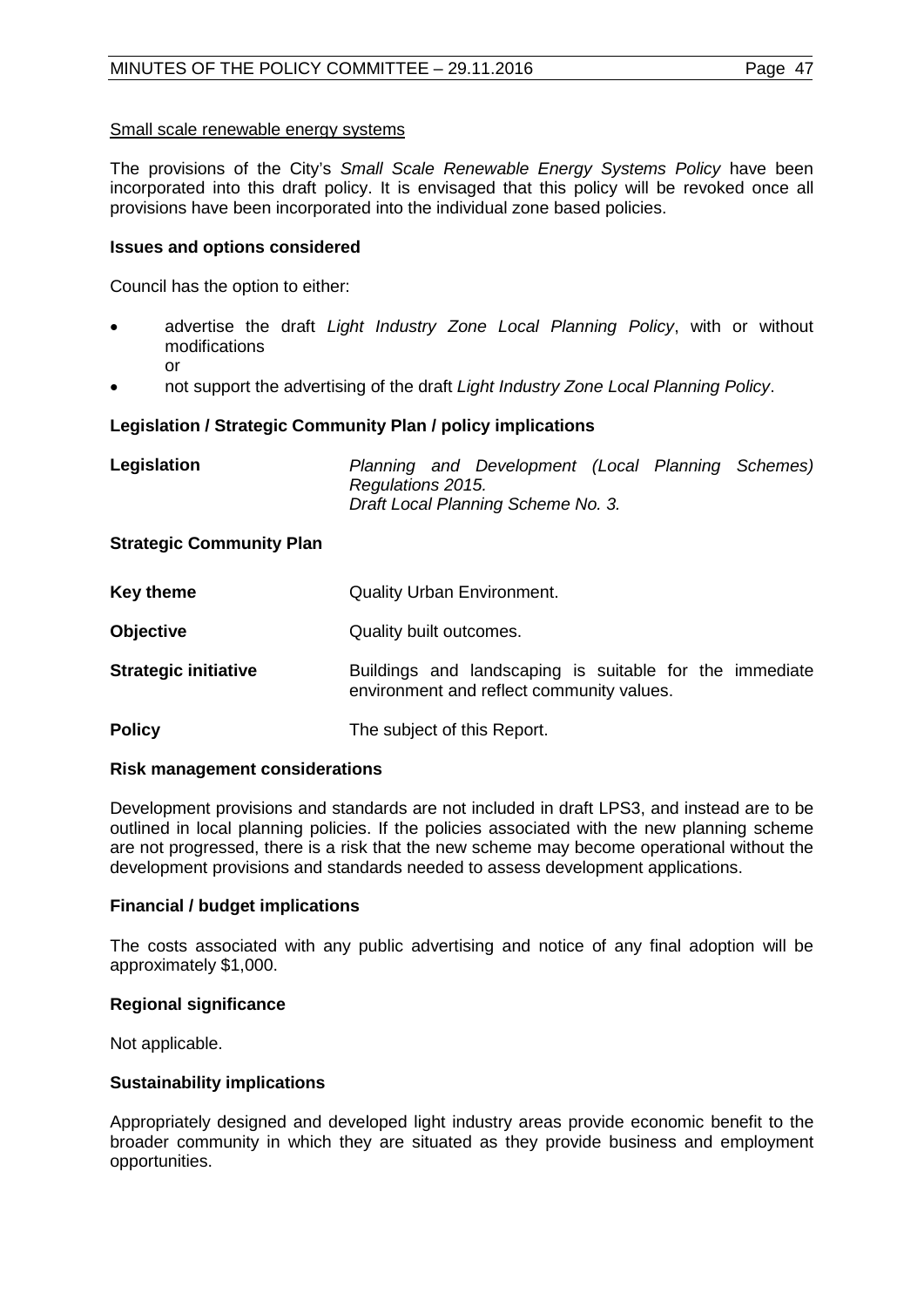# **Consultation**

The deemed provisions as set out in the *Planning and Development (Local Planning Scheme) Regulations 2015* require a new policy or non-minor amendment to a policy to be advertised for public comment for a period of not less than 21 days. Any proposed amendment to the existing policy would be advertised for 21 days as follows:

- A notice published in the local newspaper.
- A notice and documents placed on the City's website.

If, in the opinion of the City, the policy is inconsistent with any *State Planning Policy*, then notice of the proposed policy is to be given to the Western Australian Planning Commission. The proposed policy is considered to be consistent with *State Planning Policy.*

# **COMMENT**

In accordance with the review and subsequent endorsement of the draft LPS3 by Council, it is recommended that the draft *Light Industry Zone Local Planning Policy* be progressed to ensure that provisions are in place that will create light industry development that positively contributes to the surrounding area.

It is considered that the inclusion of minimum glazing requirements, building materials, building articulation and clearly defined entrances will positively contribute to the development or redevelopment of industrial buildings and will provide a higher standard of amenity than is currently possible under DPS2.

It is therefore recommended that Council advertise the draft *Light Industry Zone Local Planning Policy* for public comment for a period of 21 days.

# **VOTING REQUIREMENTS**

Simple Majority.

**MOVED Cr Chester SECONDED Cr Norman that Council, in accordance with clauses 3, 4 and 5 of Schedule 2 of the** *Planning and Development (Local Planning Schemes) Regulations 2015,* **PREPARES and ADVERTISES the draft** *Light Industry Zone Local Planning Policy***, as shown in Attachment 1 to this report, for a period of 21 days.**

# **The Motion was Put and CARRIED (6/0)**

**In favour of the Motion:** Crs Gobbert, Chester, Fishwick, Hollywood, Norman and Taylor.

*Appendix 6 refers*

*[To access this attachment on electronic document, click here: Attach6agnPOLICY161129.pdf](http://www.joondalup.wa.gov.au/files/committees/POLI/2016/Attach6agnPOLICY161129.pdf)*